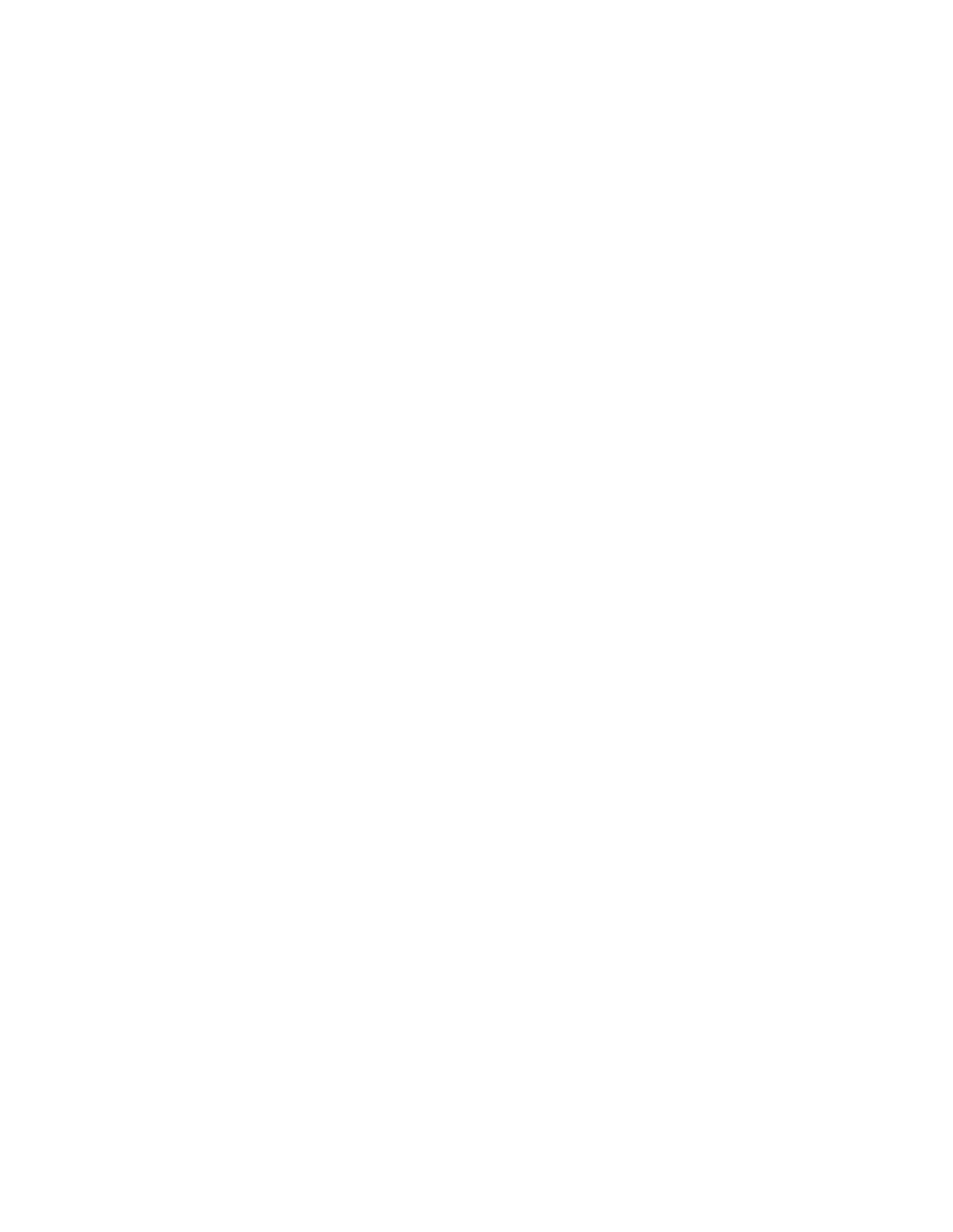### **THE OFFICE ON VIOLENCE AGAINST WOMEN'S RECOVERY ACT GRANT SELECTION PROCESS**

### **EXECUTIVE SUMMARY**

The Department of Justice's (DOJ) Office on Violence Against Women (OVW) administers formula, block, and discretionary grant programs dedicated to reducing and prosecuting crimes against women.<sup>1</sup> The American Reinvestment and Recovery Act (Recovery Act) provided a total of \$225 million to six OVW grant programs.

The OVW received an average appropriation of over \$380 million each fiscal year (FY) from 2006 to 2008. Between the \$225 million the OVW received via the Recovery Act, combined with the \$387 million appropriation the OVW received for its FY 2009 programs, the OVW received a total of \$612 million in funding during FY 2009, which was nearly 60 percent more funding than it had received in recent fiscal years.

As of March 2010, the OVW has awarded 279 Recovery Act grants totaling over \$215 million, which constitutes over 99 percent of the Recovery Act funds it has planned to use for grant awards.

#### **OIG Audit Approach**

 $\overline{a}$ 

As part of the Department of Justice Office of the Inspector General's (OIG) ongoing Recovery Act oversight initiative, we conducted this audit to review how the OVW administered, assessed, and awarded Recovery Act grants.<sup>2</sup> The scope of our audit included OVW Recovery Act award-making activities that began in February 2009.

To accomplish our objective, we analyzed grant decision and procedural documents. Our analysis examined internal scoring sheets used by OVW peer reviewers and staff to allocate points and rank each proposal. We also discussed award procedures and grant selection results with over 20 OVW officials, employees, and contractors. We performed our review both

<sup>&</sup>lt;sup>1</sup> The OVW makes formula and block grants to entities using legislative requirements that generally dictate who may receive an award and the amount of each award. Although the OVW must follow various DOJ and program-level guidelines in making discretionary grants, discretionary grant programs usually provide the OVW with much more latitude in determining who should receive an award.

<sup>2</sup> U.S. Department of Justice Office of the Inspector General, *Recovery Act Oversight Plan – Updated* (October 2009).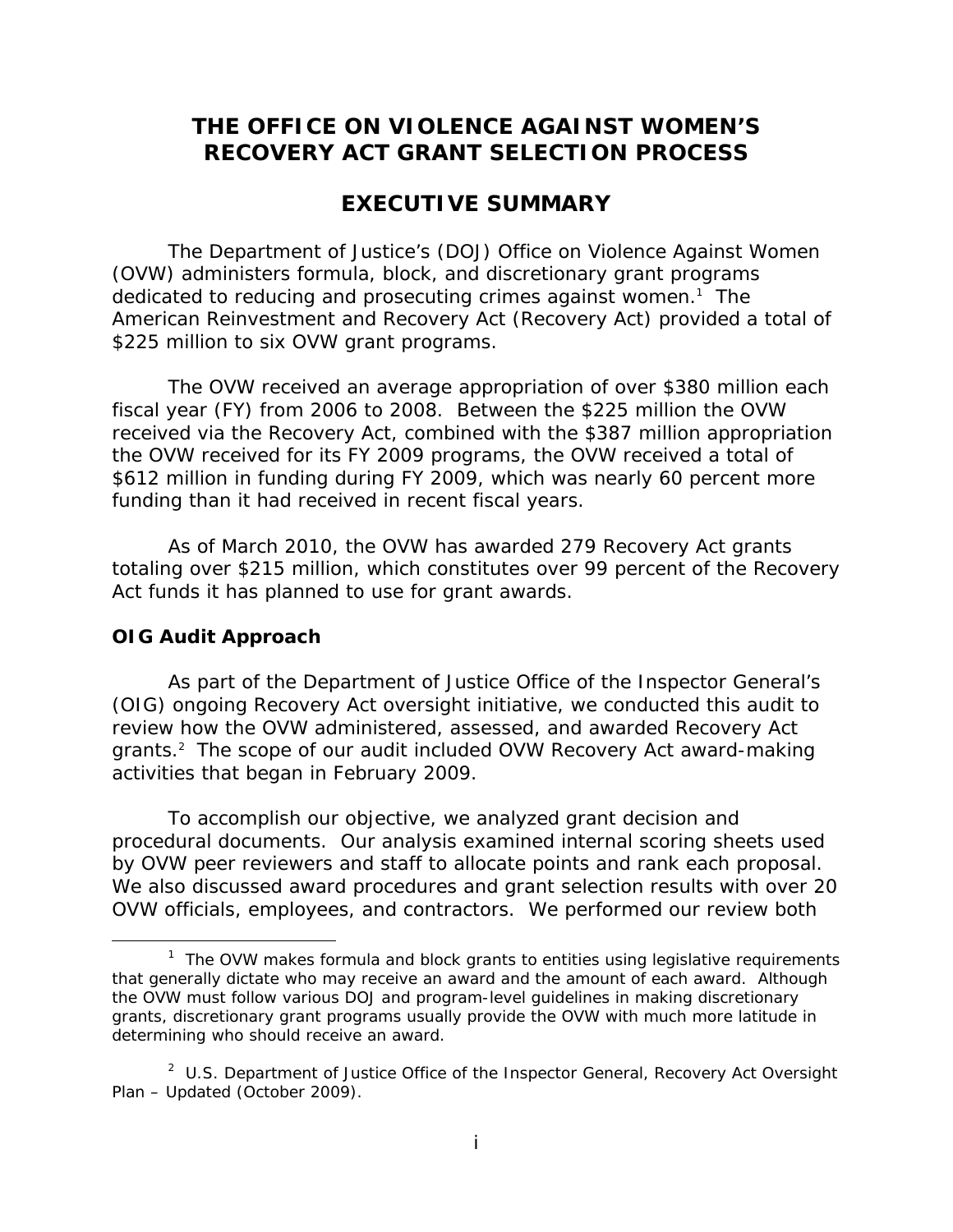at OVW offices in Washington, D.C., and at the headquarters of its logistical contractor, Lockheed Martin Aspen Systems Corporation (Lockheed Martin) in Rockville, Maryland.

Appendix I includes additional details on this audit's objective, scope, and methodology.

#### **Results In Brief**

The Recovery Act provided the OVW with 60 percent more funding than it had received in prior years. This increase potentially presented a challenge to OVW, requiring it to announce, review, and select both FY 2009 and Recovery Act programs during the same period of time. Our audit concluded that the OVW complied with Recovery Act and grant program requirements in awarding the Recovery Act funds. In particular, the OVW quickly announced award opportunities and provided applicants sufficient time to apply for awards, and used a grant selection process that was generally transparent and objective. However, the audit identified various procedural shortcomings with how the OVW handled some of its grant applications.

Our audit described how after the Recovery Act was enacted, OVW officials developed a spending plan that detailed how it anticipated using Recovery Act funds. According to the spending plan, the OVW was to use about \$216 million in Recovery Act funds to award grants under six programs. As shown in the following table, the OVW also reserved or "set aside" \$8.6 million to pay for projected costs associated with evaluating grant proposals, training grant recipients, and providing technical assistance to supported projects.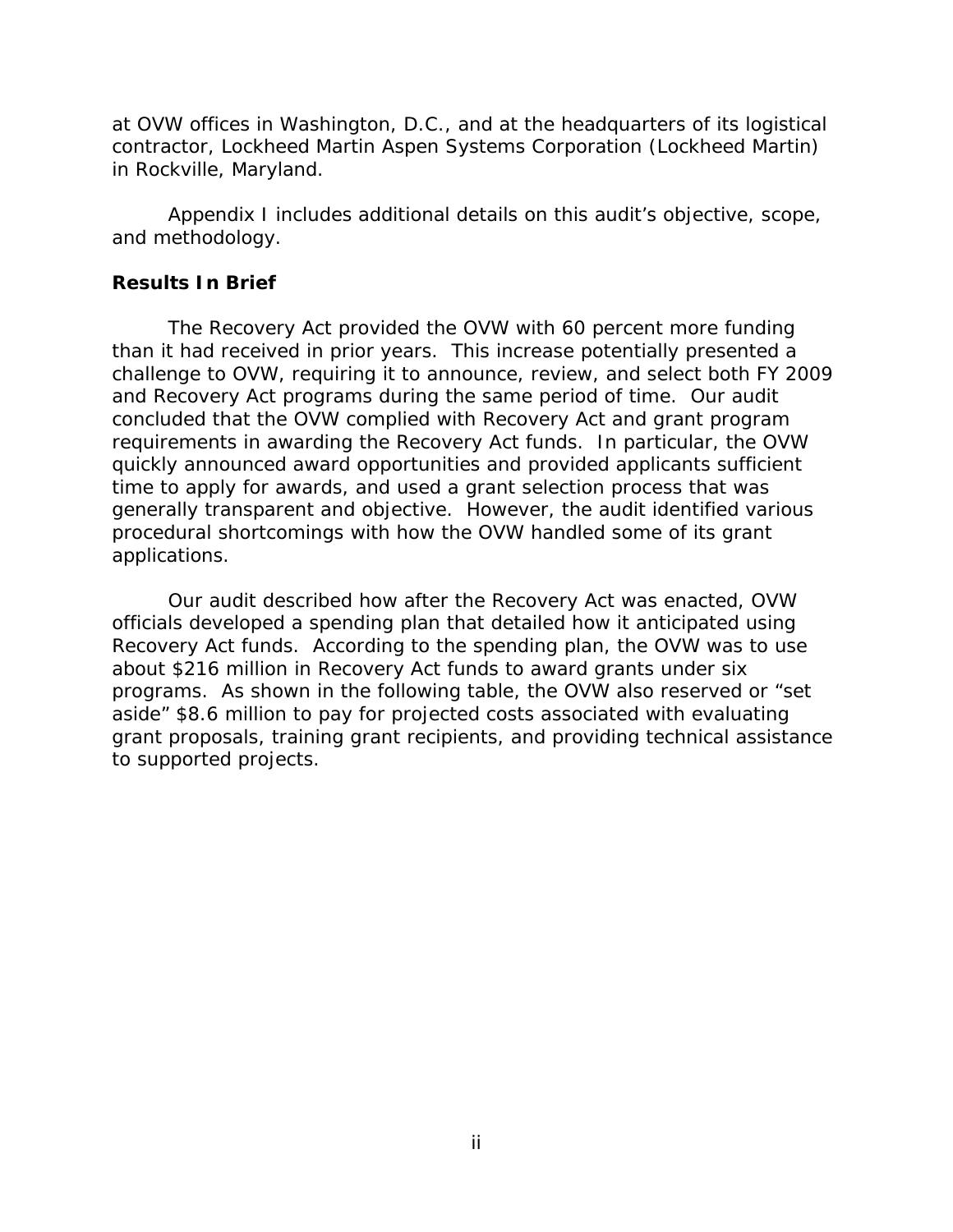|                                                                           | <b>Amount of</b><br><b>Recovery Act</b> |
|---------------------------------------------------------------------------|-----------------------------------------|
| <b>OVW Program and Description</b>                                        | <b>Funding</b><br>$($ \$                |
| Services, Training, Officers, and Prosecutors (STOP). These               |                                         |
| formula grants support community-level criminal justice and victim        | 140,376,000                             |
| services that address violent crimes against women and strengthen law     |                                         |
| enforcement and prosecution strategies.                                   |                                         |
| Transitional Housing Assistance (Transitional Housing). These             |                                         |
| discretionary grants help provide public and private transitional housing | 43,000,000                              |
| services that focus on moving victims of domestic violence, dating        |                                         |
| violence, sexual assault, and stalking into permanent housing.            |                                         |
| State Sexual Assault Coalitions. These block grants provide each          |                                         |
| state sexual assault coalition with funding to support and offer training | 4,375,000                               |
| to rape crisis centers.                                                   |                                         |
| State Domestic Violence Coalitions. These block grants support            |                                         |
| statewide domestic violence coalition efforts that assist battered        | 4,375,000                               |
| women's shelters and other domestic violence victim service providers.    |                                         |
| Tribal Domestic Violence and Sexual Assault Coalitions                    |                                         |
| (Tribal Coalitions). These discretionary grants assist tribal coalition   | 2,873,750                               |
| initiatives to end violence against Indian and Alaska Native women.       |                                         |
| Tribal Governments. These discretionary grants serve to decrease          |                                         |
| and respond to violent crimes committed against Indian and Alaska         | 21,386,640                              |
| Native women.                                                             |                                         |
| Training, Technical Assistance, and Other Support. The OVW                |                                         |
| reserved Recovery Act funds to pay for anticipated costs associated with  | 8,613,610                               |
| instructing grantees how to account for federal funds properly and        |                                         |
| overseeing the performance of various projects.                           |                                         |
| TOTAL OVW RECOVERY ACT PROGRAM FUNDING                                    | \$225,000,000                           |

Source: OVW

The OVW spending plan complied with Recovery Act and programmatic requirements. We found that the OVW announced Recovery Act funding activities expeditiously and provided an adequate amount of time for organizations to apply for awards. By March 2010, the OVW awarded 279 Recovery Act grants worth over \$215 million.

Yet, although the OVW generally used a transparent and fair process to select Recovery Act recipients, our audit identified various weaknesses in how the OVW handled some discretionary grant applications. An important part of OVW's multiple-step discretionary award process involves a peer review where individual program experts independently evaluate and score applications. Once peer reviewers finish assessing applications and tabulating scores, the OVW uses the scores to rank applications by program. While peer review scores are not the only factor in deciding which organizations should receive an award, OVW staff consulted these rankings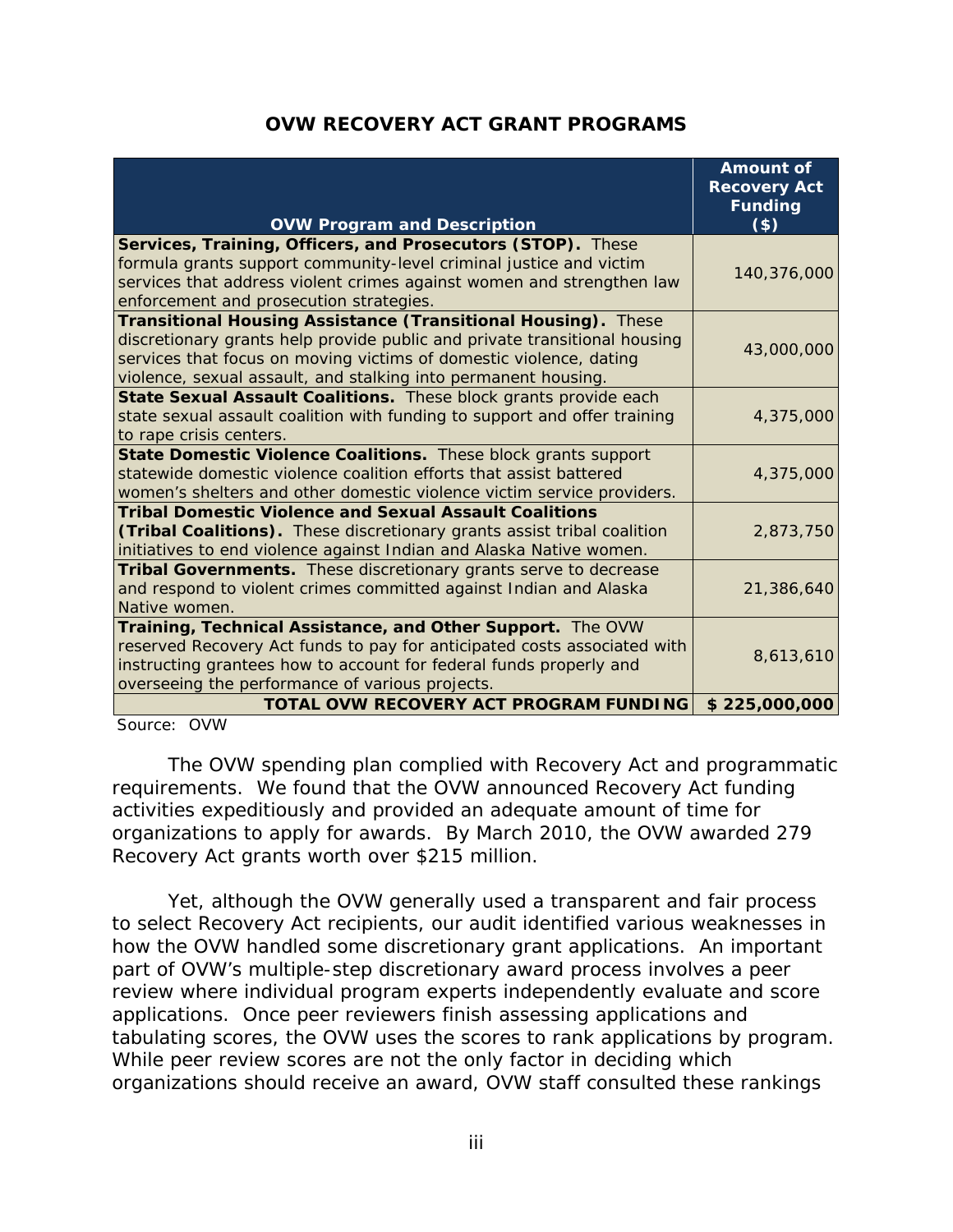to identify which proposals peer reviewers determined to be the most worthwhile.

Our audit revealed that in tabulating individual application scores, OVW peer reviewers added points incorrectly. A significant number of miscalculations occurred while assessing applications for the Tribal Governments program. In that program, OVW staff incorrectly calculated peer review scores for at least 39 out of 76 applications. The miscalculations resulted in some Tribal Governments proposals being ranked above other proposals that we determined should have received higher peer review scores. Because most of the award decisions aligned with peer review scores, we determined that the miscalculations that led to incorrect scores negatively affected the chances of at least two Tribal Governments proposals from receiving funds.<sup>3</sup>

Based on our interviews with OVW managers and staff members, we determined that the miscalculations that affected the award decision-making process were caused by human error in adding points. Nevertheless, since such miscalculations affect discretionary award decisions, the OVW needs to institute better internal controls to check for errors in calculating scores and verify the score accuracy before ranking proposals based on peer review results.

Our audit also revealed a weakness in how peer reviewers were screened for conflicts of interest before evaluating and scoring applications. In at least 23 instances, peer reviewers signed and dated conflict of interest forms before the date they were assigned specific applications to review. While our audit did not identify specific instances where peer reviewers had a conflict of interest, we believe that OVW needs to strengthen its conflict of interest procedures to ensure that peer reviewers review assigned applications for potential conflicts of interest before evaluating and scoring applications.

The OVW should also improve how it maintains award decision documents so that it has an adequate record of the reasons for selecting the grantees that it did. For example, the OVW misplaced important award decision documents, including 10 peer review scoring sheets, which should be maintained to substantiate why an applicant did or did not receive recommendations for discretionary awards.

 $3$  These two applicants later received non-Recovery Act awards for the same or similar programs proposed under the Recovery Act program.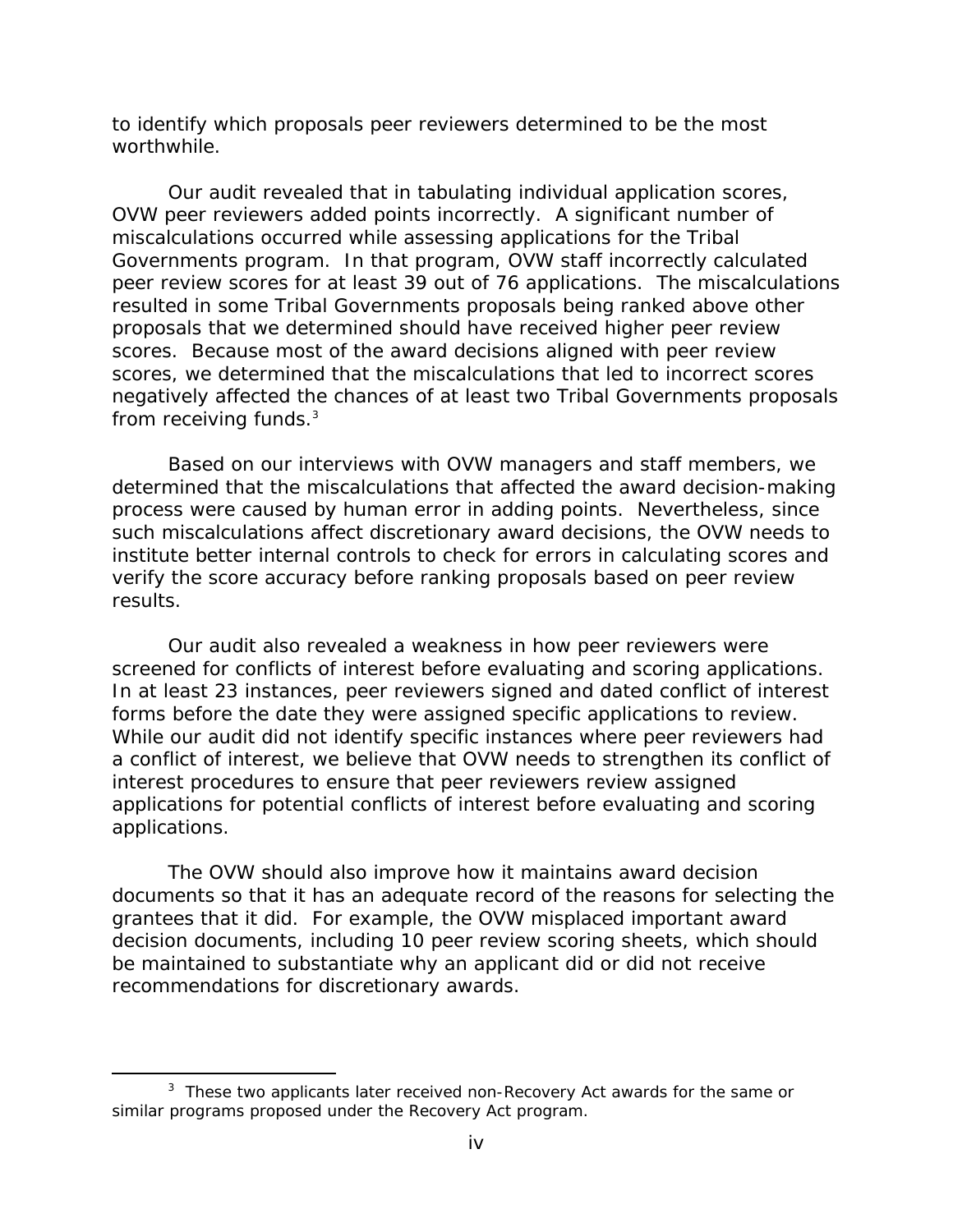The recommendation memorandum for one OVW program, Tribal Governments, did not detail why some higher-scoring applicants did not receive award recommendations. As a result, the OVW did not meet a specific DOJ grant-making guideline that was established in May 2008 to ensure awarding agencies sufficiently document reasons for award decisions.

Finally, while the OVW has awarded over \$215 million in program grants, about \$1.2 million, or less than 1 percent of its Recovery Act funds, has not yet been awarded. OVW officials told us that they are developing a plan to ensure that these remaining Recovery Act funds will be used for allowable programmatic and Recovery Act purposes.

Our audit provides the OVW with five recommendations that we believe will enhance the transparency and fairness of its grant selection process. The remaining sections of this executive summary discuss our audit findings in more detail.

#### **Preliminary OVW Recovery Act Activities**

The Recovery Act provided the OVW with \$175 million for violence against women prevention and prosecution programs authorized by the Violence Against Women Act (VAWA) and \$50 million for its Transitional Housing Assistance (Transitional Housing) program, which provides grants to organizations that help domestic violence and sexual assault victims find short-term housing solutions away from their abusers. The authorizing statutes governing both VAWA and Transitional Housing dictate how the OVW must allocate its funds between various grant programs and limit how much funding the OVW can use for training and technical assistance instead of grants. We determined that the OVW complied with program allocation requirements in drafting its spending plan and set aside an allowable amount of Recovery Act funds – about \$8.6 million – to train grantees and provide the OVW with technical assistance.

The OVW posted program solicitations in March 2009 that announced the availability of Recovery Act funds for grants. We determined that each solicitation properly outlined applicant eligibility, program purpose areas, and application requirements while providing applicants an average of 23 days to apply for funds.

The OVW received a total of 819 applications for grant assistance. Included in this figure were 565 applications for Transitional Housing program assistance, which was more than double the number of applicants the OVW received for its FY 2009 Transitional Housing program. Based on the number of organizations that submitted applications for Recovery Act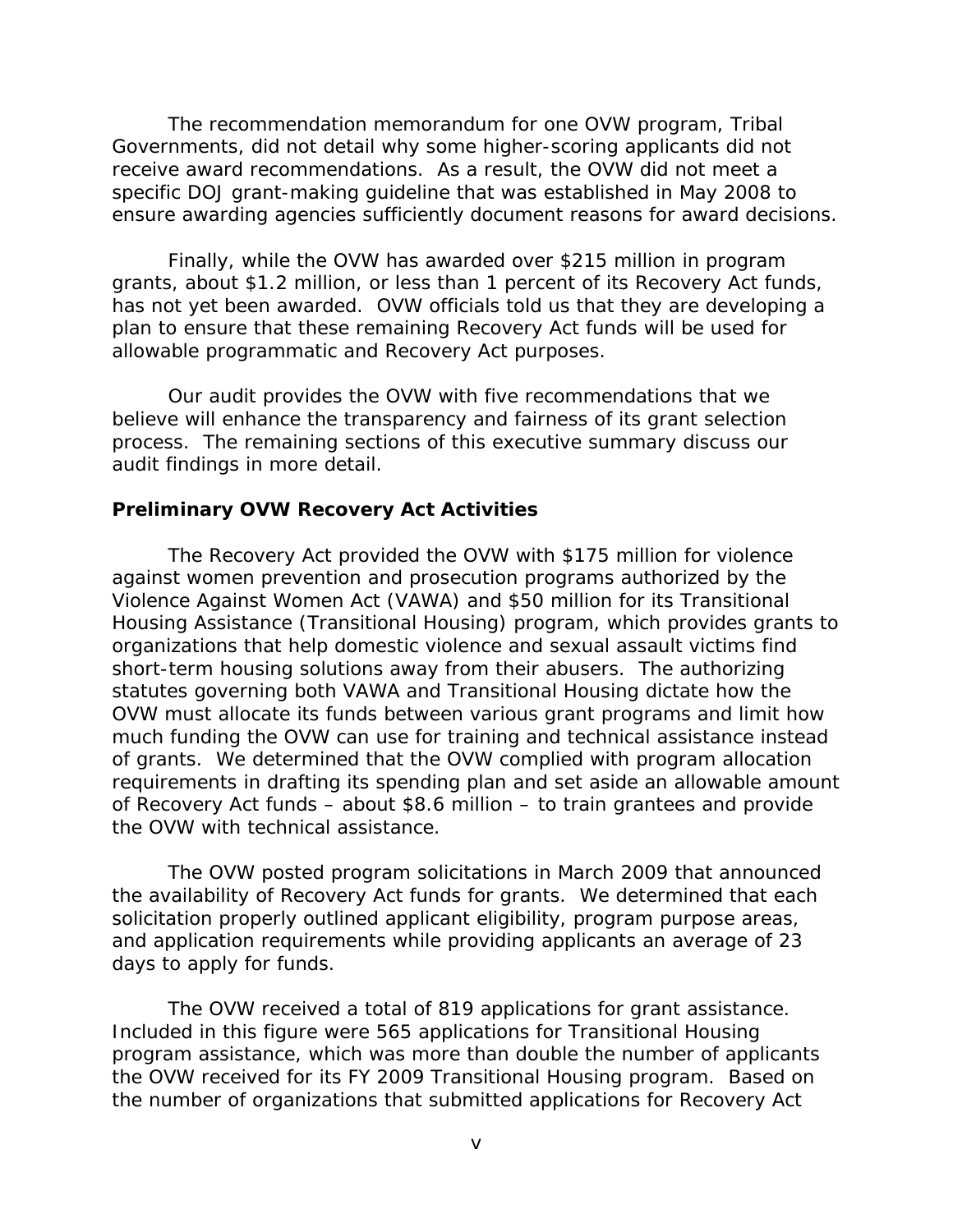awards, we concluded that the OVW provided a reasonable amount of time for applicants to apply for Recovery Act awards.

#### **Selecting Recovery Act Grant Recipients**

The OVW used different methods to review applications depending on whether the applications were for formula, block, or discretionary grants. For the STOP formula and its state and territory coalition block grants, authorizing legislation designated both who the award recipients could be and how the OVW should determine the amount of each award. Before finalizing block and formula awards, the OVW needed to review each application for completeness and ensure that the applicant was eligible to receive a grant.

The OVW employed a multi-step process to select recipients for its three discretionary Recovery Act grant programs. Discretionary Transitional Housing grants supported organizations that help provide short-term housing solutions to victims of domestic and sexual violence. Two additional discretionary grant programs, Tribal Governments and Tribal Domestic Violence and Sexual Assault Coalitions (Tribal Coalitions), provided awards to help Indian and Alaska Native women who are victims of violent crimes. Unlike the formula and block grant programs, the OVW had to review and evaluate proposals for these discretionary programs before it decided which organizations should receive a grant.

An important part of the OVW discretionary grant selection process was the peer review. Both OVW employees and hired contractors served as peer reviewers for Recovery Act grant applications.4 Peer reviewers independently evaluated specific elements of assigned grant proposals and used OVW-provided scoring sheets to compute a peer review score for each proposal. Peer reviewers then met in panels comprised of two or three peer reviewers to discuss the results of their review and compute a panel score for each application.

However, because a peer review panel does not evaluate the merits of all applications, peer review results are just one of the criteria that OVW award decision makers use to select discretionary grant recipients. Once peer reviewers scored individual applications, the OVW ranked the scores and considered program award requirements, such as geographic disparity, to recommend specific applicants for awards. OVW program staff then

Governments and Tribal Coalitions.<br>Vi <sup>4</sup> The OVW used contracted peer reviewers to assess applications for Recovery Act Transitional Housing program grants and OVW staff peer reviewed proposals for Tribal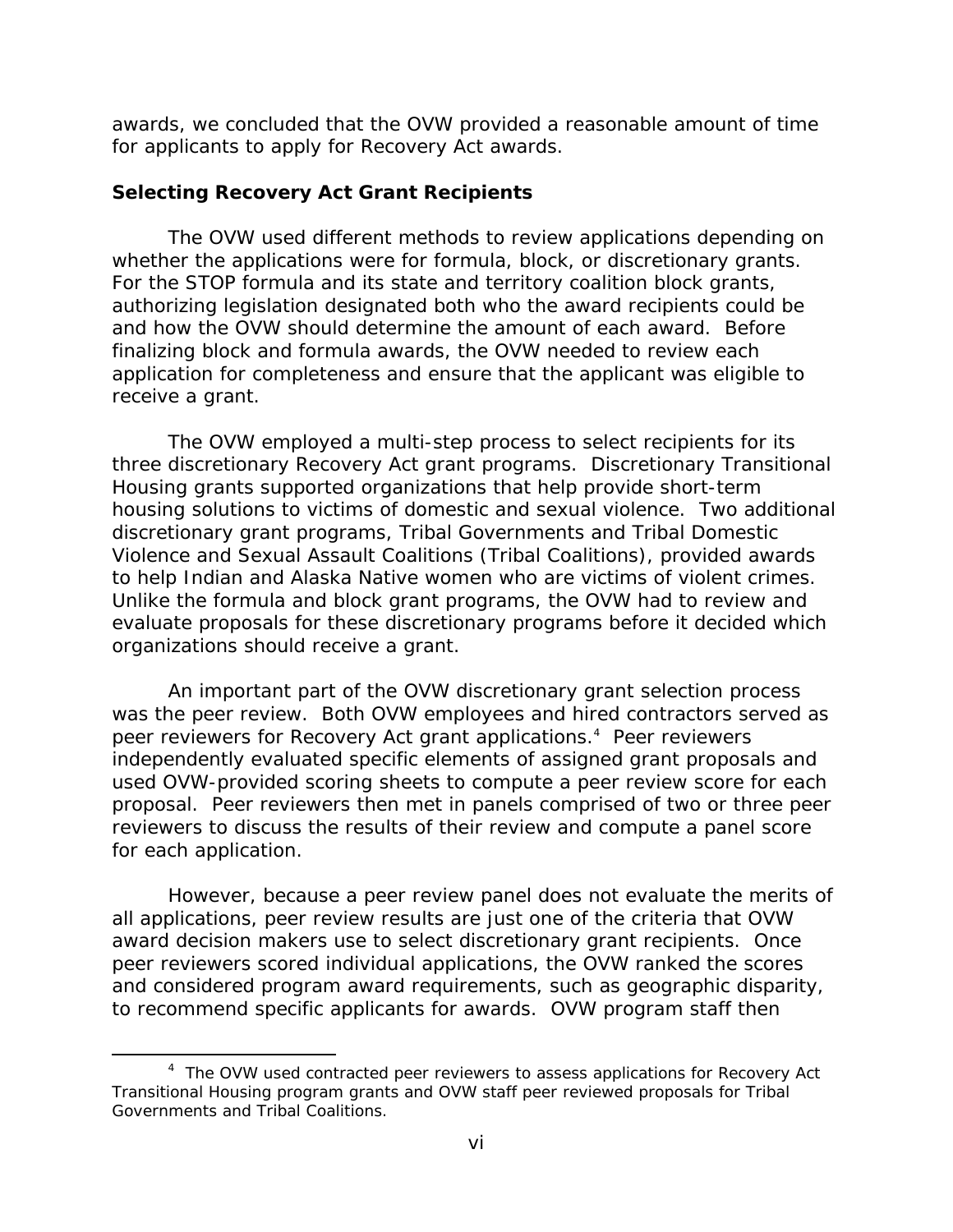compiled a memorandum for the acting OVW Director's approval. According to OVW officials, the award recommendation portion of the peer review process for the first time in recent years involved using a risk assessment tool to identify whether an applicant was at risk for fraud and should not receive a grant award.

Although the OVW generally conducted a transparent and fair process to select Recovery Act recipients, our audit identified some weaknesses with regard to how the OVW handled certain applications for discretionary awards. The following sections summarize our findings and recommendations.

#### *Peer Review Conflict of Interest Procedures*

Before formally evaluating and scoring applications, the OVW asked its contracted peer reviewers to review the applications assigned to them and identify whether they had a potential conflict of interest. An OVW contractor provided peer reviewers with a form listing various examples of potential conflicts of interest, including whether a peer reviewer was a prior employee of an applicant. Peer reviewers were asked to either submit the form certifying that he or she did not have a conflict of interest or notify the contractor of any potential conflict so that the peer reviewer could be reassigned to another peer review panel.

Although we did not identify conflicts of interest between contracted peer reviewers and the applications they reviewed, our review of 148 conflict of interest forms identified 23 forms that peer reviewers signed and dated before they received their assigned application packets. Therefore, we believe some peer reviewers attested that they were free from conflicts of interest even though they did not yet know the specific applicants and the proposals they were to evaluate. The OVW needs to ensure that its peer reviewers follow the procedures that it establishes to ensure peer reviewers are impartial and fair. Therefore, we recommend that the OVW require that its peer reviewers carefully review assigned applications for potential conflicts of interest and ensure that they sign conflict of interest forms after being assigned applications for review but before they actually begin evaluating and scoring proposals.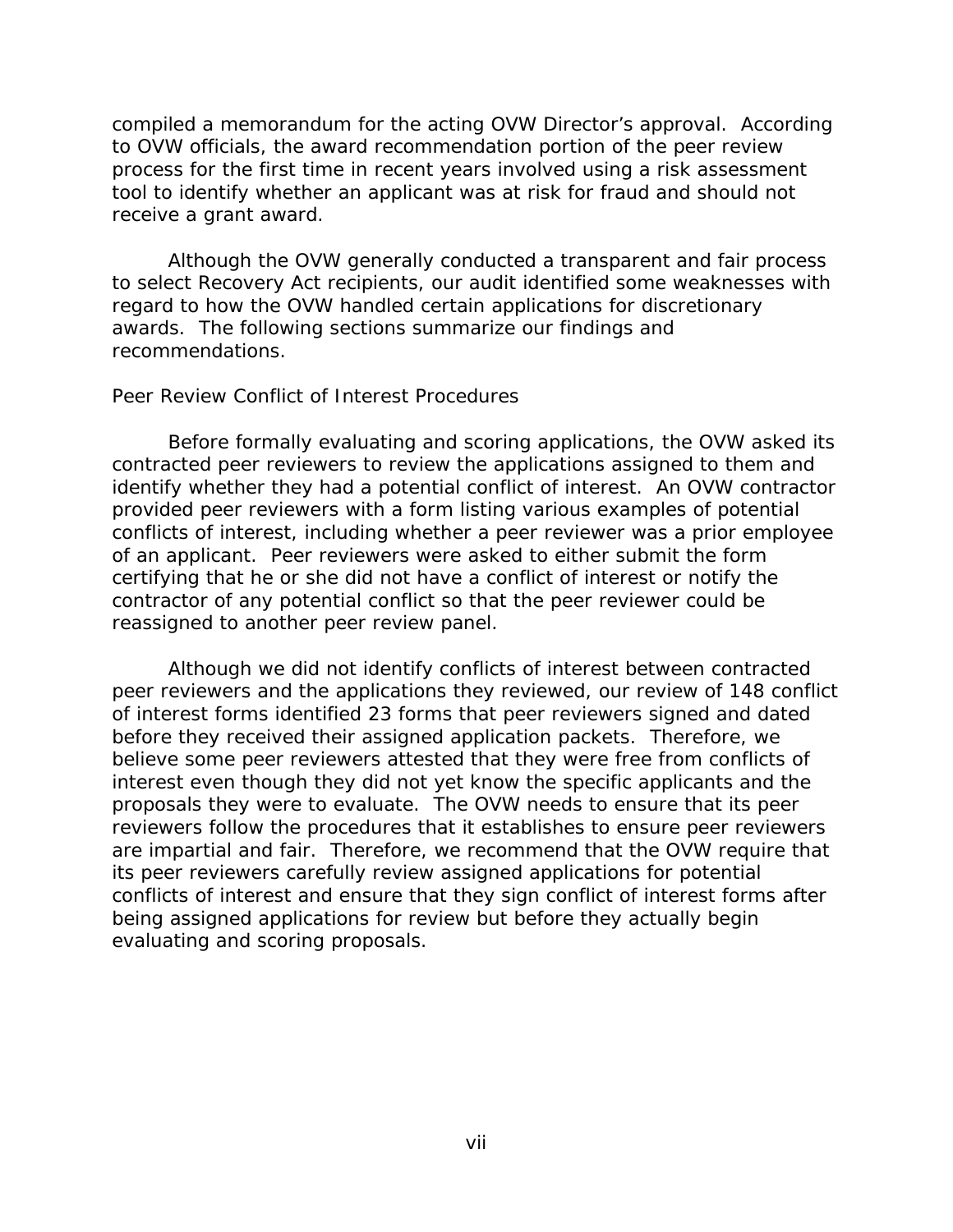#### *Peer Review Score Miscalculations*

Grant proposal peer review scores are comprised of points allocated to specific application elements. For example, peer reviewers could allocate up to 8 points to applications that had clear goals and objectives and 7 points to applications that proposed feasible activities that would be completed by the end of the grant's timeframe. Peer reviewers used scoring sheets to keep track of the points assigned to each application element and calculate subtotal scores for each section. After peer reviewers finished scoring applications, panels comprised of two or three peer reviewers convened to compare notes and discuss individual peer review results.

We examined individual scoring sheets to ascertain whether peer reviewers calculated application scores correctly and found that OVW staff did not add the element and subtotal points correctly. Out of 77 applications for Tribal awards, our review identified 43 proposals that received incorrect scores due to calculation errors.

The following example shows how multiple mistakes in adding scoring sheet points caused a proposal to receive an incorrect final score. For one Tribal Governments application, a peer reviewer allocated a total of 26 points to different elements of the project narrative subsection. To obtain the subsection total, peer reviewers had to add manually the points for each project narrative element. For this application, the peer reviewer incorrectly added the points for each element and recorded a section subtotal of 28 points instead of 26 points.

Peer reviewers then used a separate summary sheet to add subsection subtotal scores to calculate the individual final score for each application. The peer reviewer carried over the incorrect 28-point subtotal for the project narrative section to the summary sheet and also incorrectly summed the subtotals from the different sections on the summary sheet. Applying incorrect subtotal scores, the application should have received a 79-point total. Instead, the application received a total of 80 points. Therefore, the dual miscalculations led to this application receiving a peer review score of 80 points instead of the correct 77 points.

Because the OVW considered score rankings to select which applicants receive discretionary grants, we believe that the scoring errors affected the chances of at least 5 out of the 87 applicants considered to receive Tribal Governments awards. Of these five applications, miscalculations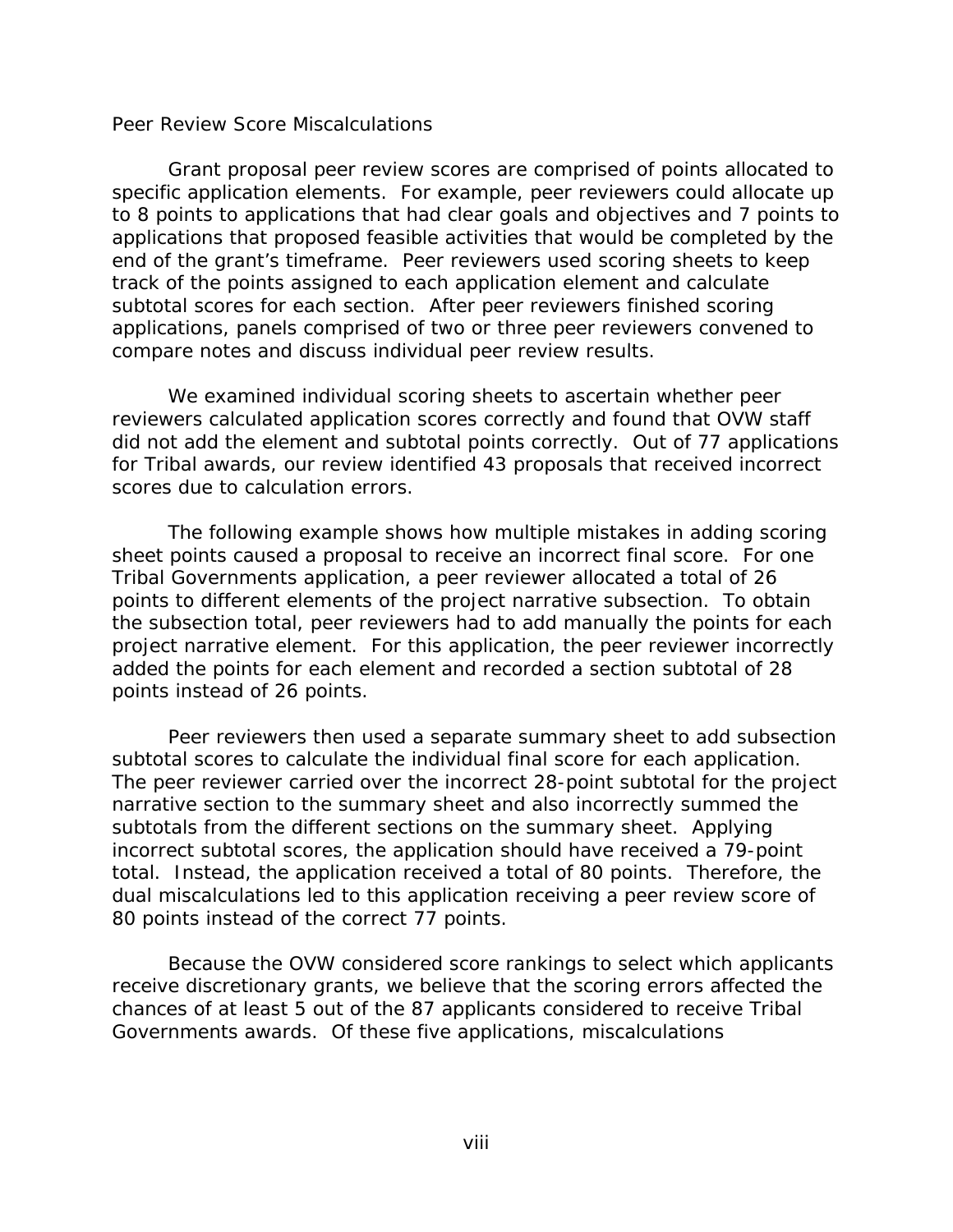erroneously raised the rankings of three applications over two others that actually received higher scores.<sup>5</sup>

During our review, we discussed specific miscalculations with OVW officials who administered the scoring process. Based on these discussions and the evidence provided by the scoring sheets, we believe that human error in adding element and subtotal points caused these scoring discrepancies. Even slight miscalculations of an application's final score may enhance or impair the chance an applicant has to receive a recommendation for an OVW award. It is therefore critical that the OVW ensure that its application reviewers consistently compute scores it subsequently ranks to make award recommendations. Because miscalculations and other scoring errors diminished the value and objectivity of the process the OVW used to make discretionary award decisions, we recommend that the OVW institute better internal controls that will check for scoring errors and verify the accuracy of future final peer review scores.

#### *Maintaining Application Materials and Documenting Award Decisions*

When we were conducting our audit, we determined that OVW staff lost portions of 10 Tribal Governments scoring sheets used by peer reviewers and staff to assign scores to applications. As a result, we could not verify whether OVW staff correctly computed peer review scores for these applications. Because peer review scoring sheets play an integral part of award selection process, we recommend that the OVW implement procedures to ensure that its staff members maintain copies of these documents.

<sup>&</sup>lt;sup>5</sup> The two applications that were negatively affected by miscalculations subsequently received FY 2009 awards for the same or similar activities they proposed to perform with Recovery Act funds.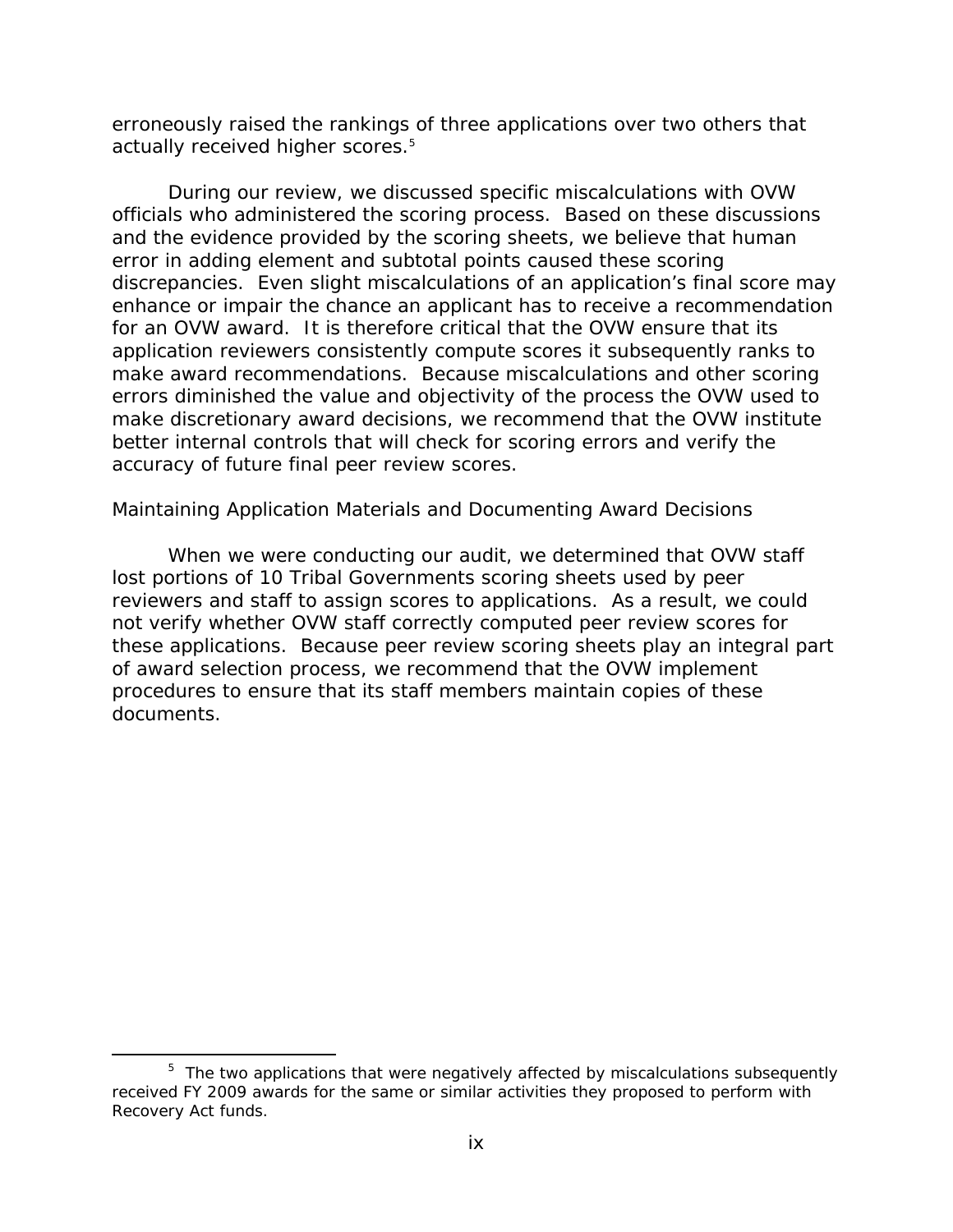Once OVW staff finished evaluating applications, they compiled a memorandum for each program to the acting OVW Director to recommend proposals that should receive Recovery Act awards. DOJ guidelines dated May 2008 and issued by the Associate Attorney General require that when lower-scoring applications receive awards over higher-scoring applications, the OVW must document the reasons why the higher-scoring applicants were not selected in the award recommendation memorandum. However, the award recommendation memorandum compiled for the Tribal Governments program did not comply with this requirement because it did not provide justifications documenting why six higher-scoring applicants were not recommended to receive a Recovery Act award.

OVW staff members told us that they excluded five of the six higherscoring applicants because of negative risk assessment results and the remaining applicant was excluded because program requirements preclude too many awards from going to the same state or territory. We concluded that the OVW had adequate reasons for not providing awards to these applicants, but it should have documented these reasons as required by DOJ rules. We recommend that the OVW in the future should ensure that it details why it does not recommend higher-scoring applicants in award recommendation memoranda.

#### *Unawarded Recovery Act Funds*

Of the \$225 million provided by the Recovery Act, the OVW allocated \$216 million for awards under six grant programs. The OVW has awarded over \$215 million in program grants, which has left over \$1.2 million, or less than 1 percent of Recovery Act funds, not yet awarded.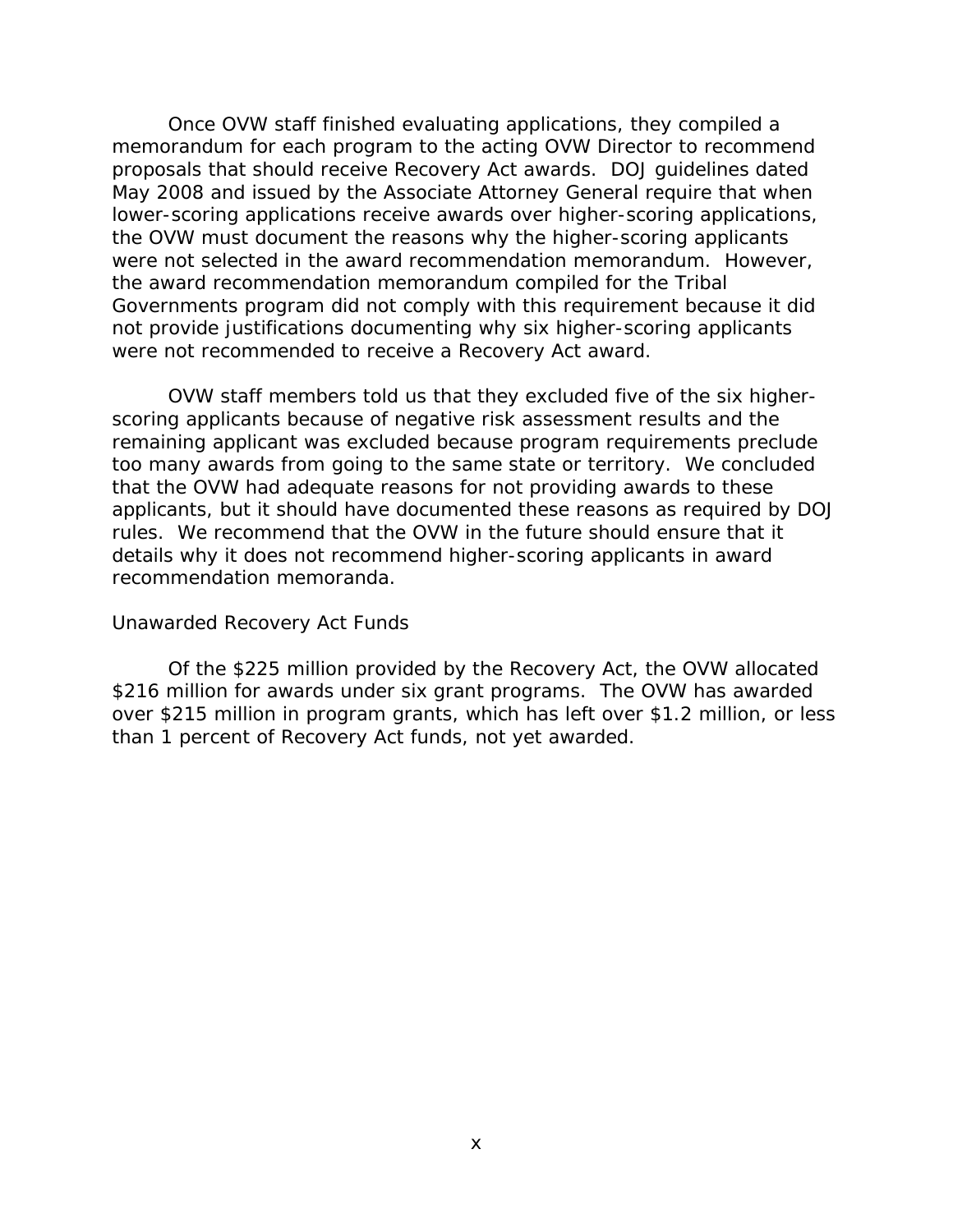| <b>Program Name</b>                                                    | <b>Recovery Act</b><br><b>Funds Made</b><br><b>Available For</b><br><b>Grants</b><br>$($ \$) | <b>Funds</b><br><b>Available for</b><br><b>Grants</b><br>$($ \$) |  |
|------------------------------------------------------------------------|----------------------------------------------------------------------------------------------|------------------------------------------------------------------|--|
| <b>STOP</b>                                                            | 140,376,000                                                                                  | 630,072                                                          |  |
| <b>Transitional Housing</b>                                            | 43,000,000                                                                                   | 348,684                                                          |  |
| <b>State Sexual Assault Coalitions</b>                                 | 4,375,000                                                                                    | 156,250                                                          |  |
| <b>State Domestic Violence Coalitions</b>                              | 4,375,000                                                                                    | 78,125                                                           |  |
| <b>Tribal Coalitions</b>                                               | 2,873,750                                                                                    | 228                                                              |  |
| <b>Tribal Governments</b>                                              | 21,386,640                                                                                   | 63,388                                                           |  |
| <b>TOTALS</b>                                                          | \$216,386,390                                                                                | \$1,276,747                                                      |  |
| OVW spending plans and OIG analysis of graph award amounts<br>Sources: |                                                                                              |                                                                  |  |

#### **UNAWARDED RECOVERY ACT FUNDS BY OVW PROGRAM**

 Sources: OVW spending plans and OIG analysis of grant award amounts as of March 2010

Considering that each OVW Recovery Act grant program still has unawarded funds, we spoke to OVW officials who told us that they are developing a plan to ensure that the OVW will use the more than \$1.2 million in remaining Recovery Act funds for allowable programmatic and Recovery Act purposes.

#### **Conclusion and Recommendations**

The OVW administered six grant programs with the \$225 million it received in Recovery Act funds. We found that the OVW complied with tested Recovery Act and grant program requirements in budgeting funds for its Recovery Act grant programs.

We determined that the OVW Recovery Act grant selection process was generally expeditious, transparent, and objective. However, the audit identified various procedural shortcomings with how the OVW handled some of its grant applications. Once peer reviewers finished evaluating proposals, we determined that the OVW incorrectly calculated the scores of several applications. For example, the scores for 39 out of 76, or about half of the Tribal Governments applications, were calculated incorrectly. Because the OVW considers peer review scores while finalizing award decisions, incorrectly calculated scores affect the chances of whether an application receives funding. The OVW needs to ensure that peer review scores are accurate before ranking and selecting applications.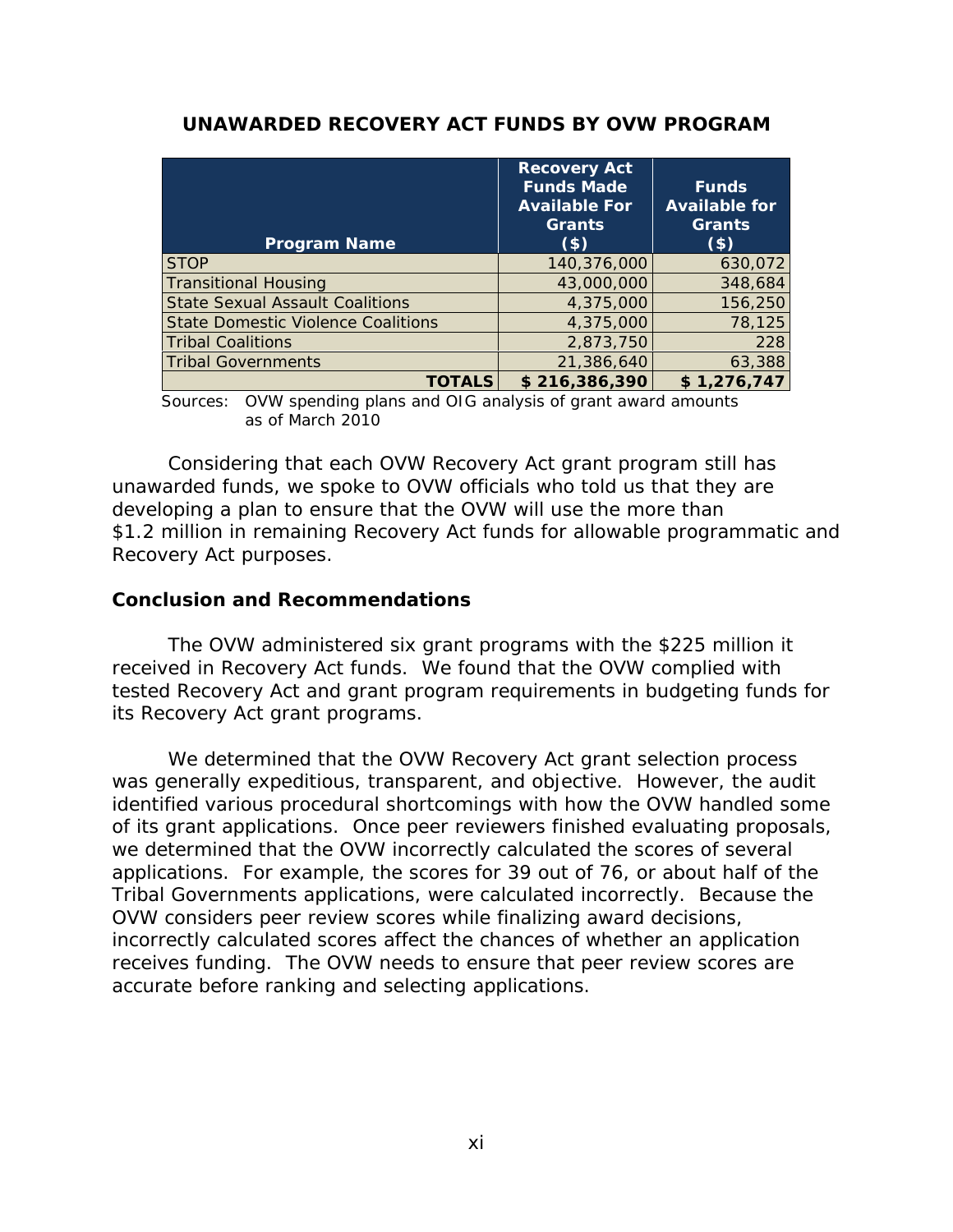Additionally, the OVW needs to ensure that it always provides justifications on its award recommendation memoranda whenever lowerscoring applications receive awards instead of higher-scoring ones. The OVW did not document its reasons for funding lower-ranking applications over six higher-ranking applications. Although OVW was subsequently able to provide reasonable justifications as to why the higher-ranking applications were not funded the OVW must ensure that it properly documents its awardmaking decisions. The OVW also was not able to provide all the documentation related to the peer review scores of 10 Tribal Governments applications. Without these documents, it was not possible for us to determine whether the OVW computed peer review scores accurately.

Our audit made five recommendations for the OVW to improve its grant selection process.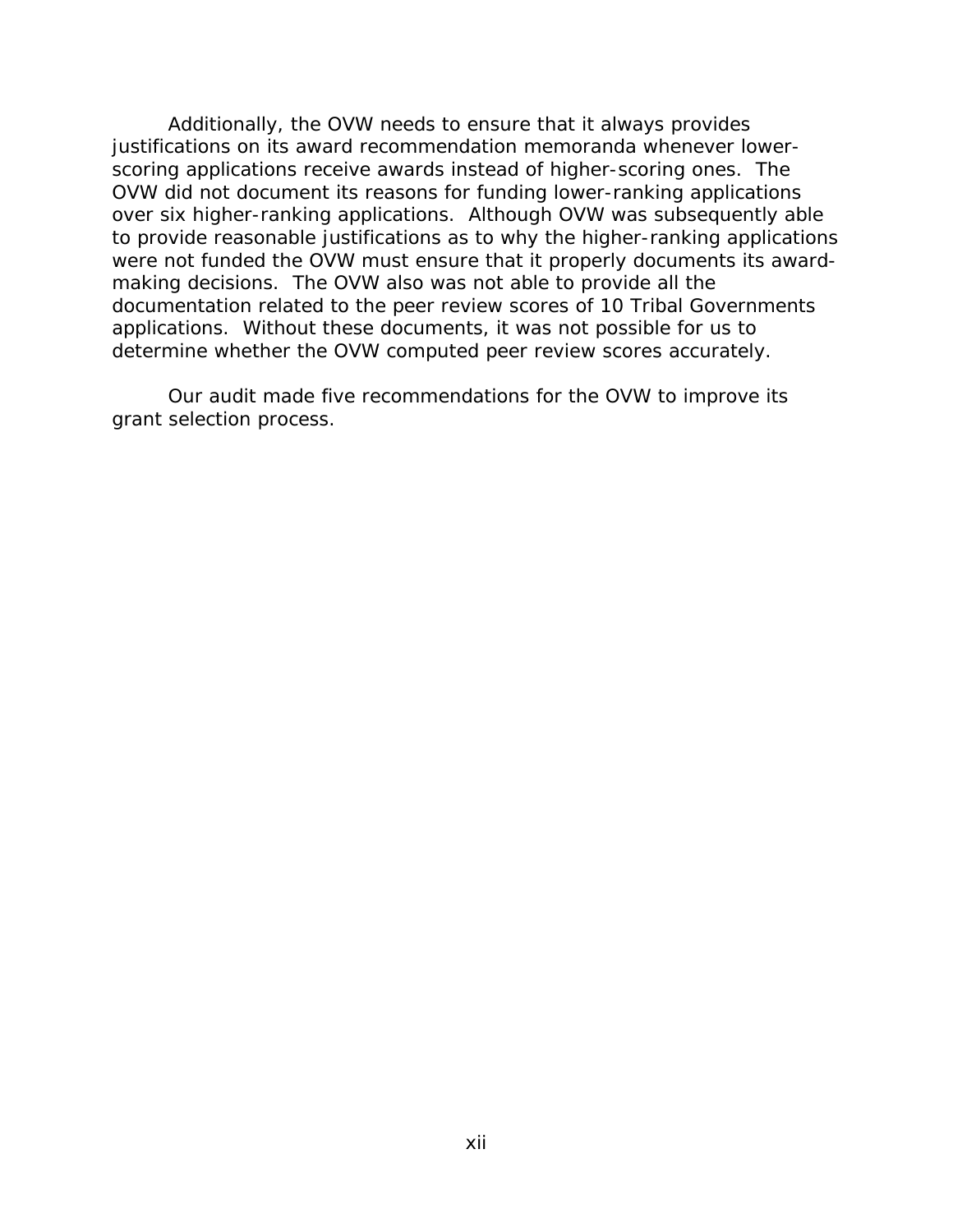# **THE OFFICE ON VIOLENCE AGAINST WOMEN'S RECOVERY ACT GRANT SELECTION PROCESS**

# **TABLE OF CONTENTS**

| BUDGETING FOR AND ANNOUNCING OVW RECOVERY ACT<br>$\mathbf{L}$                                                                  |
|--------------------------------------------------------------------------------------------------------------------------------|
| Reserving Recovery Act Funds for Training and Technical Assistance  7                                                          |
| $\Pi$ .<br>ASSESSING PROPOSALS AND RECOMMENDING                                                                                |
| Tribal Governments and Tribal Coalitions Programs 19<br>State Domestic Violence and Sexual Assault Coalition Block Programs 31 |
| STATEMENT ON COMPLIANCE WITH LAWS AND REGULATIONS34                                                                            |
|                                                                                                                                |
|                                                                                                                                |
| APPENDIX I - OBJECTIVE, SCOPE, AND METHODOLOGY37                                                                               |
| APPENDIX II - SCHEDULE OF DOLLAR-RELATED FINDINGS 40                                                                           |
| <b>APPENDIX III - ASSOCIATE ATTORNEY GENERAL AWARD</b>                                                                         |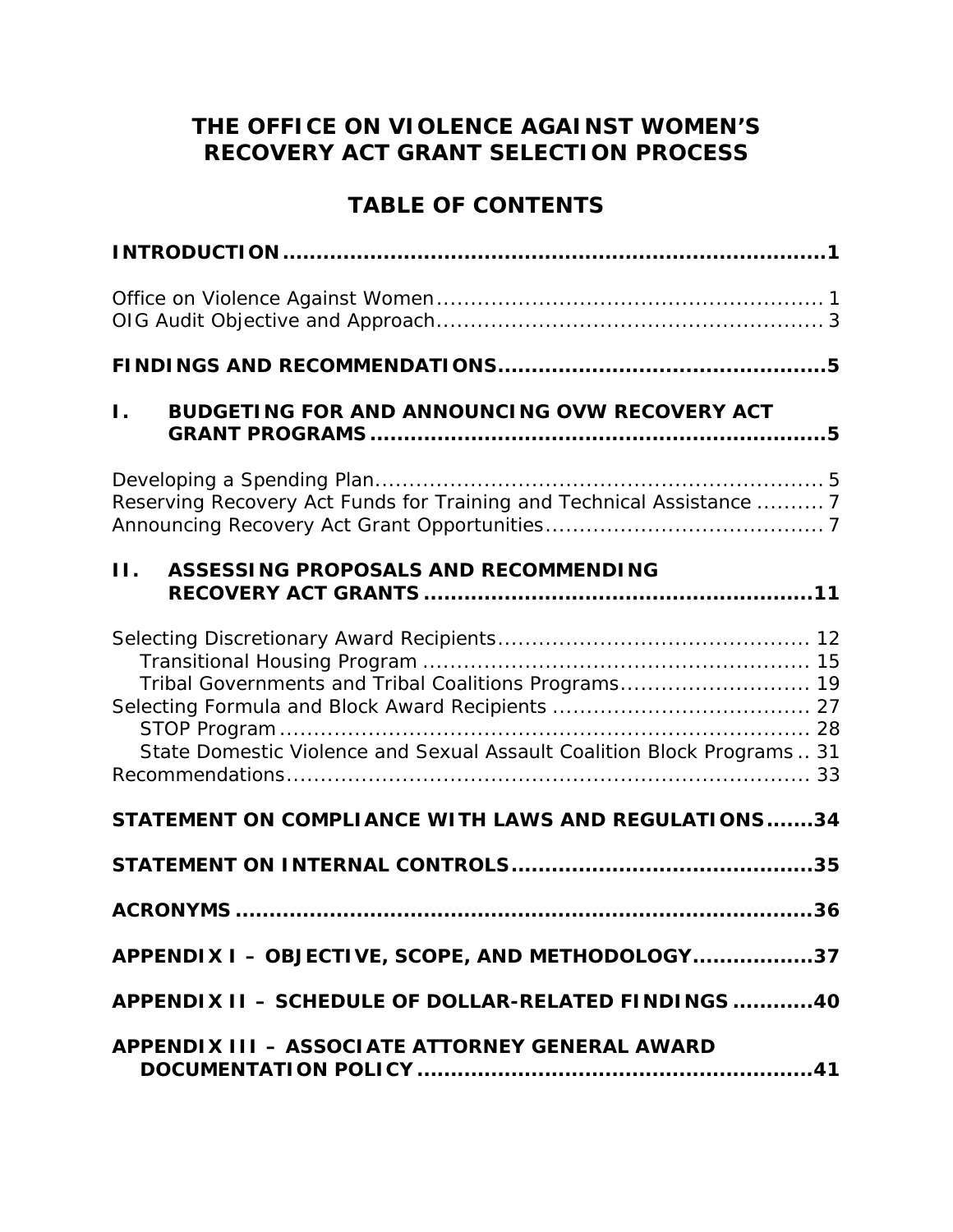### **APPENDIX IV – OVW RESPONSE TO THE DRAFT REPORT ................. 43**

| APPENDIX V – OFFICE OF THE INSPECTOR GENERAL ANALYSIS |  |
|-------------------------------------------------------|--|
| AND SUMMARY OF ACTIONS NECESSARY TO CLOSE THE         |  |
|                                                       |  |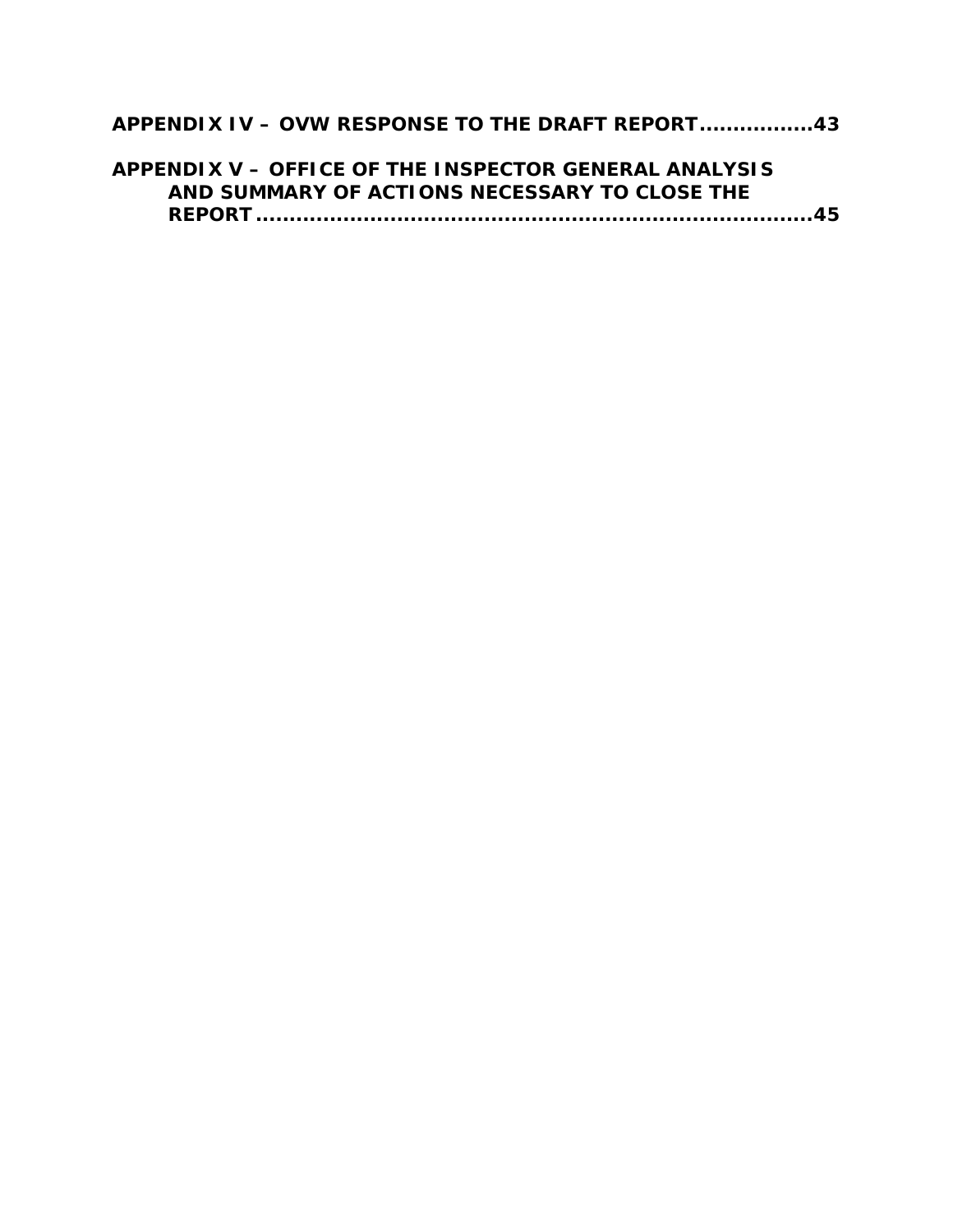# **INTRODUCTION**

<span id="page-16-0"></span>The American Recovery and Reinvestment Act of 2009 (Recovery Act), enacted on February 17, 2009, provides approximately \$4 billion to the Department of Justice (DOJ) in grant funding to be used to enhance state, local, and tribal law enforcement efforts. Of these funds, the Office on Violence Against Women (OVW) received \$225 million for grant programs aimed at reducing and prosecuting violent crimes against women.

#### **Office on Violence Against Women**

The OVW administers programs dedicated to reducing and prosecuting crimes against women. It is led by a presidentially appointed Director who maintains the authority to approve grants.<sup>6</sup> As shown in Exhibit 1, the OVW has four program divisions and a Tribal Affairs Unit.



**EXHIBIT 1: OVW GRANT PROGRAM ADMINISTRATION** 

During fiscal year (FY) 2009, the OVW had 65 full-time employees, including 34 program specialists who were responsible for tracking the

Source: OVW

<sup>6</sup> 42 U.S.C. §3796gg (2009)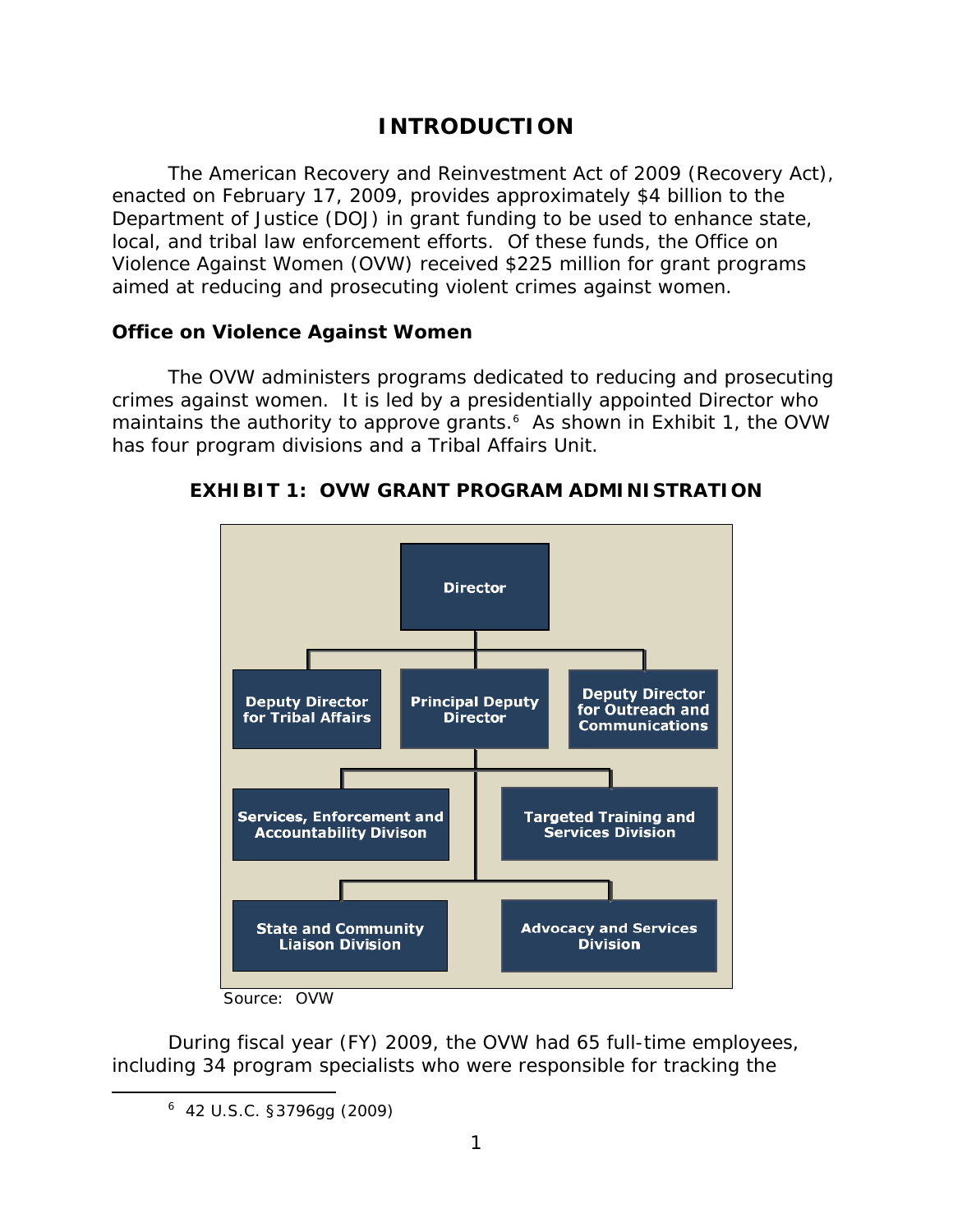financial activity and project performance of its grants. To gauge grant performance and ensure proper use of awarded funds, program specialists review progress and financial reports, provide technical training and assistance to grant recipients, and conduct on-site visits and desk reviews.

The OVW received an average appropriation of over \$380 million each FY from 2006 to 2008. The \$225 million the OVW received via the Recovery Act combined with the \$387 million appropriated to the OVW for FY 2009 programs meant that the OVW received a total of \$612 million in funding during FY 2009. This figure represents a nearly 60 percent increase in funding over prior fiscal years. Exhibit 2 shows the increase in award funding the OVW received in FY 2009.



**EXHIBIT 2: OVW ANNUAL APPROPRIATIONS FYs 2006 TO 2009** 

Source: OVW appropriations, FYs 2006 to 2009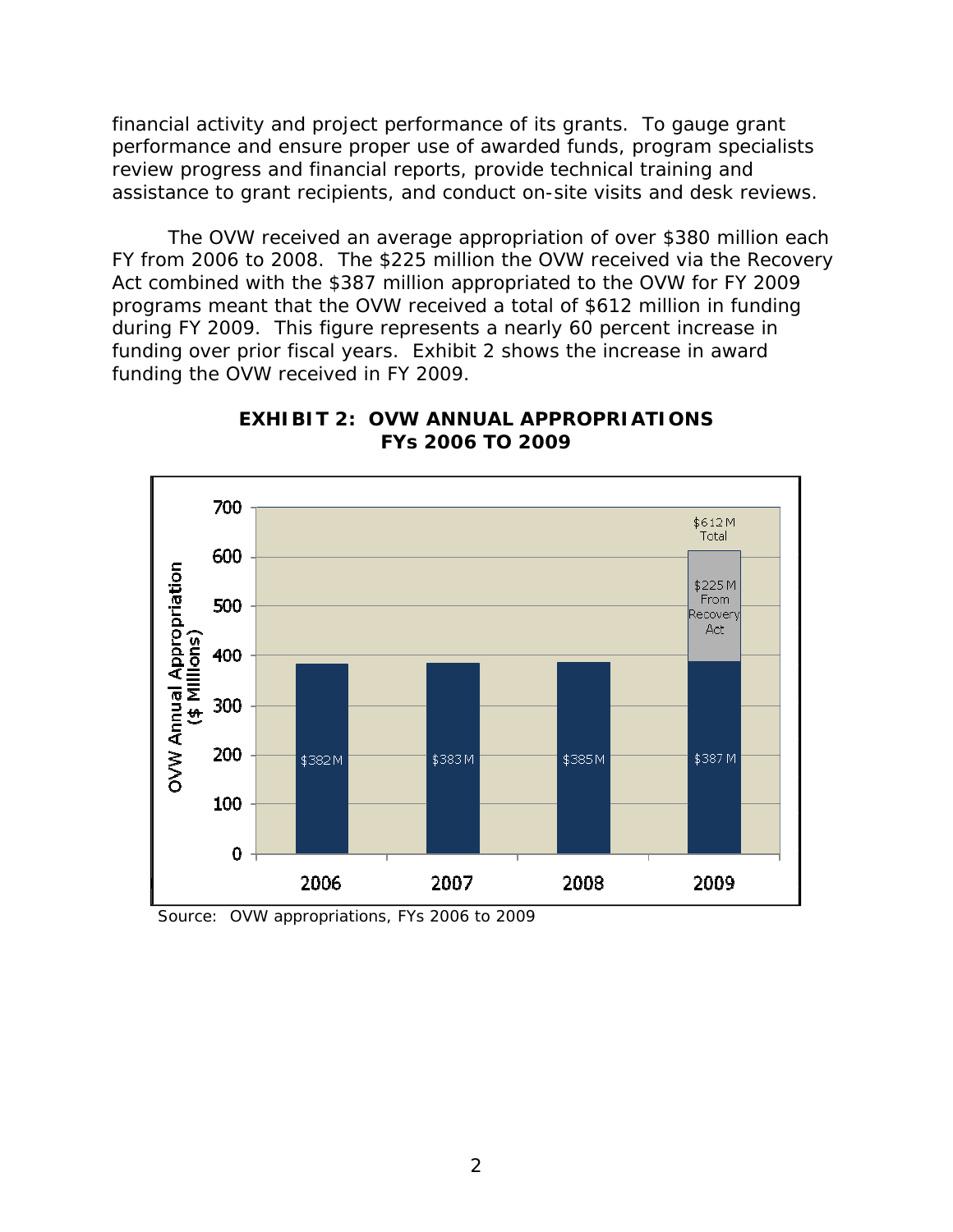<span id="page-18-0"></span>The increase in FY 2009 funding also led to an increase in the number of grants the OVW awarded for FY 2009. From FYs 2006 to 2008, the OVW awarded an average of about 640 grants each year. In FY 2009, the OVW finalized 980 total awards, 701 of which were awarded with FY 2009 appropriated funds. By March 2010, the OVW awarded 279 grants totaling over \$215 million in Recovery Act funds.<sup>7</sup>

#### **OIG Audit Objective and Approach**

 $\overline{a}$ 

The Department of Justice Office of the Inspector General (OIG) conducted this audit to review how the OVW administered, assessed, and awarded Recovery Act grants. These grants were awarded in six violence against women prevention and prosecution programs. We performed this audit as part of ongoing OIG Recovery Act oversight to ensure that DOJ components and award recipients use and account for Recovery Act funds properly.<sup>8</sup> Exhibit 3 lists the six OVW grant programs supported by Recovery Act funds.

<sup>.</sup>finalizing<br>ا <sup>7</sup> The 279-grant figure includes only the awards the OVW has made under its Recovery Act grant programs. It does not include actual or anticipated contracts or cooperative agreements that the OVW may still award with remaining Recovery Act funds. In addition, this figure does not include two Tribal awards that the OVW is in the process of

U.S. Department of Justice Office of the Inspector General, *Recovery Act Oversight Plan – Updated* (October 2009).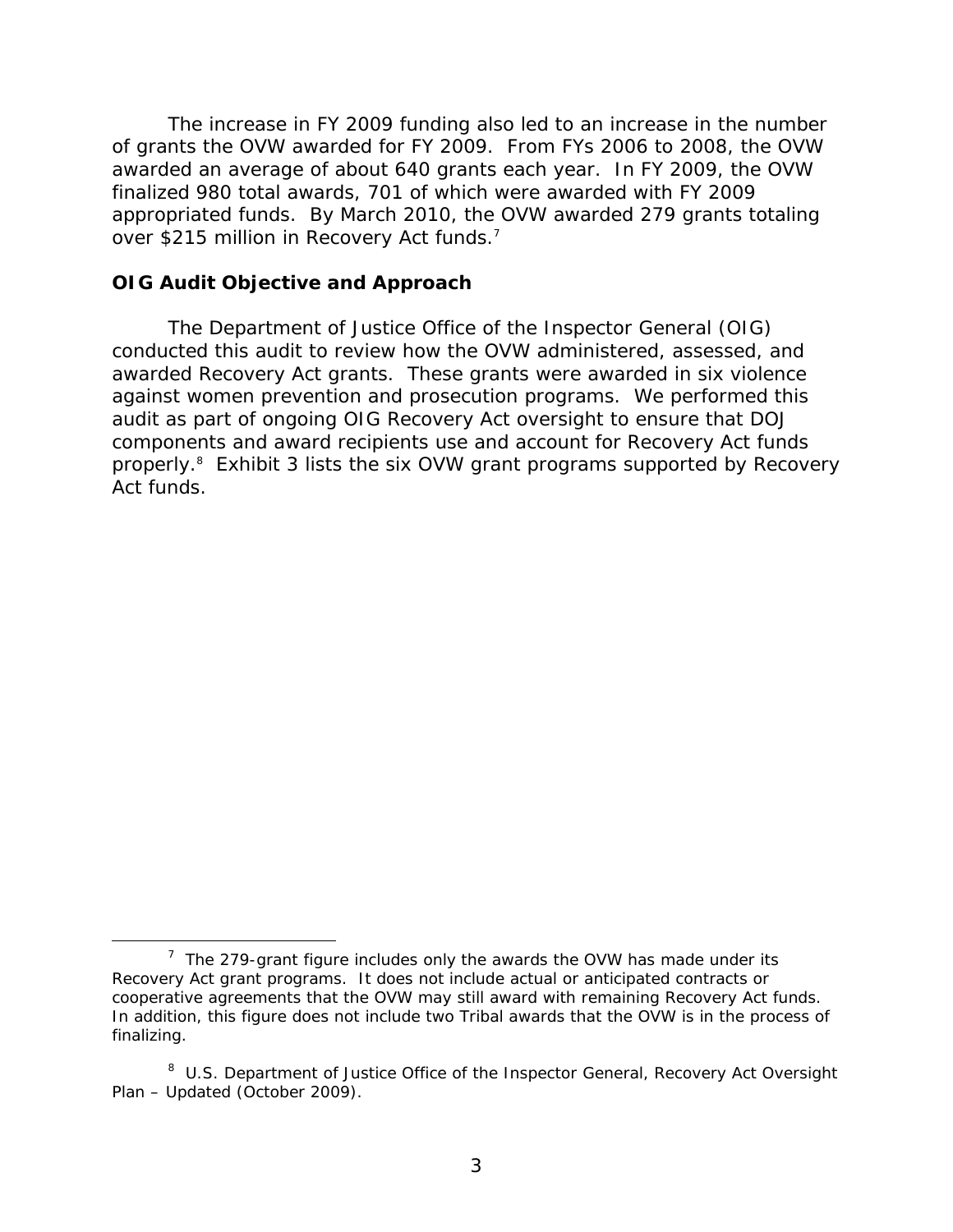#### **EXHIBIT 3: OVW RECOVERY ACT GRANT PROGRAMS**

| <b>OVW Recovery Act Grant</b><br>Program                                                          | <b>Grant Program Purpose</b>                                                                                                                                                                                                                                                                          |
|---------------------------------------------------------------------------------------------------|-------------------------------------------------------------------------------------------------------------------------------------------------------------------------------------------------------------------------------------------------------------------------------------------------------|
| Services, Training,<br><b>Officers, and Prosecutors</b><br>(STOP)                                 | These formula grants support community-level criminal<br>justice and victim service efforts that address violent<br>crimes against women and to strengthen pertinent law<br>enforcement and prosecution strategies. This program is<br>administered by OVW's State and Community Liaison<br>Division. |
| <b>Transitional Housing</b><br><b>Assistance</b><br>(Transitional Housing)                        | These discretionary grants help provide public and private<br>transitional housing services that focus on moving victims<br>of domestic violence, dating violence, sexual assault, and<br>stalking into permanent housing. The OVW's Advocacy<br>and Services Division manages this grant program.    |
| <b>State Sexual Assault</b><br>Coalitions                                                         | These block grants provide designated coalitions with<br>funding to support victims of sexual assault. This program<br>is administered by OVW's State and Community Liaison<br>Division.                                                                                                              |
| <b>State Domestic Violence</b><br><b>Coalitions</b>                                               | These block grants support designated coalitions to assist<br>victims of domestic violence. This program is administered<br>by OVW's State and Community Liaison Division.                                                                                                                            |
| <b>Tribal Domestic Violence</b><br>and Sexual Assault<br><b>Coalitions</b><br>(Tribal Coalitions) | OVW's Tribal Affairs Unit administers these discretionary<br>grants to assist tribal coalition initiatives working to end<br>violence against Indian and Alaska Native women.                                                                                                                         |
| <b>Tribal Governments</b>                                                                         | This program, managed by the OVW Tribal Affairs Unit,<br>awards discretionary grants that serve to decrease and<br>respond to violent crimes committed against Indian and<br>Alaska Native women.                                                                                                     |

Source: OVW

 $\overline{a}$ 

To accomplish our audit objective, we interviewed over 20 OVW officials and employees regarding grant program announcements and selection activities that the OVW began conducting in February 2009. Our review included discussions with those charged with overseeing and making decisions on OVW award procedures.<sup>9</sup>

The Findings and Recommendations section of this report details the results of our audit and is presented in two parts. The first part assesses how the OVW applied grant program statutory requirements and developed a spending plan for its Recovery Act funds. The second part assesses the process the OVW used to evaluate grant applications and select Recovery Act award recipients.

<sup>&</sup>lt;sup>9</sup> Appendix I presents additional details regarding the objective, scope, and methodology of this report.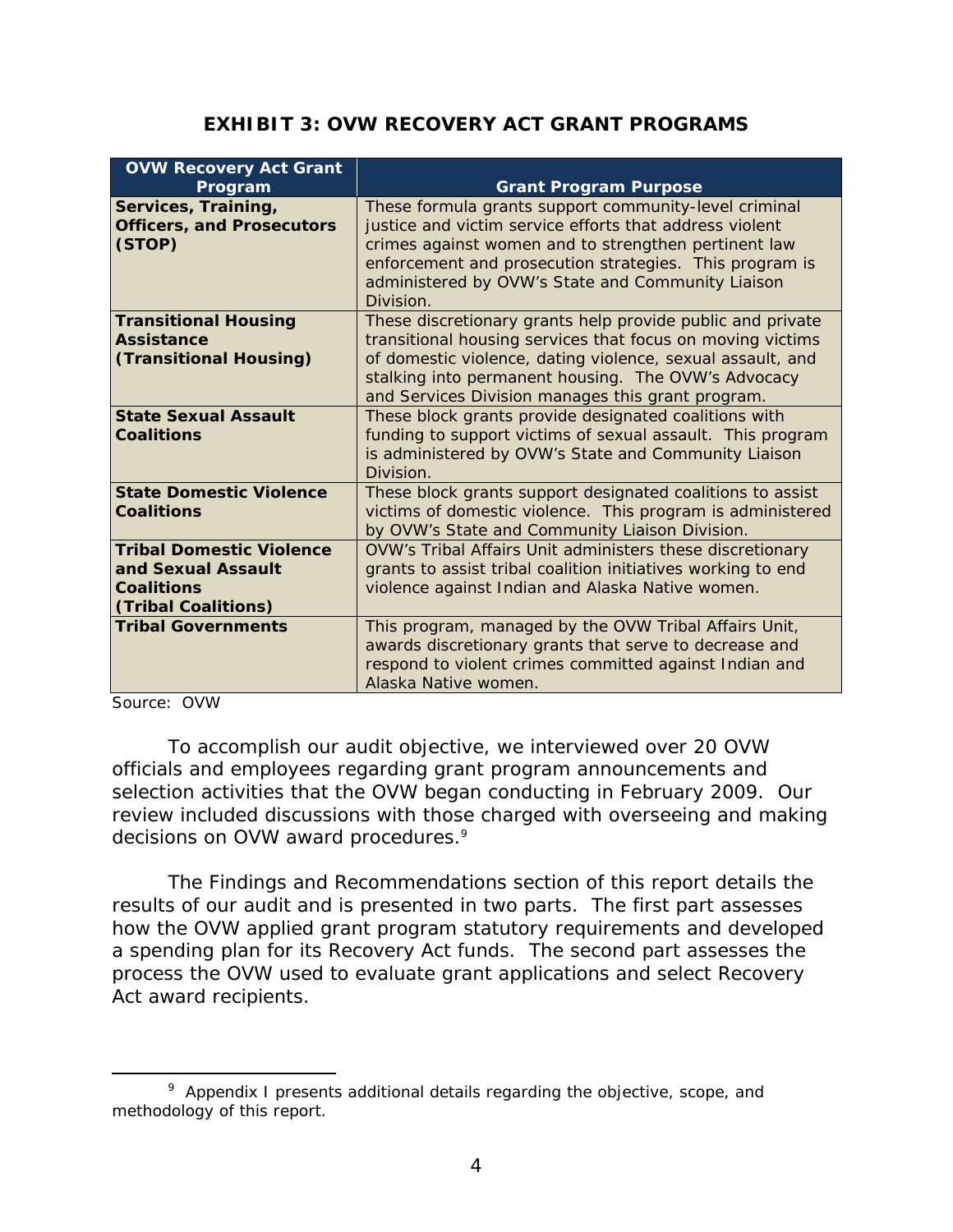### **FINDINGS AND RECOMMENDATIONS**

#### <span id="page-20-0"></span>**I. BUDGETING FOR AND ANNOUNCING OVW RECOVERY ACT GRANT PROGRAMS**

The OVW complied with Recovery Act and other applicable grant program requirements in budgeting funds for its Recovery Act grant programs and quickly announced Recovery Act award opportunities. The OVW also met specific requirements that limit the percentage of appropriated grant funds it may set aside to pay for anticipated training, technical assistance, and other related costs.

The OVW worked quickly to make available Recovery Act grants to support a broad range of initiatives to assist victims of domestic violence and sexual assault. After it received notice of its Recovery Act funds, the OVW developed a spending plan and announced award opportunities. The following sections detail how the OVW: (1) developed a spending plan that specified how it would use Recovery Act funds, (2) allocated a portion of its Recovery Act funds to support grant-recipient training and technical assistance, and (3) announced award opportunities to various organizations and groups addressing violence against women.

#### **Developing a Spending Plan**

The Recovery Act specifically provided \$175 million to the OVW for violence against women prevention and prosecution programs authorized by the Violence Against Women Act (VAWA) and \$50 million to its Transitional Housing program. The VAWA includes requirements that the OVW must follow when allocating appropriated funds among many of its grant programs. For example, certain tribal programs must receive a specific percentage or "set-aside" of total VAWA program funding. Because many VAWA programs have such statutory set asides, the OVW developed a spending plan in February 2009 outlining how it would distribute Recovery Act VAWA funds, as shown by Exhibit 4.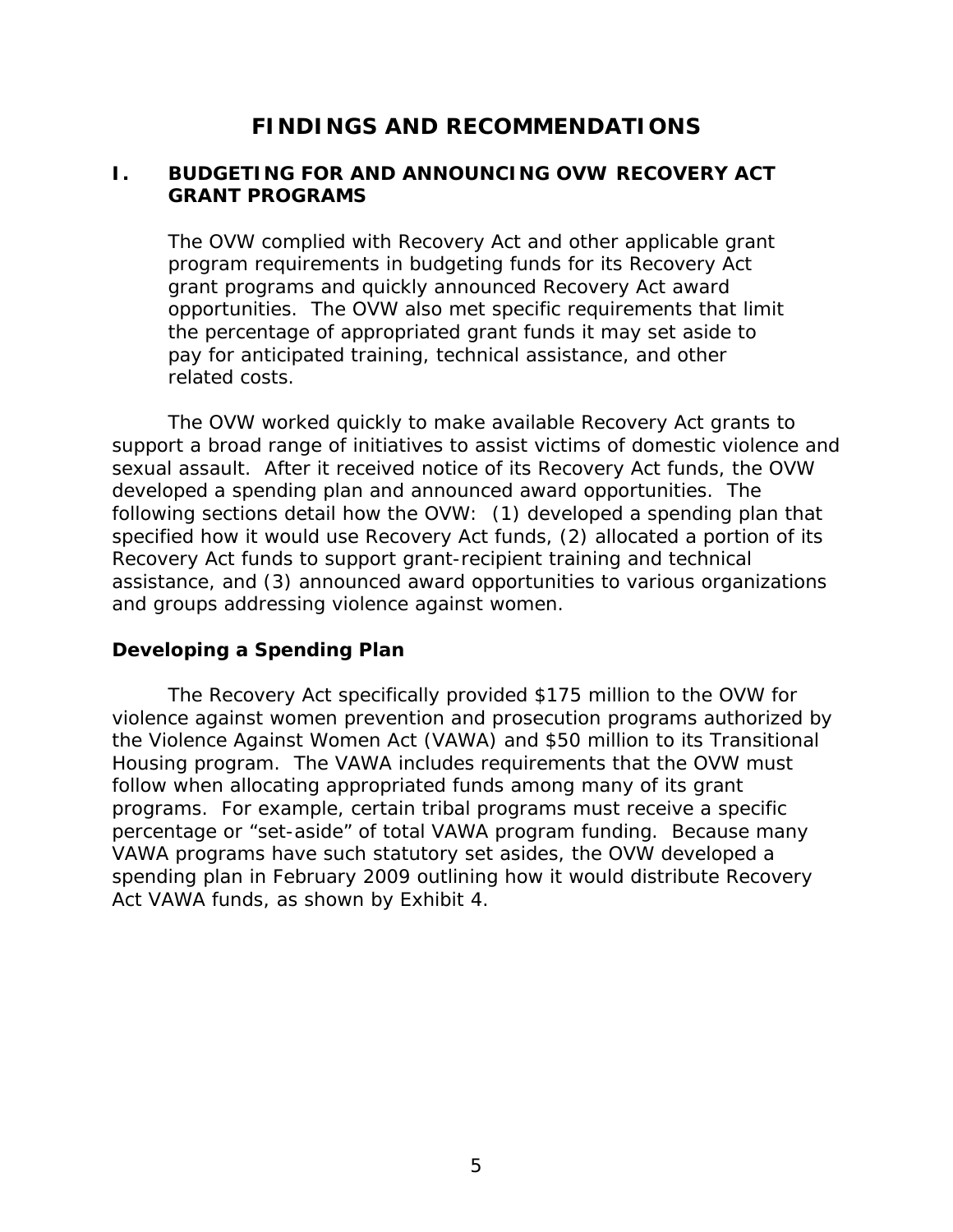### **EXHIBIT 4: OVW RECOVERY ACT SPENDING PLAN**

| <b>OVW Recovery Act</b><br><b>Grant Program</b>     | <b>Statutory</b><br><b>Set-Aside</b>                                                                                                                     | <b>Allocated</b><br><b>Amount of</b><br><b>Recovery Act</b><br><b>Funds</b><br>$($ \$) |
|-----------------------------------------------------|----------------------------------------------------------------------------------------------------------------------------------------------------------|----------------------------------------------------------------------------------------|
| <b>STOP</b>                                         | n/a                                                                                                                                                      | 145,626,000                                                                            |
| <b>Transitional Housing</b>                         | n/a                                                                                                                                                      | 45,000,000                                                                             |
| <b>State Sexual Assault</b><br><b>Coalitions</b>    | State and territory sexual assault<br>coalitions should receive 2.5 percent of<br>funds appropriated for VAWA prevention<br>and prosecution programs.    | 4,375,000                                                                              |
| <b>State Domestic</b><br><b>Violence Coalitions</b> | State and territory domestic violence<br>coalitions should receive 2.5 percent of<br>funds appropriated for VAWA prevention<br>and prosecution programs. | 4,375,000                                                                              |
| <b>Tribal Coalitions</b>                            | Tribal coalitions should receive about 2<br>percent of funds appropriated for VAWA<br>prevention and prosecution program.                                | 3,124,000                                                                              |
| <b>Tribal Governments</b>                           | Tribal governments should receive<br>about 10 percent of funds appropriated<br>for VAWA prevention and prosecution<br>and Transitional Housing programs. | 22,500,000                                                                             |
|                                                     | TOTAL OVW RECOVERY ACT PROGRAM FUNDING \$ 225,000,000                                                                                                    |                                                                                        |

Source: OVW

Note: Although the Recovery Act provided \$50 million for OVW's Transitional Housing program, authorizing legislation requires the OVW to provide 10 percent of Transitional Housing funds to Tribal Governments. As a result, the OVW allocated \$5 million of the Recovery Act Transitional Housing appropriation to its Tribal Governments program.

We determined that OVW's Recovery Act spending plan complied with applicable program set-aside requirements.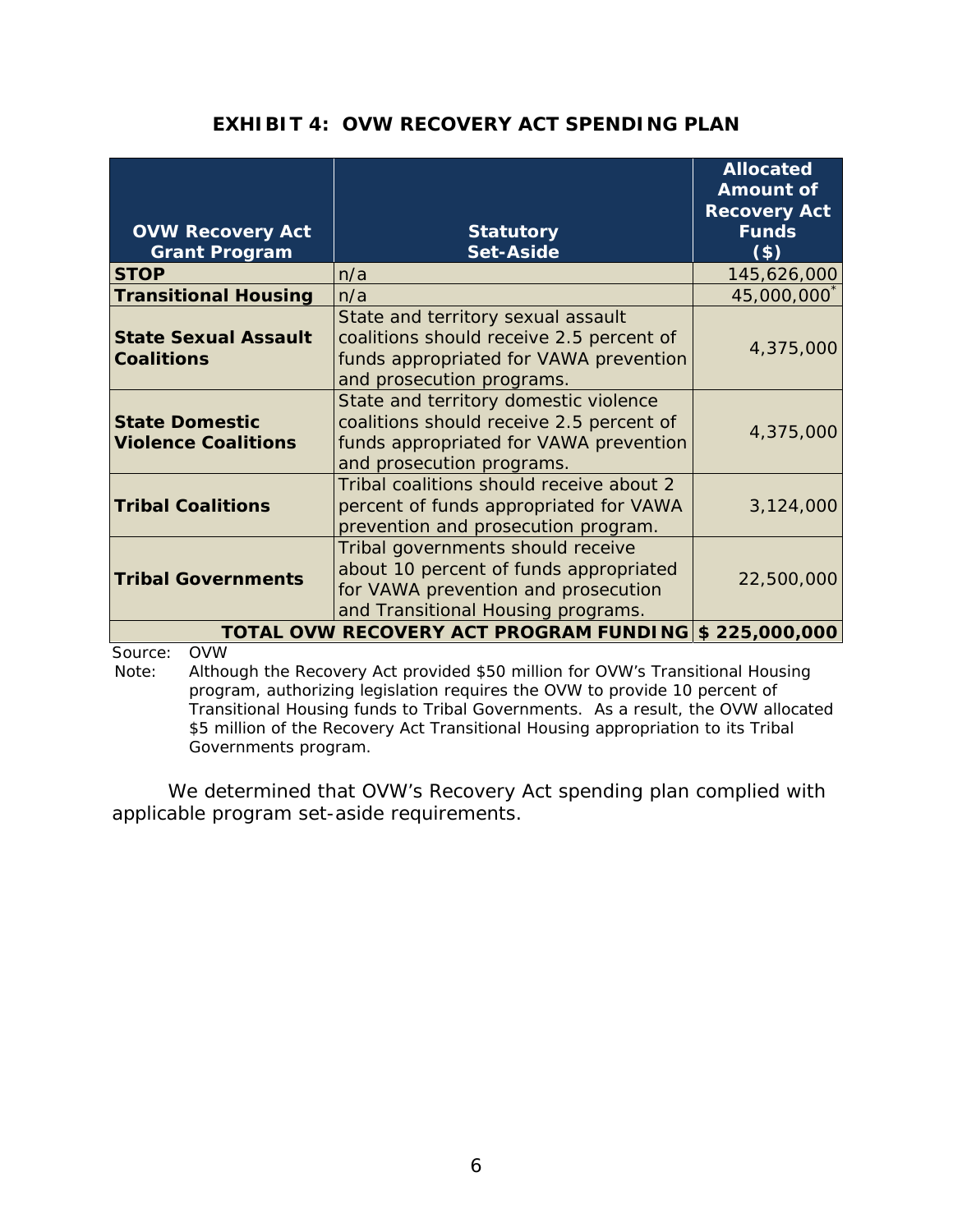#### **Reserving Recovery Act Funds for Training and Technical Assistance**

OVW grant program authorizing statutes allow the OVW to use certain percentages of appropriated funds to provide training and technical assistance to applicants and oversee the progress of grant projects.<sup>10</sup> As shown by Exhibit 5, the OVW reserved approximately \$8.6 million (4 percent) of its \$225 million in Recovery Act funding for training and technical assistance purposes, while making over \$216 million (96 percent) of its total Recovery Act funding available to grant recipients.

#### **EXHIBIT 5: OVW RECOVERY ACT FUNDS AVAILABLE FOR AWARDS AND TRAINING, TECHNICAL ASSISTANCE, AND OTHER PURPOSES**

| <b>Program Name</b>                    | <b>Spending Plan</b><br>(\$) | <b>Available For</b><br>Program<br><b>Awards</b><br>(3) | <b>Reserved for</b><br>Training,<br><b>Technical</b><br>Assistance,<br>and Other<br><b>Purposes</b><br>(\$) |
|----------------------------------------|------------------------------|---------------------------------------------------------|-------------------------------------------------------------------------------------------------------------|
| <b>STOP</b>                            | 145,626,000                  | 140,376,000                                             | 5,250,000                                                                                                   |
| <b>Transitional Housing Assistance</b> | 45,000,000                   | 43,000,000                                              | 2,000,000                                                                                                   |
| <b>State Sexual Assault Coalitions</b> | 4,375,000                    | 4,375,000                                               | n/a                                                                                                         |
| State Domestic Violence Coalitions     | 4,375,000                    | 4,375,000                                               | n/a                                                                                                         |
| <b>Tribal Coalitions</b>               | 3,124,000                    | 2,873,750                                               | 250,250                                                                                                     |
| <b>Tribal Governments</b>              | 22,500,000                   | 21,386,640                                              | 1,113,360                                                                                                   |
| <b>TOTALS</b>                          | \$225,000,000                | \$216,386,390                                           | \$8,613,610                                                                                                 |

Source: OIG analysis of the OVW spend plan and other financial-related documents

We determined that the amount that the OVW reserved for training, technical assistance, and other purposes, in each of its six programs was within the percentage of funds that the authorizing legislation for each program allowed to be reserved for these purposes.

#### **Announcing Recovery Act Grant Opportunities**

 $\overline{a}$ 

The OVW develops and posts solicitations to announce grant programs to potentially interested parties. In addition to providing public notice that funds are available for specific initiatives, solicitations also instruct potential applicants how to apply for awards and the methodology by which the OVW

 $10$  For the purposes of this report, training and technical assistance costs also include expenses and payments associated with providing application evaluation assistance, guidance to grantees on project development, new grantee orientation, and general oversight of funded project activities.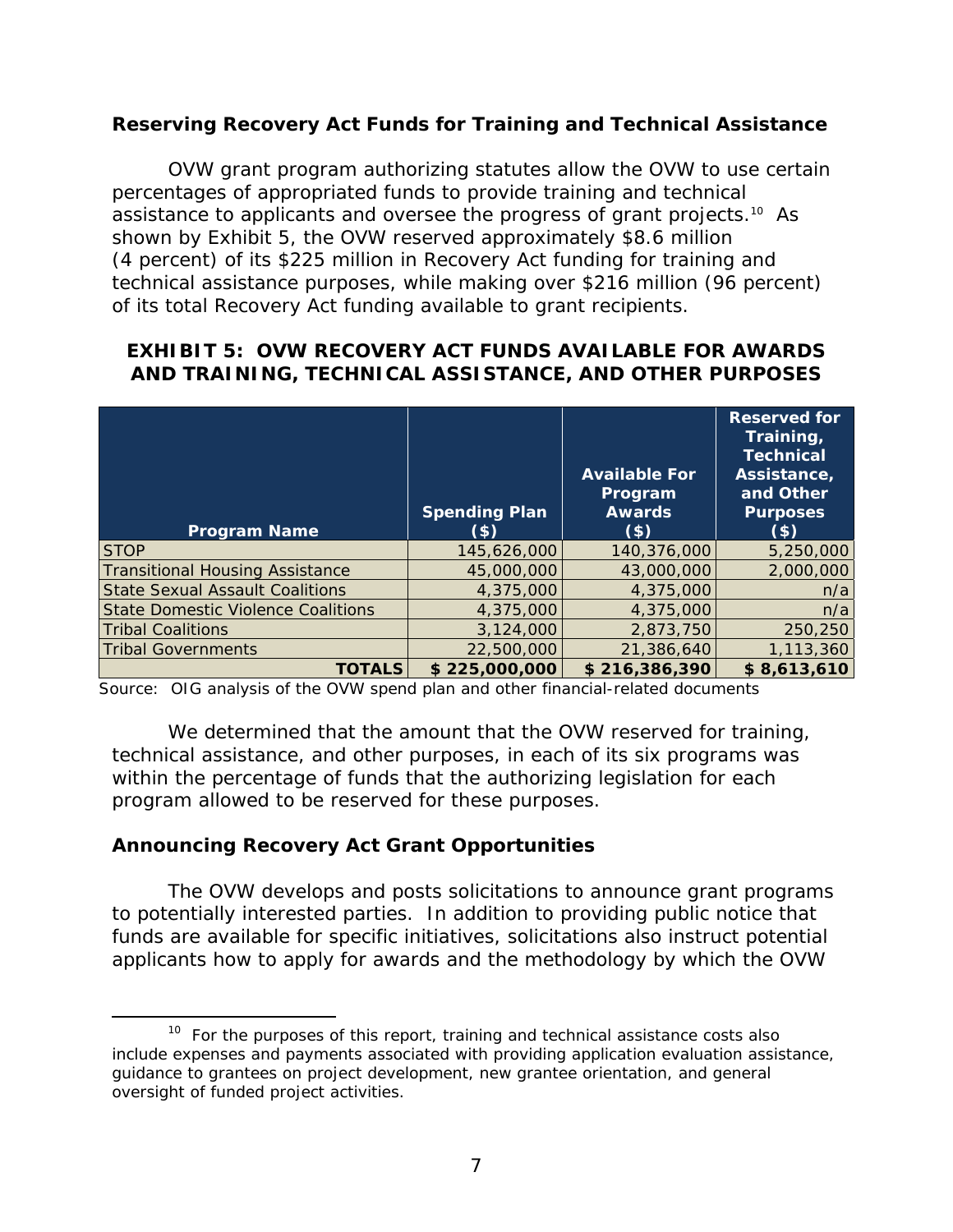will evaluate and select proposals for awards. The OVW Recovery Act program solicitations generally contained the elements outlined in Exhibit 6.

### **EXHIBIT 6: ELEMENTS OF OVW RECOVERY ACT SOLICITATIONS**

- 1. **Program Overview.** Describes the mission and objectives of the announced program.
- 2. **Registration Requirements.** Details how an organization may register and obtain a program application.
- 3. **Application Deadline.** Documents the specific date and time by which the OVW must receive applications.
- 4. **Eligibility Requirements.** Details what types of organizations, such as state and local governments, corporations, or non-profit entities, are eligible to apply for program funding.
- 5. **Faith-based and Other Community Organizations Clause.** Documents that eligible faith-based and community organizations can submit proposals under the solicitation.
- 6. **Program-Specific Information.** Describes various program-based requirements and objectives. Also details specific Recovery Act requirements and restrictions such as how to track of Recovery Act funds properly.
- 7. **Performance Measures.** Informs applicants how program performance will be evaluated and measured.
- 8. **How to Apply.** Instructs applicants how to submit their applications for consideration by the OVW.
- 9. **What an Application Must Include.** Lists the various documents that must be submitted with a proposal.
- 10. **Selection Criteria.** Details how the OVW will select awards from the proposals received.
- 11. **Review Process.** Details how the OVW will review proposals received under the solicitation.
- 12. **Recovery Act Reporting Requirements.** Notifies applicants that they must comply with Recovery Act reporting requirements, such as posting quarterly activity reports on FederalReporting.gov.

Source: OIG review of OVW Recovery Act solicitations

The OVW official who drafted the OVW's Recovery Act program solicitations told us that she used the DOJ template approved by the Office of the Associate Attorney General to develop these solicitations. We reviewed the finalized solicitations and found that they met specific OVW grant program and Recovery Act requirements.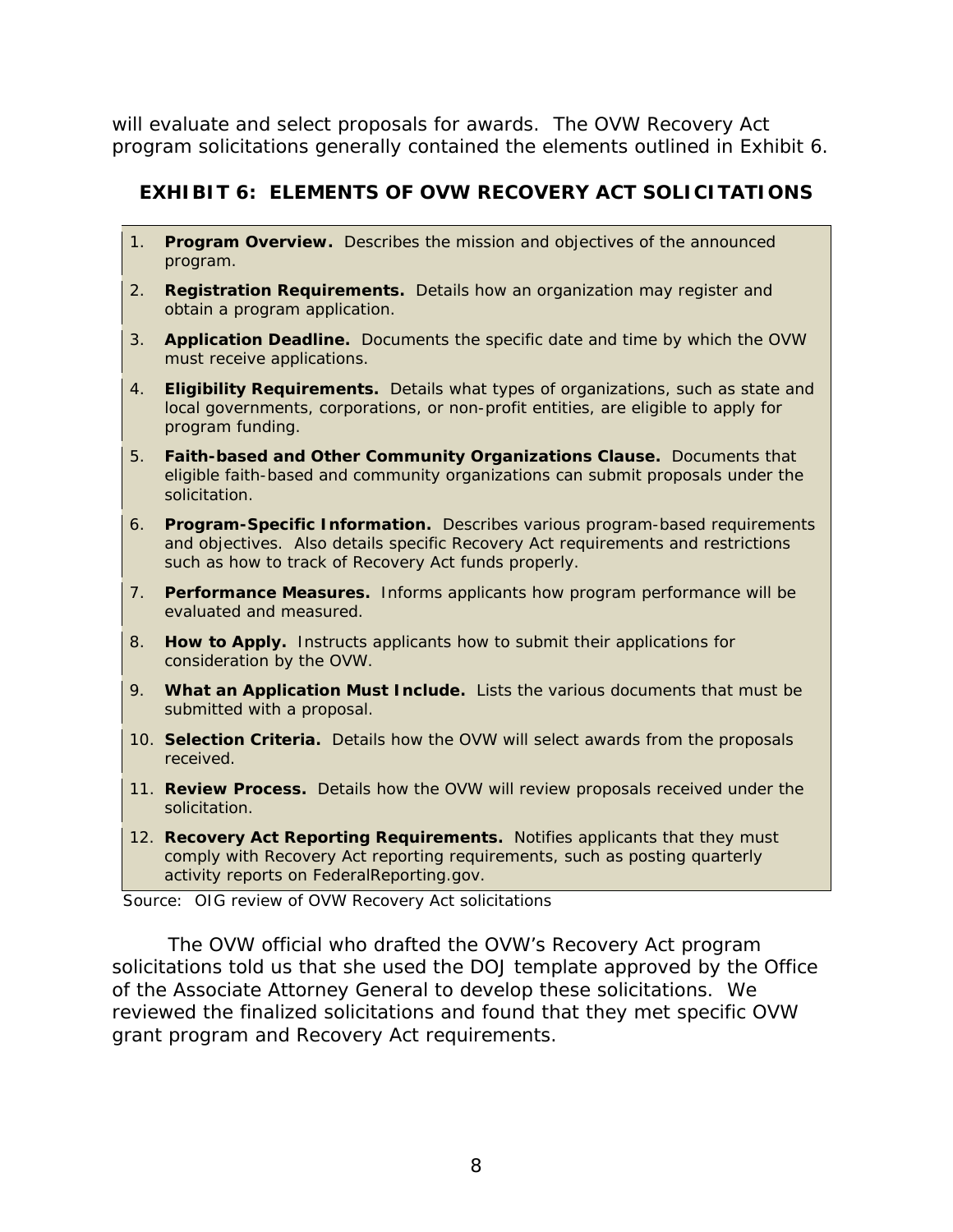after the Recovery Act was signed into law.<sup>11</sup> The OVW made Recovery Act solicitations available on both its website and in the Office of Justice Programs' Grants Management System (GMS) between March 6, 2009, and March 13, 2009, or respectively 17 and 24 days

As shown by Exhibit 7, the OVW solicitations provided applicants between 18 and 27 days to develop and submit grant proposals.

### **EXHIBIT 7: OVW RECOVERY ACT SOLICITATIONS AND DEADLINES**

| <b>Program Name</b>                                                   | Date<br><b>Solicitation</b><br><b>Posted on GMS</b> | Application<br><b>Deadline</b> | <b>Number of</b><br>Days to<br><b>Apply</b> |
|-----------------------------------------------------------------------|-----------------------------------------------------|--------------------------------|---------------------------------------------|
| <b>STOP</b>                                                           | 3/6/2009                                            | 3/24/2009                      | 18                                          |
| <b>Transitional Housing</b>                                           | 3/12/2009                                           | 4/8/2009                       | 27                                          |
| State Domestic Violence Coalitions                                    | 3/6/2009                                            | 3/24/2009                      | 18                                          |
| State Sexual Assault Coalitions                                       | 3/6/2009                                            | 3/24/2009                      | 18                                          |
| <b>Tribal Coalitions</b>                                              | 3/13/2009                                           | 4/8/2009                       | 26                                          |
| <b>Tribal Governments</b>                                             | 3/13/2009                                           | 4/9/2009                       | 27                                          |
| <b>AVERAGE DAYS TO APPLY FOR OVW RECOVERY ACT PROGRAMS</b><br>23 DAYS |                                                     |                                |                                             |

Source: OIG analysis of OVW solicitations

Note: The OVW announced applications for state and territory domestic violence coalitions and state and territory sexual assault coalitions under the same solicitation.

The OVW also sought out other ways to make its Recovery Act funding opportunities known to potential applicants. Specific OVW program divisions sent a series of "e-mail blasts" announcing funding opportunities and encouraging organizations to apply for awards. The organizations that received these e-mails included not only prior applicants, but also any individual or group that registered on the OVW's website. During the application timeframe, the OVW also conducted 9 teleconferences that each lasted 2 hours and had about 50 participants, to discuss how to apply for awards and grant program requirements.

The OVW received 819 applications across its 6 Recovery Act grant programs. To assess the OVW's solicitation efforts, we compared the number of applications the OVW received for Recovery Act programs to the number it received for equivalent FY 2009 grant opportunities. We found that most Recovery Act programs received about the same number of applications as their respective FY 2009 programs, except for Transitional Housing and Tribal Governments that received more. Many programs received the same number of applications because the universe of potential

 $\overline{a}$ <sup>11</sup> The DOJ Office of Justice Programs administers the GMS used by the OVW to support the award application, approval, tracking, and closeout functions.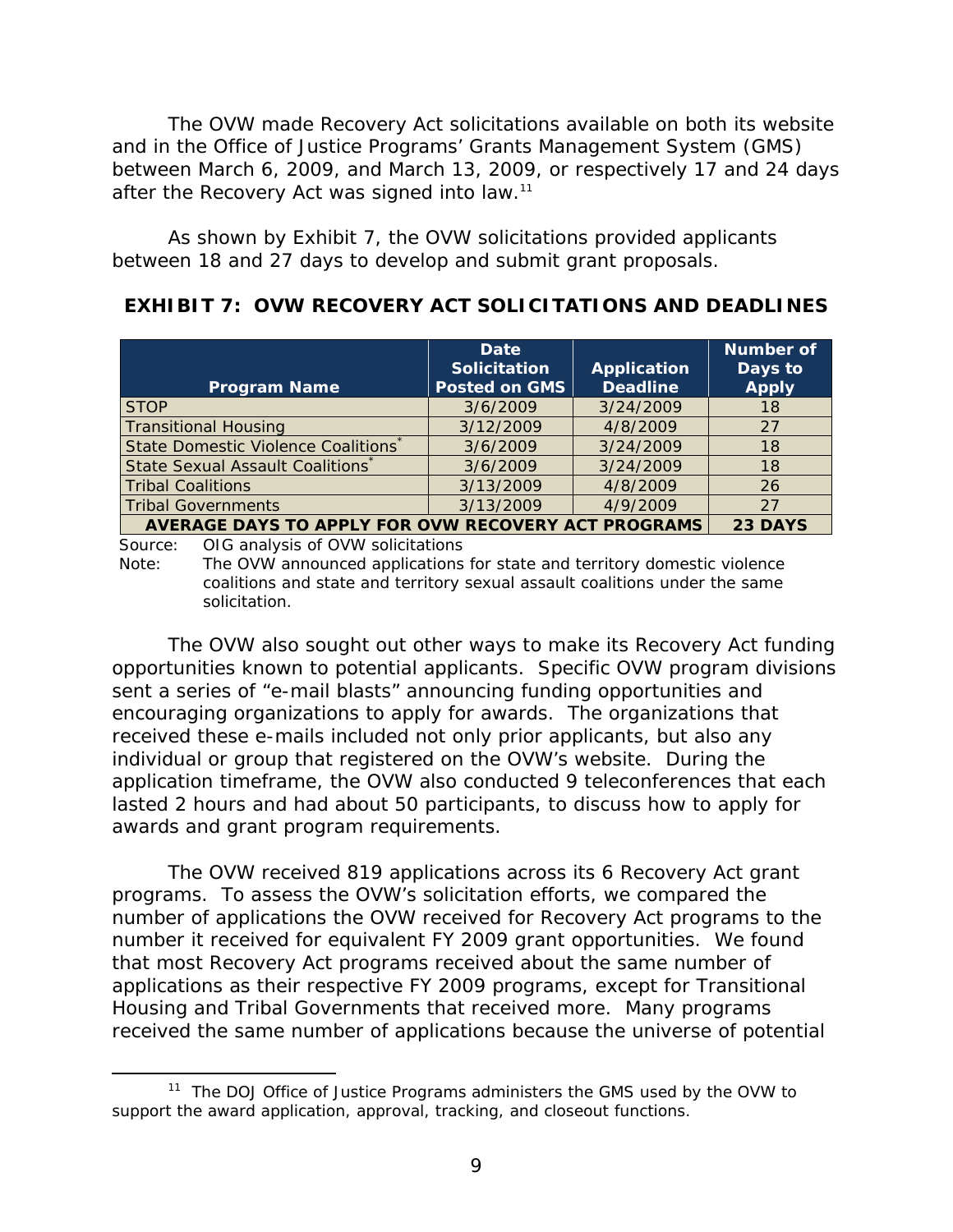applicants for these programs was statutorily limited to states, territories, federally recognized tribes, or other pre-designated recipients. However, the Transitional Housing program – which, unlike the other OVW Recovery Act programs, was open to a broad range of applicants, including non-profit organizations – received 565 applications. This figure constitutes almost 300 more applications than the number received by the OVW just a few months earlier for FY 2009 Transitional Housing awards. According to OVW officials, this figure is also the largest number of applications ever received under a single Transitional Housing solicitation.

In our opinion, the substantial increase in the number of applications received for the Recovery Act Transitional Housing program demonstrates that the OVW effectively announced the availability of Recovery Act funds under this grant program. We also believe that this shows that the OVW provided a reasonable amount of time for applicants to apply for its Recovery Act awards.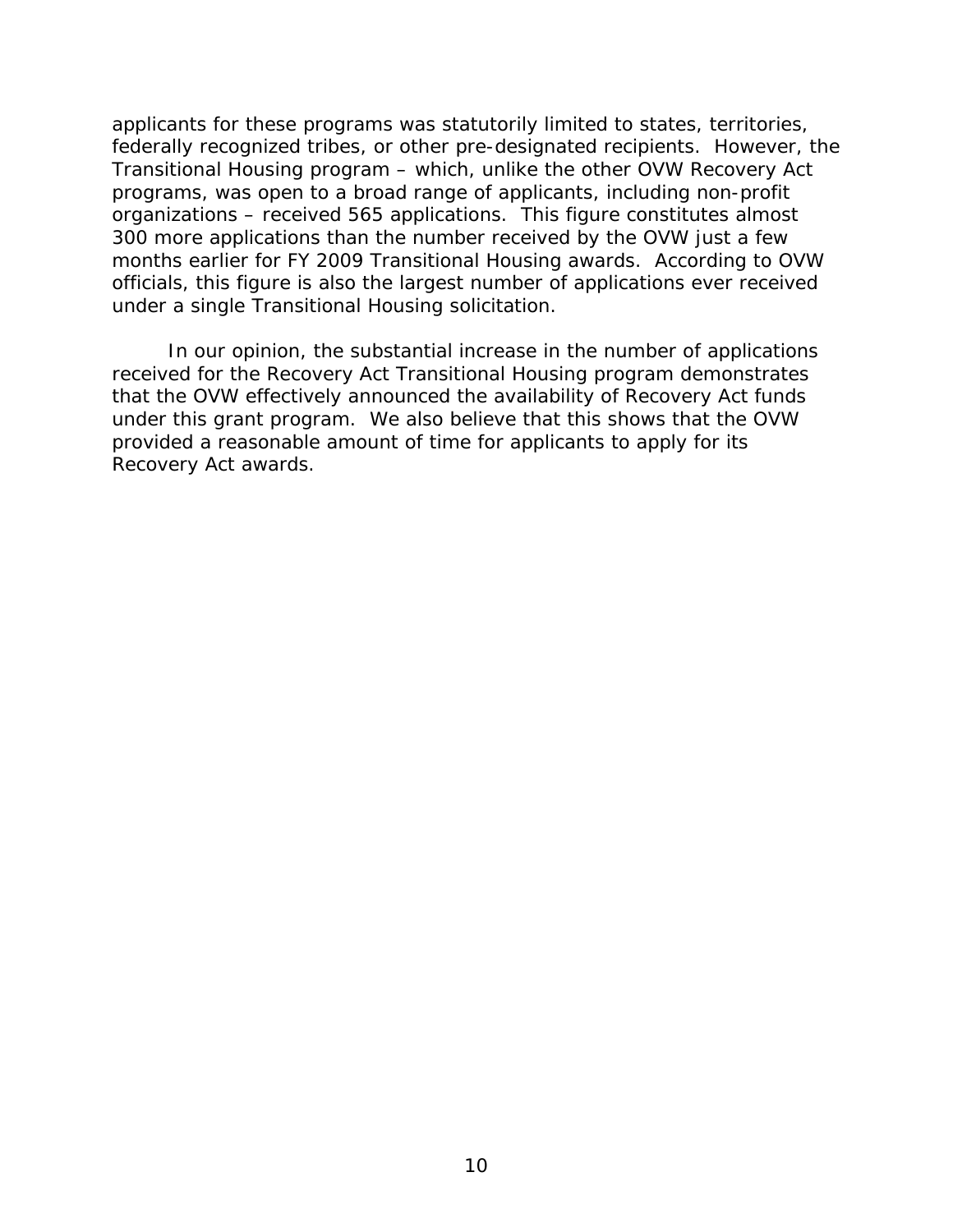### <span id="page-26-0"></span>**II. ASSESSING PROPOSALS AND RECOMMENDING RECOVERY ACT GRANTS**

We determined that the OVW Recovery Act grant selection process was generally transparent and objective. However, our audit identified various procedural weaknesses that the OVW needs to improve in the future. First, the peer reviewers for OVW Tribal program applications miscalculated many scores, which we determined changed the peer review rankings that the OVW considered while making award recommendations. The miscalculations may have affected the chances that some applicants had to receive a Tribal Governments Recovery Act award. Second, the OVW did not always ensure that contracted peer reviewers assessed applications for conflicts of interest before evaluating and scoring grant proposals. Third, the OVW misplaced copies of peer review scoring sheets, which are important records of why certain award decisions were made.

After the application deadlines, the OVW divisions charged with administering Recovery Act programs began reviewing grant applications. Each division used a different process to review applications depending on whether the program provided formula and block or discretionary grants. Because formula and block grants are noncompetitive awards provided only to statutorily authorized recipients, such as states and territories, the OVW does not need to employ rigorous assessment procedures to evaluate applications and exclude ineligible or unworthy applicants. Discretionary grants, however, are awarded competitively to applicants whose proposals have been peer reviewed and deemed most capable to meet program objectives.12 As shown by Exhibit 8, three OVW Recovery Act grant programs were discretionary programs and three others were formula and block programs.

 $12$  A comprehensive peer review subjects a grant application to the scrutiny of a panel of impartial subject-matter experts. When conducting peer reviews for particular grant programs, reviewers evaluate a subset of proposals and discuss the attributes of these proposals with a panel of other reviewers. Scores are typically then computed and ranked according to specified grant solicitation requirements.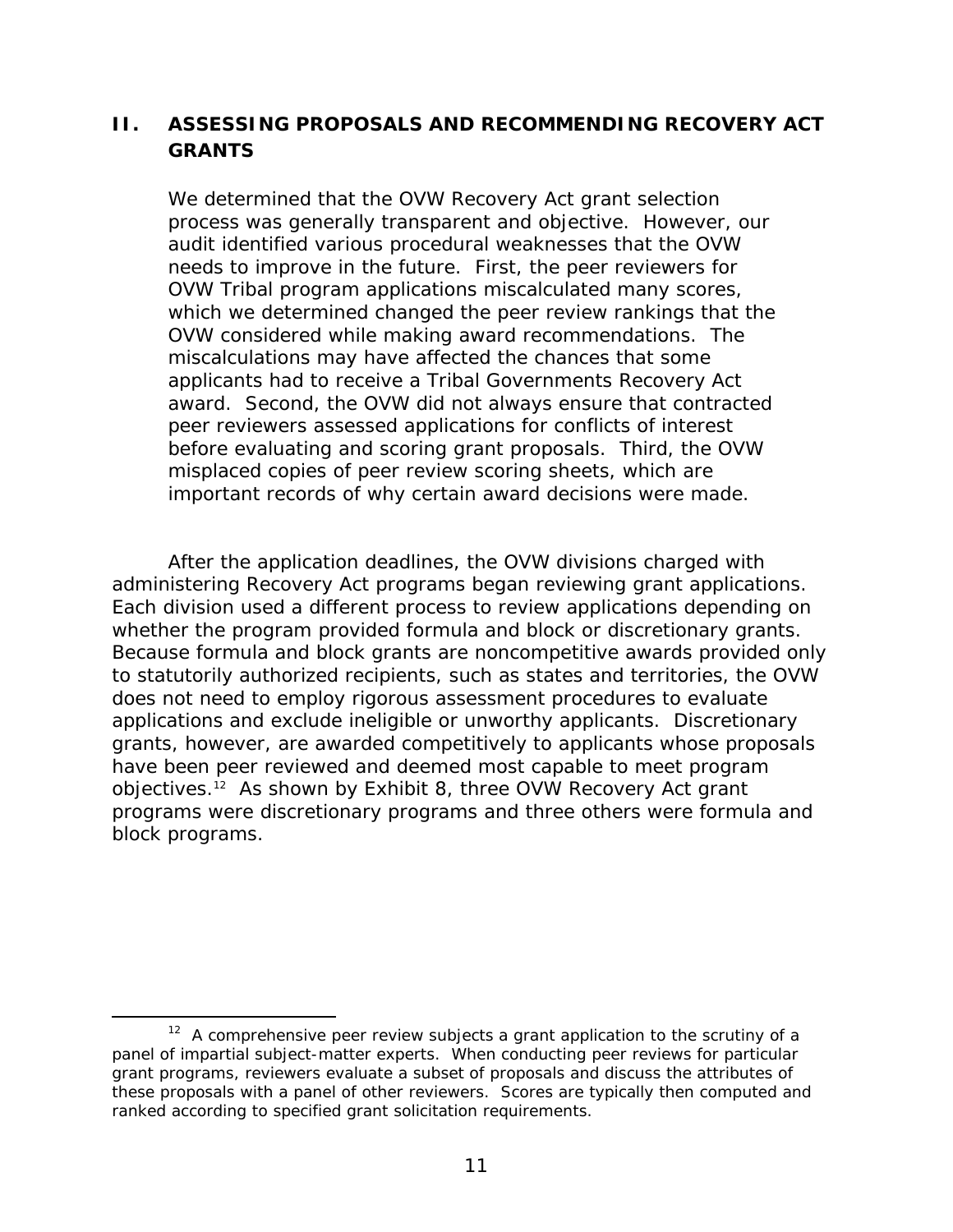| <b>Type of Grant</b><br>Program | <b>Grant Program Name</b>                                                                       |
|---------------------------------|-------------------------------------------------------------------------------------------------|
| <b>Discretionary</b>            | <b>Transitional Housing Assistance</b><br><b>Tribal Governments</b><br><b>Tribal Coalitions</b> |
| Formula and<br><b>Block</b>     | <b>STOP Program</b><br>State Domestic Violence Coalitions<br>State Sexual Assault Coalitions*   |

### **EXHIBIT 8: OVW RECOVERY ACT PROGRAMS**

Source: OIG analysis of OVW award program requirements

Note: The OVW awards grants to designated domestic violence and sexual assault coalitions through a single announcement because some states designate one coalition as both its domestic violence and sexual assault coalition.

Because the procedures used to select recipients for discretionary programs were distinct from those employed to select formula and block awards recipients, we detail the OVW's selection procedures in two sections. The first section presents our assessment of how the OVW selected recipients for their respective discretionary award programs. The second section describes how the OVW chose recipients for its formula and block programs.

#### **Selecting Discretionary Award Recipients**

Because the recipients and amounts of discretionary grants are not usually outlined by authorizing statutes, agencies that administer these types of grants should establish and follow an application review process that evaluates proposals fairly and identifies only the most worthy applicants and projects for awards.

Exhibit 9 presents an overview of the five-step process the OVW used to evaluate applications for its Recovery Act discretionary grant programs.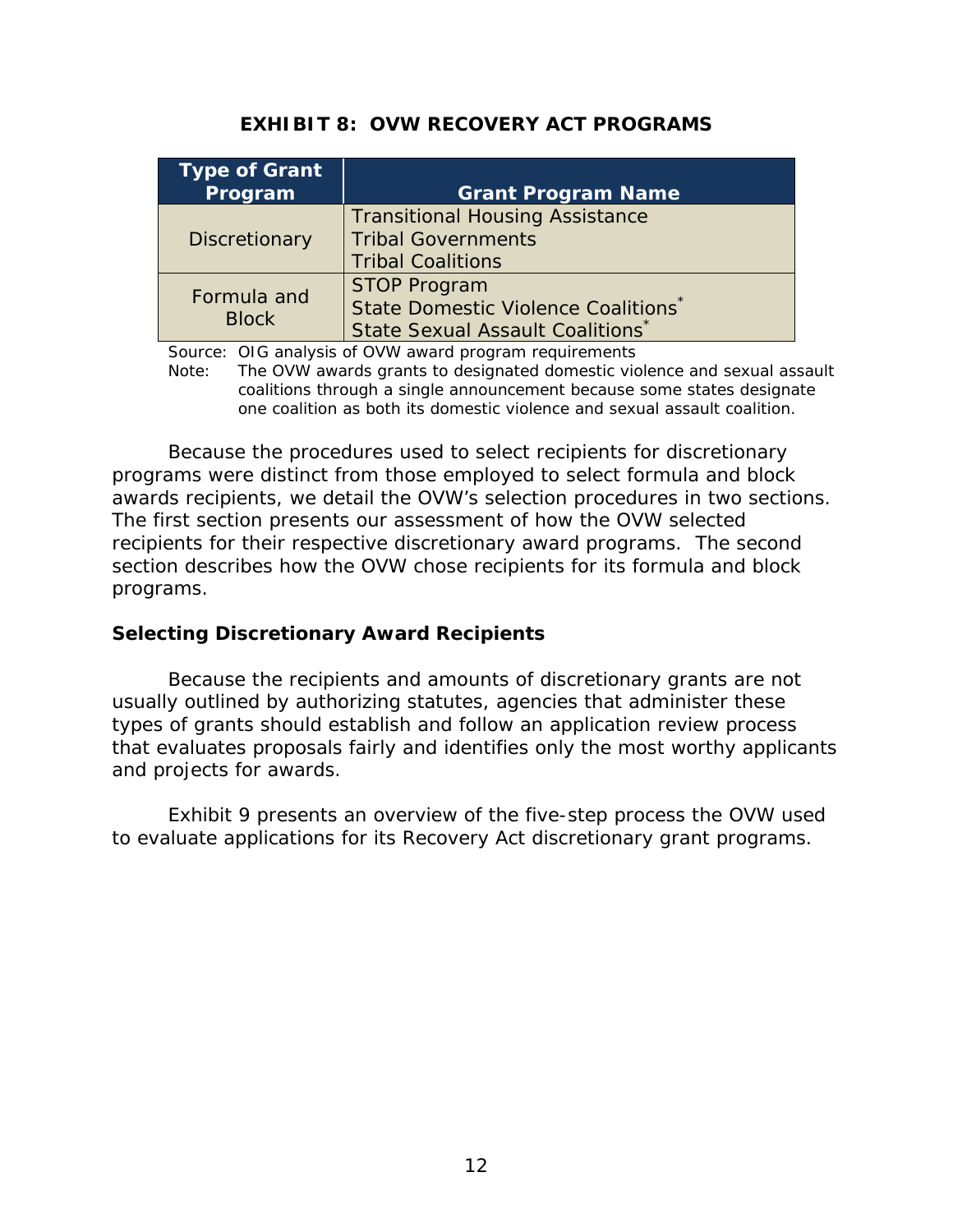#### **EXHIBIT 9: OVERVIEW OF THE OVW DISCRETIONARY GRANT SELECTION PROCESS**

| <b>Basic Minimum</b><br><b>Requirements</b>                                                                                                                                                                                                                                                                                                                                            | <b>Internal Review</b>                                                                                                                                                                                                                                                                                                                               | <b>Peer Review</b>                                                                                                                                                                                                                                                                                                                                             | Award<br><b>Recommendations</b>                                                                                                                                                                                                                                                                                                                                                                                                              | <b>Award Selection</b>                                                                             |
|----------------------------------------------------------------------------------------------------------------------------------------------------------------------------------------------------------------------------------------------------------------------------------------------------------------------------------------------------------------------------------------|------------------------------------------------------------------------------------------------------------------------------------------------------------------------------------------------------------------------------------------------------------------------------------------------------------------------------------------------------|----------------------------------------------------------------------------------------------------------------------------------------------------------------------------------------------------------------------------------------------------------------------------------------------------------------------------------------------------------------|----------------------------------------------------------------------------------------------------------------------------------------------------------------------------------------------------------------------------------------------------------------------------------------------------------------------------------------------------------------------------------------------------------------------------------------------|----------------------------------------------------------------------------------------------------|
| • Makes sure that<br>applicants are<br>eligible to apply<br>Ensures that each<br>$\bullet$<br>application is<br>complete (program<br>narratives.<br>budgets, and<br>certifications)<br>Checks application<br>format (margins,<br>spacing, and page<br>lengths)<br>Excludes<br>incomplete and<br>incorrectly<br>formatted<br>applications<br>• Completes initial<br>screening checklist | • Checks proposals<br>for programmatic<br>scope<br>• Identifies new<br>applicants and<br>current grantees<br>• Reviews<br>applications to<br>ensure proposed<br>program will not<br>exploit domestic<br>violence and<br>sexual assault<br>victims<br>$\bullet$ Excludes<br>applications that do<br>not meet program<br>or victim safety<br>standards | • Reviews each<br>proposal to<br>evaluate<br>demonstrated need<br>and expected<br>project outcomes<br>• Assesses whether<br>applications meet<br>solicitation<br>requirements<br>• Convenes peer<br>review panels to<br>discuss review<br>results<br>• Scores applications<br>based on review<br>results<br>• Ranks proposals<br>based on peer<br>review score | $\bullet$ Considers<br>geographic location<br>of applicants (for<br>example, to ensure<br>at least one award<br>per state)<br>• Excludes proposals<br>ranked low by peer<br>review scores<br>• Assesses<br>applicant's risk for<br>fraud, waste,<br>abuse of funds and<br>noncompliance with<br>grant requirements<br>• Determines final<br>award amounts<br>• Compiles<br>recommendation<br>memorandum that<br>suggests award<br>recipients | • OVW Director<br>approves award<br>recommendations<br>• OVW announces<br>final award<br>decisions |

Source: OIG analysis of the OVW discretionary award selection procedures

 $\overline{a}$ 

such as lobbying or fundraising. $13$ The OVW's discretionary award selection process generally begins with a screen of applications for basic minimum requirements. Once the OVW ensures that an application meets these basic minimum requirements, OVW employees can then perform what they refer to as an "internal review." Internal reviews check applications to ensure that they are relevant to the program scope and do not include inappropriate or unallowable activities,

 internal reviews before the peer review had been scheduled to begin. Although we note this <sup>13</sup> According to OVW procedural guidelines, internal reviews are usually performed on applications before they are peer reviewed. However, we found that OVW staff performed internal reviews on Recovery Act Transitional Housing applications after they were peer reviewed. OVW staff told us that they did not have sufficient time to complete inconsistency, there was no change in the results of scoring or application selection due to this procedural deviation.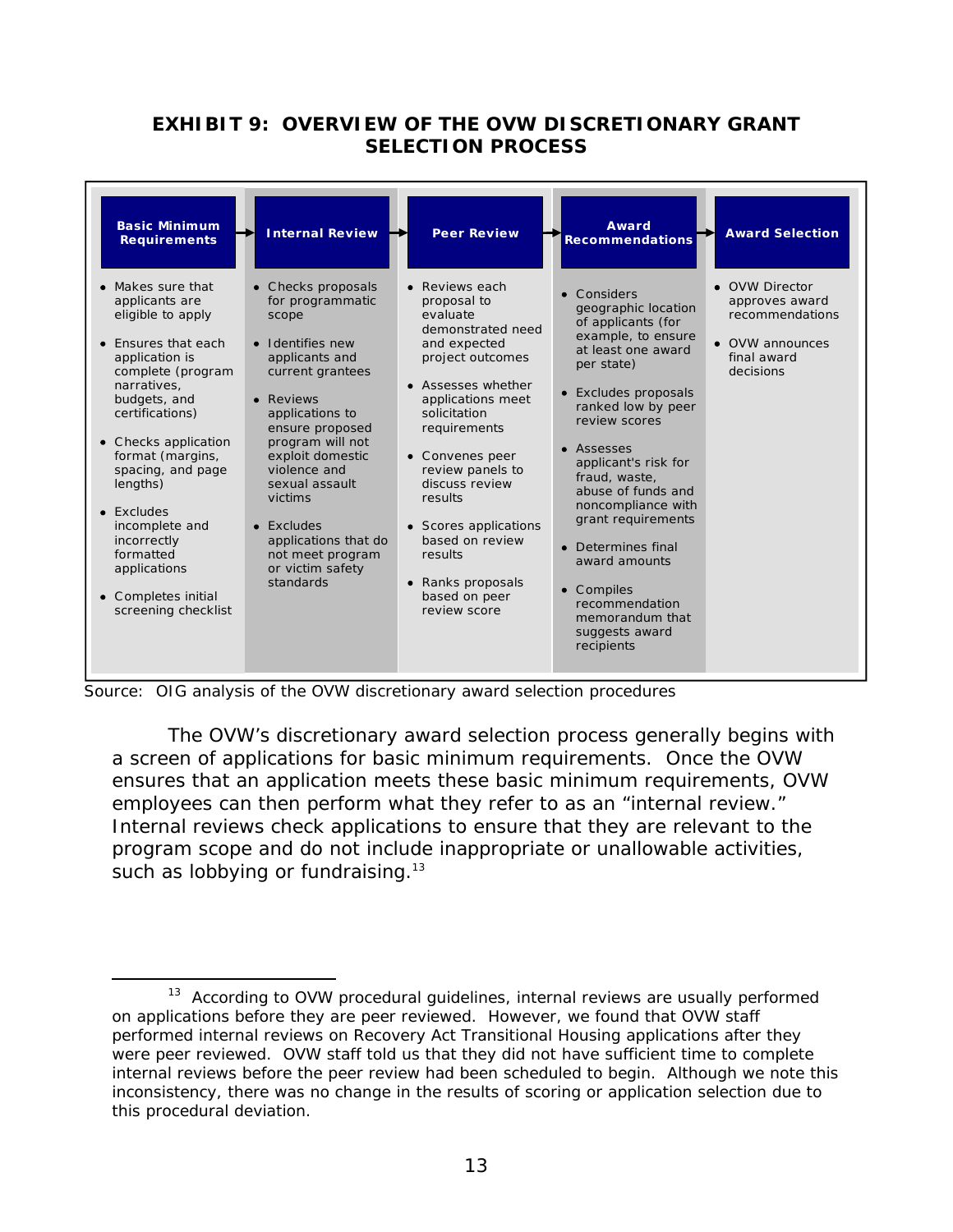A critical part of the OVW's discretionary award selection process is the peer review. For its Recovery Act discretionary awards, the OVW used both its own employees and contractors to serve as peer reviewers, or subject matter experts, to review each application independently. Peer reviewers assess and score each application using program specific criteria. To conduct a peer review, the OVW assigns each peer reviewer to a panel with one or two other peer reviewers, who discuss the results of their review and come to a consensus about the merits of each application.

When the OVW hired external contractors to serve as peer reviewers, the OVW instructed them to first review the applications for conflicts of interest and sign a form certifying that they did not have a conflict of interest with the applicant prior to conducting the evaluation.

After the panels finish calculating peer review scores, the OVW ranks each application by final averaged score. During FY 2009, the OVW began developing and using a risk assessment tool to determine whether applicants appeared to present a high, moderate, or low risk of misusing Recovery Act funds. According to the new policy, OVW staff was to perform risk assessments on all applications that received peer review scores high enough to warrant award consideration. If the risk assessment deemed an application to be "high risk," the application was forwarded to a supervisor for concurrence before it could be removed from consideration for an award.

proposals do not receive the highest peer review scores.<sup>14</sup> Based largely on the rankings of peer review scores and individual applicant risk assessments, OVW staff compiled award recommendation memoranda for the approval of the acting OVW Director listing the applications the staff believed merited Recovery Act funding. Under DOJ guidelines issued in May 2008, award recommendation memoranda must document the reasons for recommending awards to applicants whose

After the OVW Director approved award recommendation memoranda, the OVW began working with the Office of Justice Programs' Office of the Chief Financial Officer to review grant budgets and obligate funds for the awards.

The following sections detail our assessment of how the OVW selected award recipients for its three Recovery Act discretionary programs: (1) Transitional Housing Assistance (Transitional Housing), (2) Tribal Governments, and (3) Tribal Domestic Violence and Sexual Assault Coalitions (Tribal Coalitions).

<sup>&</sup>lt;sup>14</sup> A copy of this memorandum is provided at Appendix III.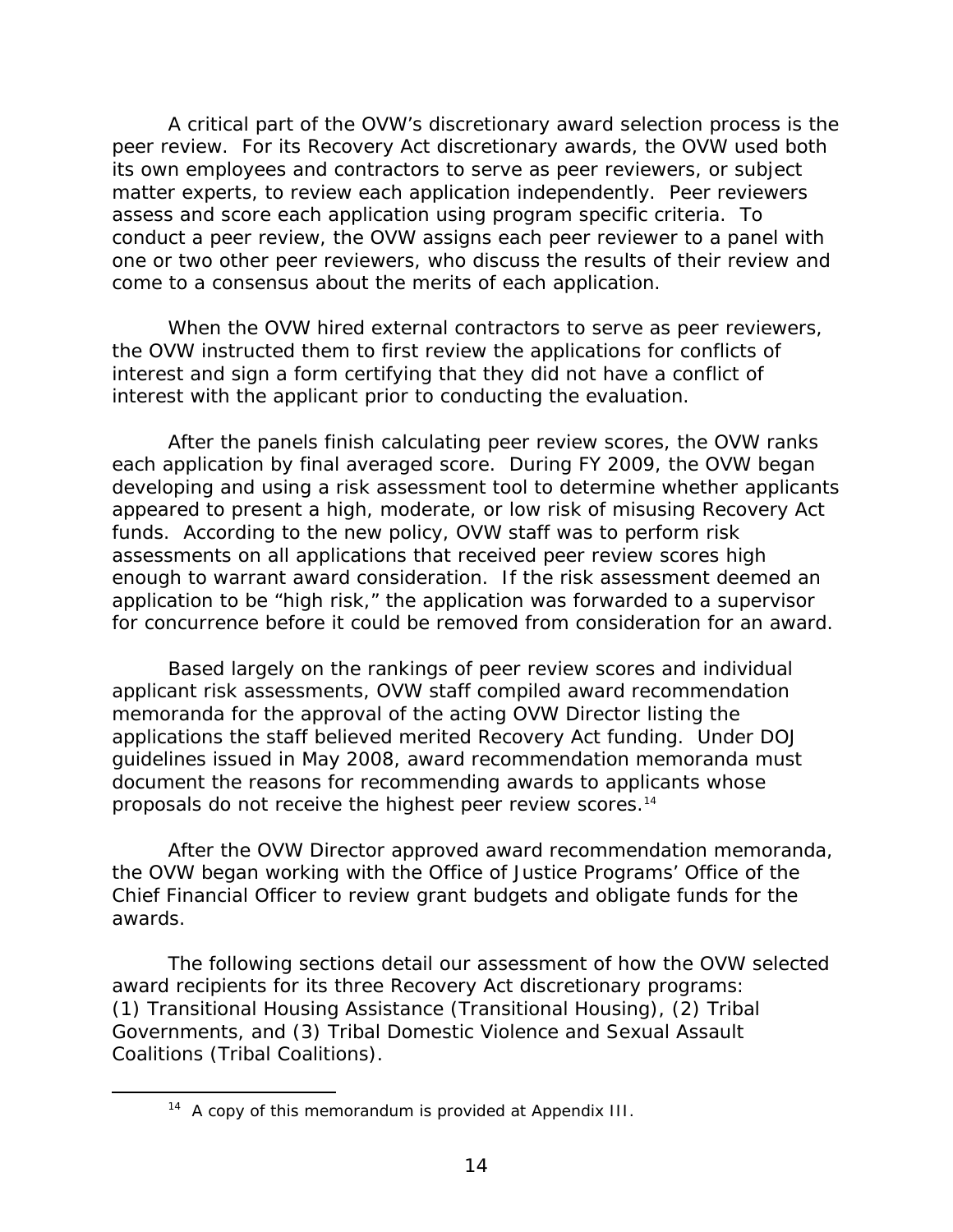#### <span id="page-30-0"></span>*Transitional Housing Program*

Transitional Housing grants support organizations that assist victims of domestic and sexual violence that require short-term housing or related support services. The OVW received 565 applications for Recovery Act Transitional Housing grants. Complete applications included a project narrative, a budget, and letters stating that the applicant agreed to comply with certain program requirements. The OVW created a checklist for its reviewers to use in verifying application completeness. Applicants eligible to receive Transitional Housing awards include non-profit or non-governmental victim services groups.

#### **Screening for Basic Minimum Requirements**

OVW staff members used a basic minimum requirements checklist to ensure that each application included all required elements before it would be assessed for funding. OVW staff members also used this checklist to assess whether applicants were eligible to receive Transitional Housing funds. Out of the 565 applications received by the Transitional Housing deadline, OVW program staff determined that 38 applications were incomplete and that 20 applicants were not eligible to receive Transitional Housing funds. Therefore, by applying a basic minimum requirements checklist, the OVW excluded 58 applications from further consideration for awards. We reviewed the OVW's use of this checklist and found it appropriately applied Transitional Housing requirements and guidelines.

#### **Conducting External Peer Reviews**

The OVW contracted with Lockheed Martin Aspen Systems (Lockheed Martin) to coordinate the peer review of its Transitional Housing applications with external subject matter experts. The OVW spent over \$630,000 in Recovery Act funds it had reserved for training and technical assistance to pay for peer reviewer lodging, travel, and meeting rental space. The OVW instructed Lockheed Martin to assign peer review panels comprised of three experts to evaluate and score each application. Lockheed Martin then assigned each peer review panel about 10 applications to review. Peer reviewers received an honorarium of \$100 for each application they evaluated and scored.

OVW staff convened an orientation session with contracted peer reviewers to discuss the role of peer review in the application selection process, specific Transitional Housing requirements, and how each peer reviewer should evaluate and score the applications assigned to them. After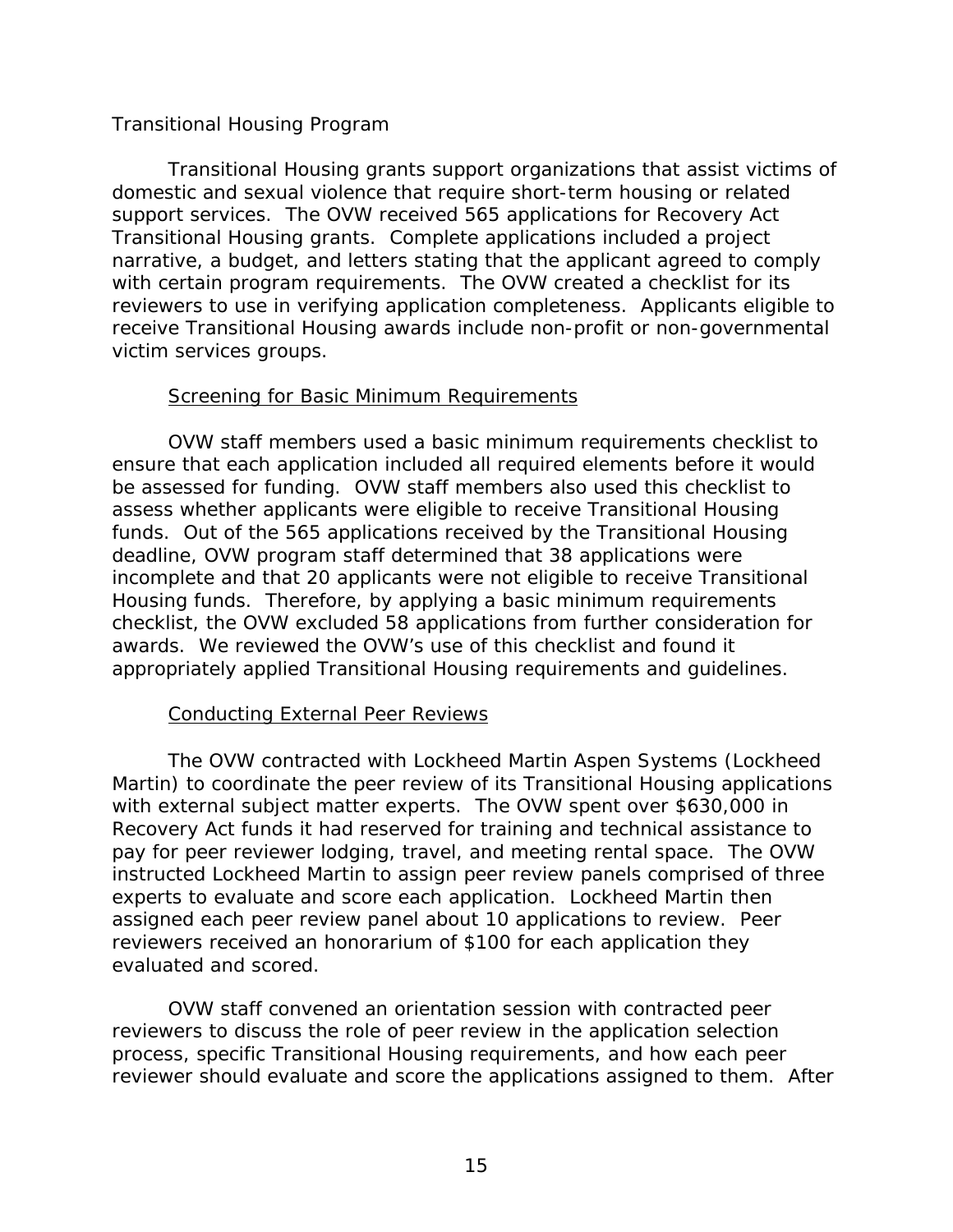this meeting, peer reviewers received copies of applications to evaluate and score.

*Identifying Conflicts of Interest.* The OVW provided peer reviewers with a form describing potential conflicts of interest in the peer review process. The form provided examples of various issues peer reviewers should consider in determining whether they have a conflict of interest, such as whether the peer reviewer was a former employee of an applicant or worked with anyone that also worked with an applicant.

OVW and Lockheed Martin officials stated that they told peer reviewers to consider the issues outlined on the form and review their assigned applications to ascertain whether they may have a conflict of interest. If a peer reviewer identified a potential conflict of interest at that time, the peer reviewer was instructed to bring the potential conflict of interest immediately to the attention of OVW program staff, and the peer reviewer would subsequently be reassigned another application to review. If a peer reviewer did not identify a potential conflict of interest, the OVW asked that the peer reviewer sign and date the conflict of interest form to attest that the peer reviewer was free from conflicts of interest and therefore able to impartially evaluate and score their assigned applications.

Lockheed Martin provided us copies of the 148 conflict of interest forms it received from the external peer reviewers. We reviewed each document to ensure that each peer reviewer attested that he or she was free from conflicts of interest. We also reviewed the dates each form was signed and compared the date of the form to the date peer reviewers were assigned specific applications to review.<sup>15</sup> This comparison identified 23 instances where peer reviewers attested that they were free from conflicts of interest before the OVW assigned peer reviewers specific applications. Because some peer reviewers signed conflict of interest forms before they were scheduled to receive assigned application packets, we believe that these peer reviewers attested that they did not have conflicts of interest without even knowing the applicants whose proposals they were reviewing.

We note that our review did not reveal instances where peer reviewers had conflicts of interest with applications they were charged to evaluate and score. We recommend that the OVW adjust its peer review process to require that peer reviewers carefully review assigned applications for potential conflicts of interest before they begin evaluating and scoring proposals.

 $15$  We selected this time because peer reviewers must first know what applications they are reviewing to ascertain their conflict of interest.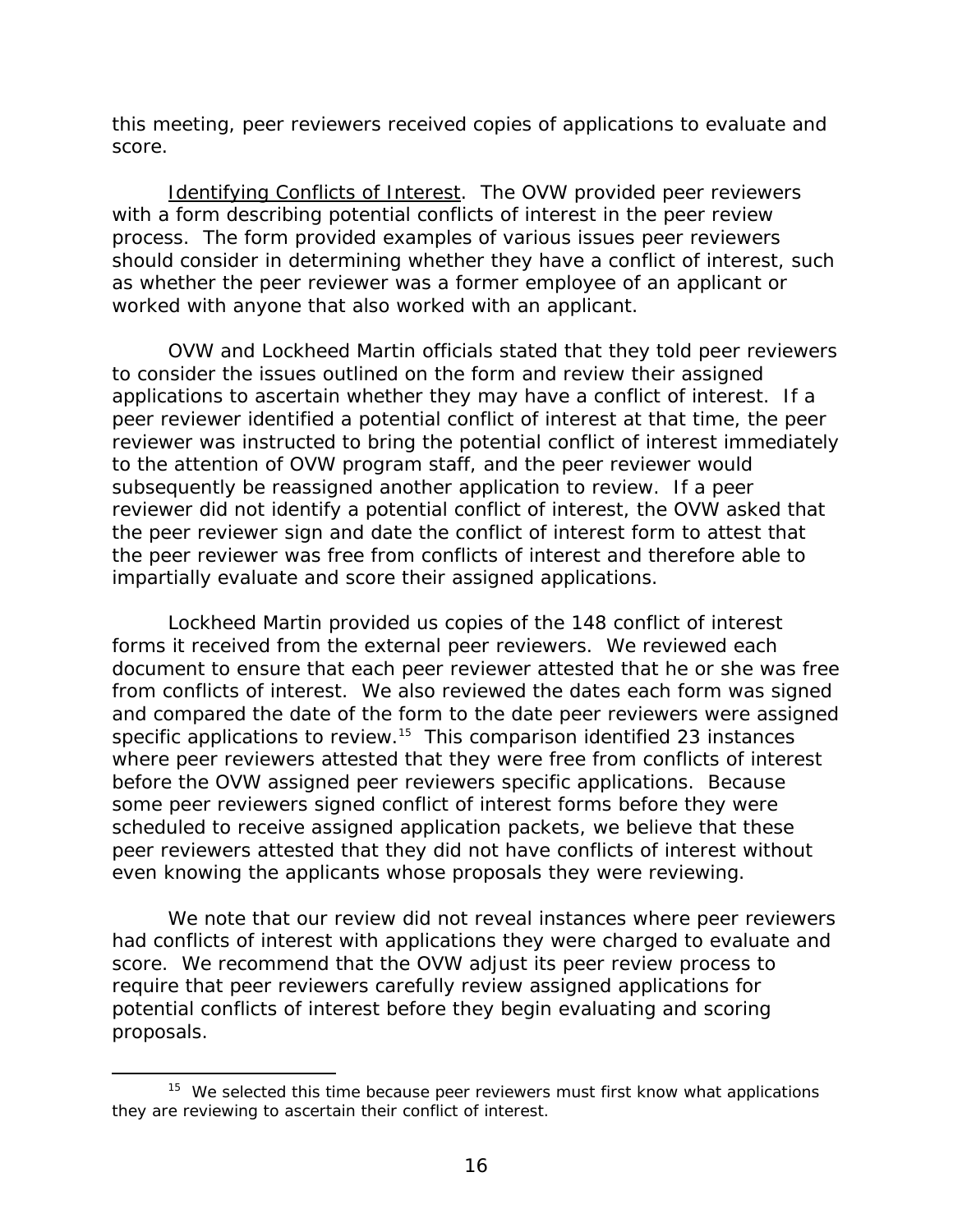*Scoring Applications*. Peer reviewers scored applications on a 110 point basis. To score applications, peer reviewers used standardized forms that allocated a certain number of points to each application element. For example, a peer reviewer could allocate up to 75 points to an application with a project narrative that adequately described: (1) the purpose of the project, (2) what the project would accomplish, (3) who would perform specific project functions, (4) the economic recovery provided by the project, and (5) whether the project would be sustainable after receiving OVW Recovery Act funds. Peer reviewers could also allocate up to 15 points based on budgetary details and up to 20 points to applicants that provided all the letters and memoranda necessary to demonstrate adequate compliance with Transitional Housing requirements.

Once peer reviewers individually finished evaluating and scoring applications, peer reviewers met for consensus meetings to discuss the preliminary results of their individual reviews. These consensus meetings were important because they provided peer reviewers with an opportunity to discuss their scoring rationales and adjust their scores if, during their individual review, a peer reviewer missed something. An associate staff member hired by Lockheed Martin attended each peer review panel consensus meeting and documented the issues discussed and decisions made. The OVW subsequently used the comment summaries and ranked scores to help make final recommendation decisions.

#### Performing OVW Internal Reviews

 $\overline{a}$ 

OVW staff members conducted an internal review of applications that received the highest average peer review score to ensure that high scoring proposals were within the scope of the Transitional Housing program.16 OVW staff checked the applications to: (1) ensure that proposals met statutory funding requirements, (2) highlight programs that would assist states and territories exhibiting the highest unemployment rates, and (3) assess whether the amount requested by the applicant was reasonable considering the amount of funding the OVW had available for the program-at-large.

<sup>&</sup>lt;sup>16</sup> OVW staff traditionally performed the internal review after the basic minimum requirements review but before the peer review. However, OVW officials told us that because of the large number of applications received for the Recovery Act Transitional Housing Program, coupled with the accelerated timeframe between application receipt and peer review, it was decided that OVW staff should conduct the internal review after the peer review.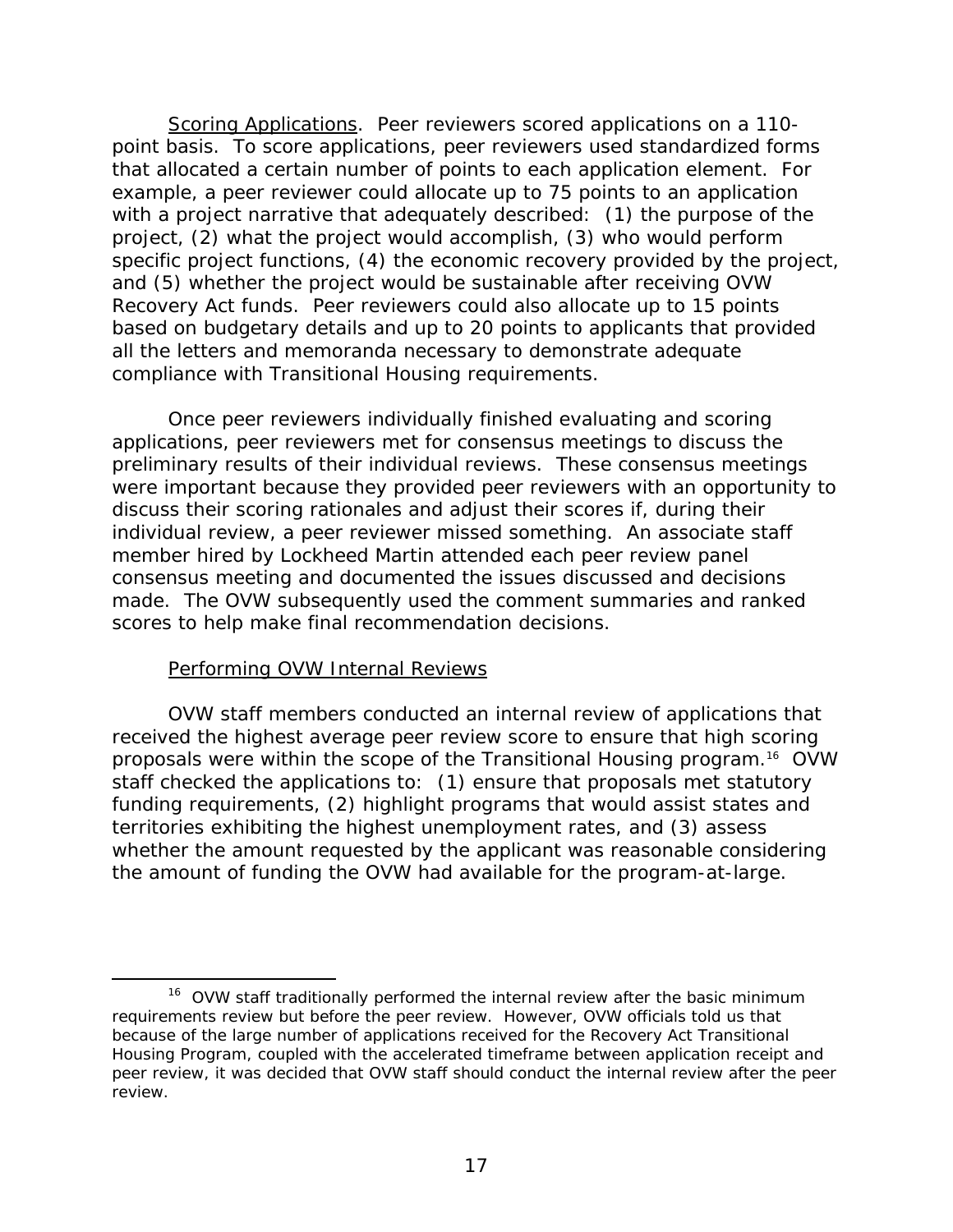During this internal review, OVW staff members also reassessed each applicant's eligibility and ensured applications met the purpose and scope of the solicitation requirements. In addition, OVW staff members doublechecked applications to ensure that Recovery Act funds would not be used to support projects that had already been approved to receive FY 2009 funding.

#### Conducting Risk Assessments for Transitional Housing Applicants

As discussed previously, the OVW developed and applied a risk assessment tool to evaluate the potential risk specific Transitional Housing applicants had for misusing Recovery Act funds. This was the first time, at least in recent years, that such a tool was used by OVW program specialists, and we view it as a positive step towards improving grant management oversight. This section discusses how OVW staff performed the risk assessments on Recovery Act Transitional Housing applications.

OVW program specialists first determined whether the applicant received OVW awards in the past. The OVW's risk assessment tool assessed prior performance on awards to determine whether an applicant should be disqualified from receiving Recovery Act funds. According to the risk assessment form, an applicant could be disqualified if it: (1) did not resolve audit findings, (2) did not submit a Single Audit on time, or (3) was rated as a high-risk grantee by the Office of Justice Programs. In addition, the tool assigned risk "values" to other performance attributes such as timeliness and accuracy of financial status reports and progress reports.

We reviewed how program specialists completed and applied a sample of risk assessment forms and found that the OVW used risk assessment results to eliminate some applicants from consideration for receiving Transitional Housing Recovery Act awards.

#### Preparing and Approving the Award Recommendation Memorandum

The acting OVW Director approved an award recommendation memorandum dated June 2, 2009 that detailed the process OVW staff used to select 91 awards. Along with this memorandum, the OVW also provided its Acting Director with a binder containing various award documents such as a list of the highest-scoring applicants by state, reasons why the OVW excluded various applicants for funding consideration, and a copy of the solicitation that listed project requirements. We reviewed the approved award memorandum with its attachments to ensure that the documents complied with applicable DOJ award-making guidelines. We determined that the award recommendation memorandum generally complied with these DOJ guidelines.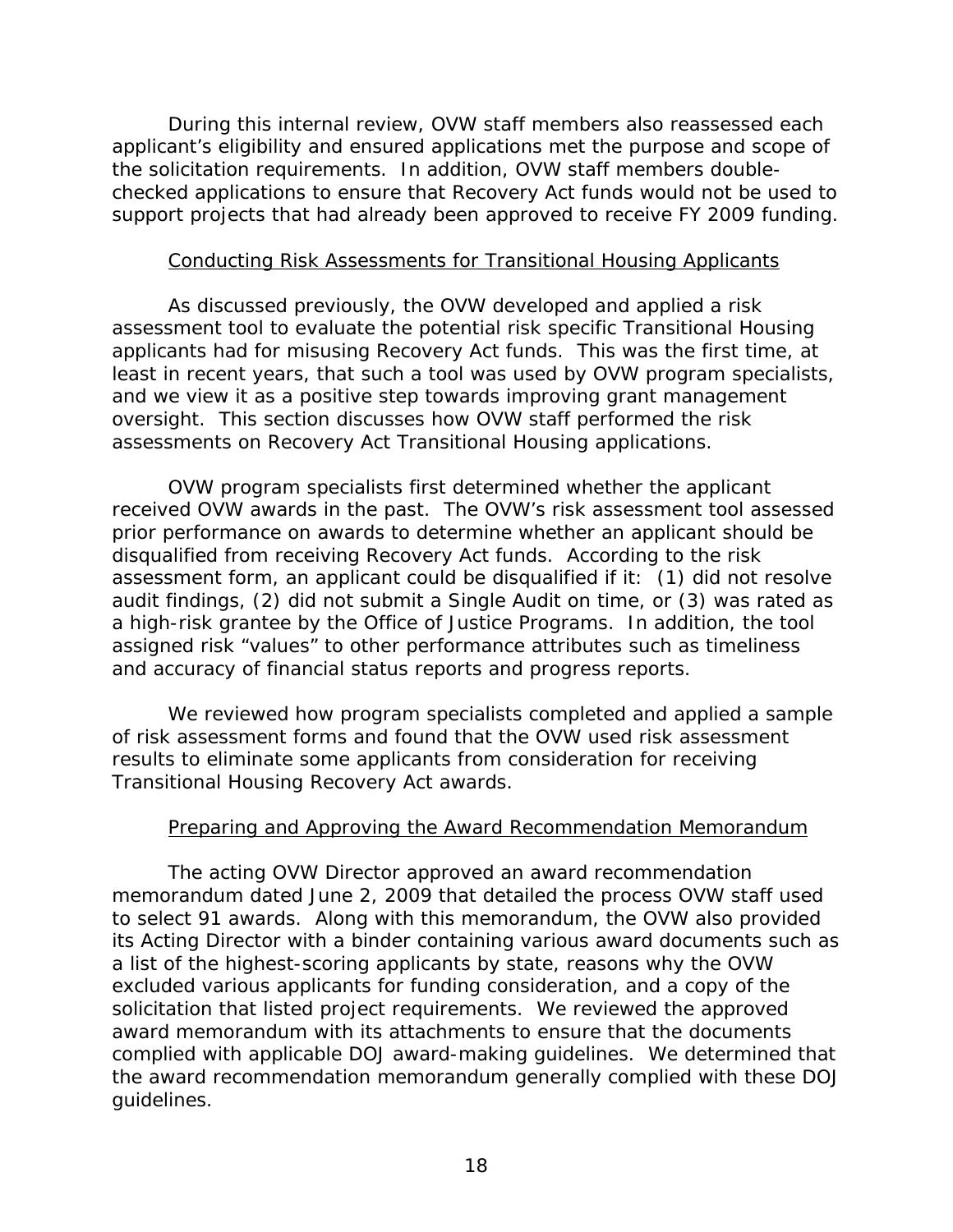<span id="page-34-0"></span>Once finalized, the 91 Recovery Act Transitional Housing awards totaled \$42,651,316, which left \$348,684 in unawarded Transitional Housing Recovery Act funds. OVW officials told us that they are developing plans that will ensure that the remaining money will be used to further the objectives of the Transitional Housing program and the Recovery Act. We therefore recommend that the OVW continue developing its plan that will use \$348,684 in unawarded Recovery Act funds appropriately.

#### *Tribal Governments and Tribal Coalitions Programs*

The OVW administered two discretionary Recovery Act grant programs focused on preventing domestic and sexual violence in Indian tribal communities and helping victims of such crimes. The Tribal Governments program is intended to enhance the ability of Indian and Alaska Native tribes to respond to violent crimes against women, while the Tribal Coalitions program focuses on supporting Indian and Alaska Native coalitions established to combat domestic violence or sexual assault. The OVW made \$21,386,640 in Recovery Act funds available for Tribal Governments grants and \$2,873,750 available for Tribal Coalitions grants.

#### Screening for Basic Minimum Requirements

 $\overline{a}$ 

The OVW received 91 Tribal Governments applications and 20 applications for the Tribal Coalitions program. OVW staff members checked each of these applications for basic minimum requirements, including whether the application was complete and the applicant was eligible to receive funding.<sup>17</sup> OVW program specialists were instructed to remove any application from consideration that was substantially incomplete or submitted by organizations that were not eligible to receive awards. Exhibit 10 lists the number of applications excluded for each of the two Tribal programs based on the results of the screening for basic minimum requirements.

<sup>&</sup>lt;sup>17</sup> Only federally recognized Indian and Alaska Native governments, their authorized designees, or certain tribal consortiums could receive OVW Recovery Act Tribal Government Program awards, while only incorporated tribal coalitions that addressed domestic violence or sexual assault against American Indian and Alaska Native women could receive OVW Recovery Act Tribal Coalition Program grants.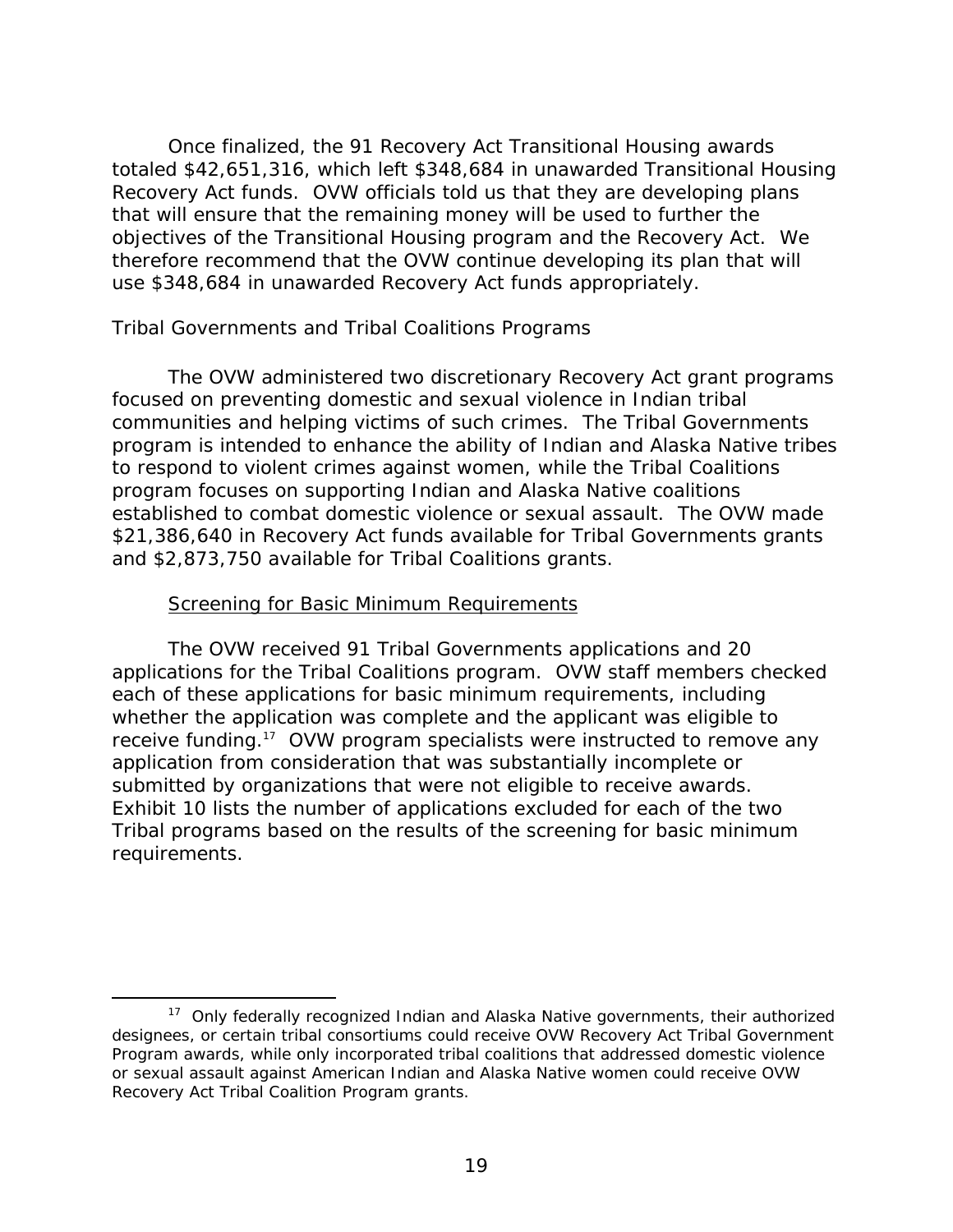#### **EXHIBIT 10: BASIC MINIMUM REQUIREMENTS REVIEW RESULTS FOR TRIBAL PROGRAM APPLICATIONS**

| <b>Program Name</b>       | <b>Number of</b><br><b>Applications</b><br><b>Received</b> | Number of<br><b>Applications</b><br><b>Excluded For</b><br><b>Not Meeting</b><br><b>Basic</b><br><b>Minimum</b><br><b>Requirements</b> | <b>Number of</b><br><b>Applications</b><br><b>Forwarded to</b><br><b>Peer Review</b> |
|---------------------------|------------------------------------------------------------|----------------------------------------------------------------------------------------------------------------------------------------|--------------------------------------------------------------------------------------|
| <b>Tribal Governments</b> | 91                                                         | 15                                                                                                                                     | 76                                                                                   |
| <b>Tribal Coalitions</b>  | 20                                                         | 9                                                                                                                                      | 11                                                                                   |
| TOTAL                     | 111                                                        | 24                                                                                                                                     | 87                                                                                   |

Source: OIG analysis of OVW award documents

The 87 applications that passed the basic minimum requirements checks were then internally peer reviewed by OVW employees.

#### Performing Peer Reviews and Internal Reviews

The OVW used its own staff members to conduct peer reviews on applications received for its two Recovery Act Tribal discretionary programs. Because the two programs had unique requirements, the OVW convened a separate series of peer reviews for each program. Because OVW personnel performed both the peer review step and the internal review step, OVW personnel performed both steps on each application concurrently. As a result, this section presents an overview and our assessment of the peer review and internal review steps performed by OVW staff on Tribal Governments and Tribal Coalitions applications.

To help peer reviewers score applications consistently, the OVW provided them with template scoring sheets to use in scoring the applications each was assigned to evaluate. These scoring sheets allocated point values to various application elements. For example, if a Tribal Governments application included a complete project narrative that detailed all program requirements, the peer reviewer could allocate up to 75 points for just the project narrative. Peer reviewers rated Tribal Governments applications on a 110-point scale and Tribal Coalitions applications on an 80 point scale.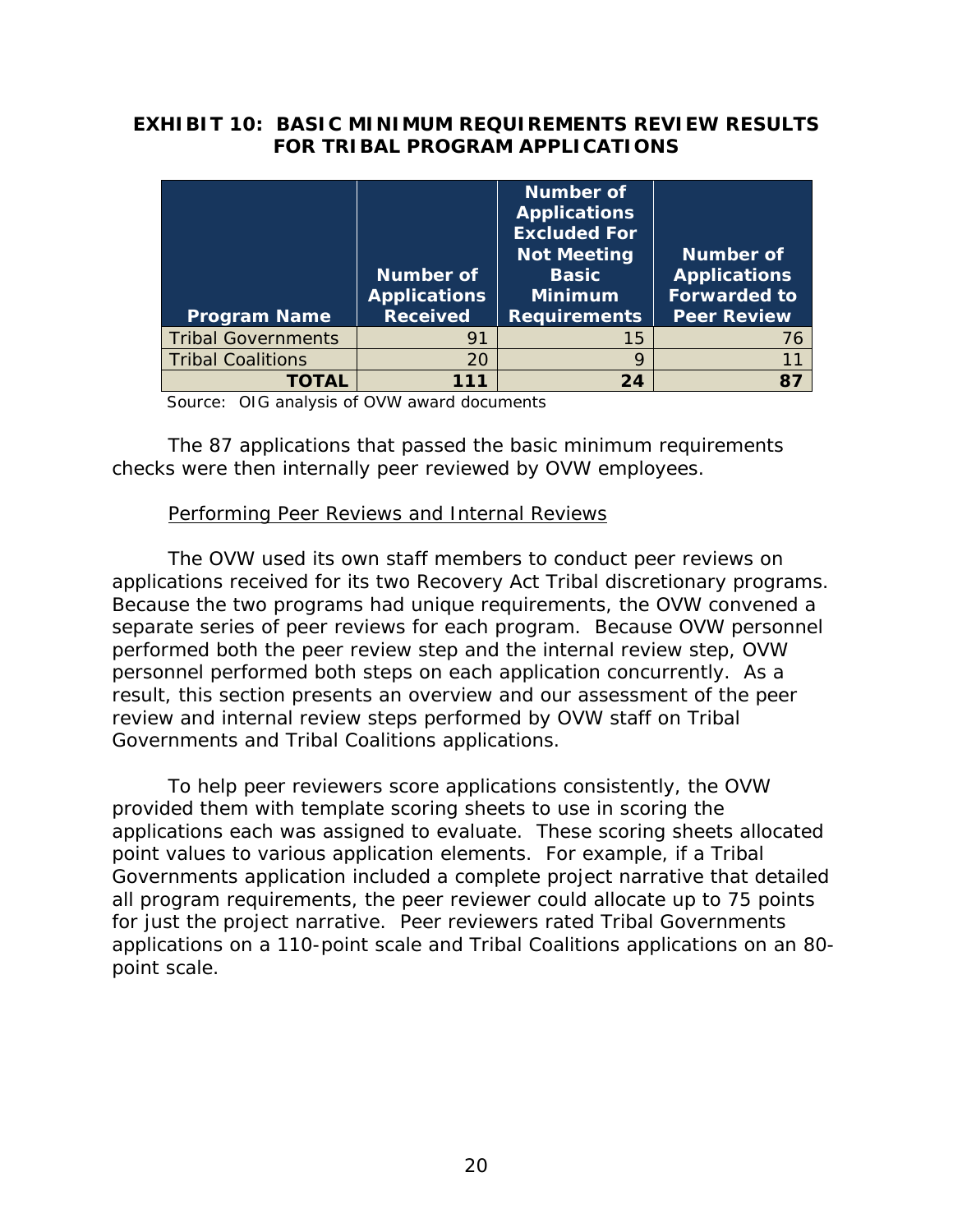Once a peer reviewer finished assigning points to an application, the peer reviewer conducted an internal review to assess whether the application contained certain project information and double-check that the proposed project did not involve precluded activities, such as lobbying, or otherwise might compromise victim safety and anonymity. Similar to the peer review step, the staff member used the OVW scoring sheet to complete the internal review. Unlike the peer review scoring sheet, which added points to an application's score, the internal review scoring sheet deducted points for application deficiencies.

After completing both sets of scoring sheets, OVW staff members convened peer review panels to discuss the results of their independent review of applications, ascertain the merits of each application, and determine each application's final score. These meetings were important because they provided OVW staff members who served as peer reviewers an opportunity to compare notes and ensure that each reviewer understood critical elements of each rated proposal. After the meetings, peer reviewers averaged their individual scores and submitted the final average score for each application to the OVW officials who were supervising the peer reviews. OVW officials then ranked the applications by the final average score for each program.

scores. $^\mathrm{18}$ We reviewed copies of all scoring sheets maintained by the OVW and used by its employee peer reviewers to evaluate Tribal Governments and Tribal Coalitions applications to determine whether OVW employees consistently and accurately calculated peer review and internal review

Our review found that OVW peer reviewers incorrectly calculated the final average peer review scores of 43 out of the 77 applications we were able to test for these two programs. In addition, the OVW could not locate complete copies of scoring sheets and other evaluation documents for another 10 Tribal Governments applications. Below, we detail our specific findings regarding peer and internal review scoring errors and the issue of the OVW not being able to locate all peer and internal review scoring documents.

<sup>&</sup>lt;sup>18</sup> Because a preliminary review of OVW scoring sheets found several miscalculations in computing peer review scores, we expanded our testing to encompass all 87 tribal program applications forwarded to peer review. We performed our score analysis by recalculating the point values and subtotals OVW peer reviewers provided on each scoring sheet. Our review did not re-evaluate or otherwise assign scores to the applications.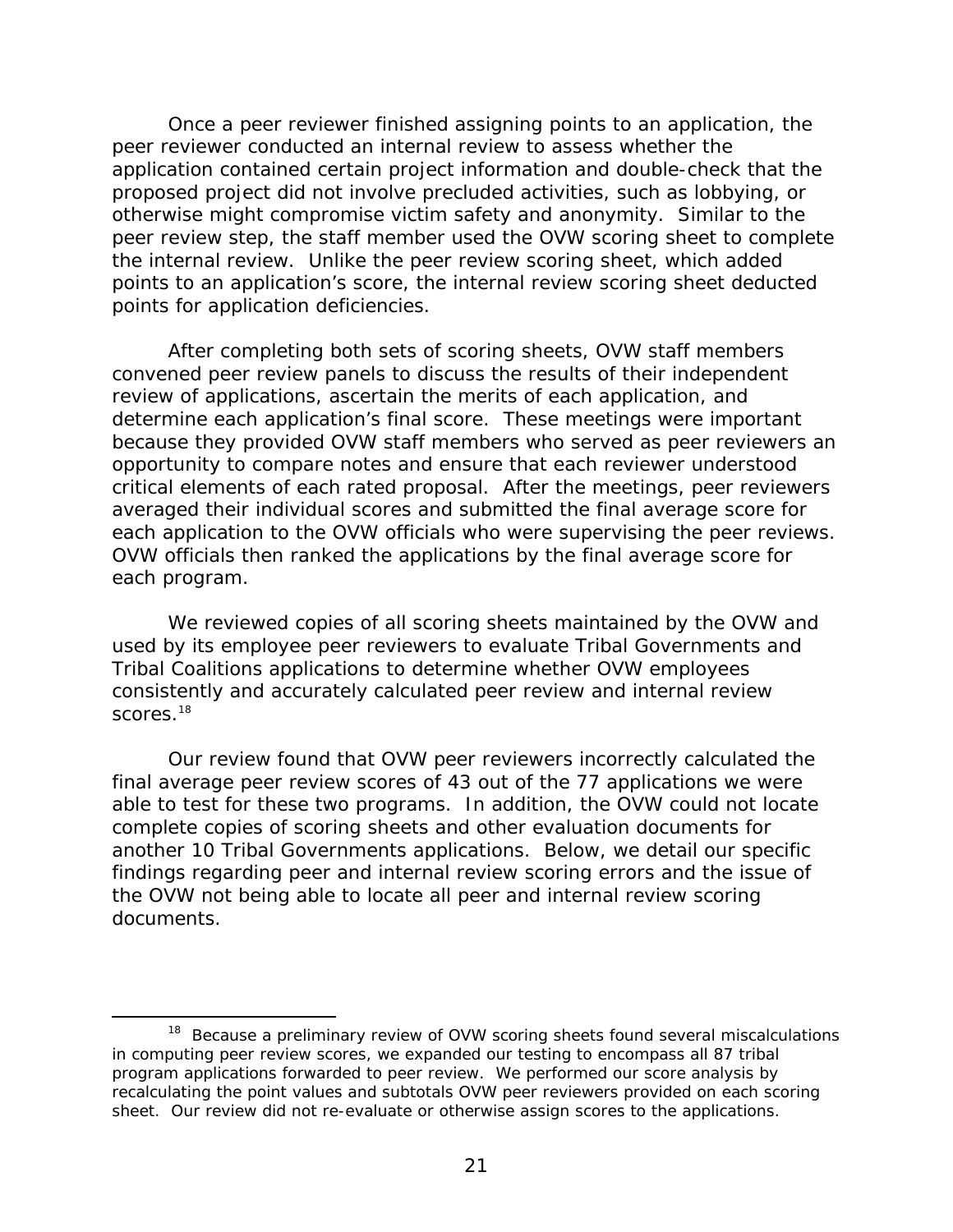*Miscalculated Individual Application Scores*. OVW scoring sheets contained several tables that peer reviewers used to assign and deduct points for each section of the application. Each section was comprised of various elements, and the scoring sheets assigned each of these elements a point value. For example, peer reviewers were able to allocate up to 8 points to applications that had clear goals and objectives and 7 points to applications that proposed activities that realistically could be completed within the project's proposed timeframe. The peer reviewer then manually subtotaled the points awarded to each element section-by-section. Once all the elements were assessed, peer reviewers then added section subtotal scores together on a separate point summary page to compute the final individual score for each application.

To determine whether peer reviewers computed the final individual scores of applications correctly, we reviewed the point values peer reviewers assigned to individual elements of Tribal Governments and Tribal Coalitions scoring tables. We used individual point values to recalculate section subtotals and final individual scores of these applications. Our review identified 43 applications – 39 for Tribal Governments and 4 for Tribal Coalitions – where individual OVW peer reviewers miscalculated section subtotals, individual final scores, and in some cases, both section subtotals and individual final scores.

For example, a peer reviewer for one Tribal Governments application allocated a total of 26 points to different elements of the project narrative subsection on the scoring sheet used to evaluate applications. However, to obtain the subsection total, peer reviewers had to add the points for each project narrative element manually. For this application, the peer reviewer incorrectly added the points for each element and recorded a section subtotal of 28 points instead of 26 points.

Peer reviewers then used a separate summary sheet to add subsection scores to calculate the individual final score for each application. The peer reviewer carried over the incorrect 28-point subtotal for the project narrative section to the summary sheet and then incorrectly summed the subtotals from the different sections in calculating the final score. However, this peer reviewer made a second calculation error in summing the subtotals from the different sections. Therefore, the dual miscalculations led to this application receiving a peer review score of 80 points instead of the correct 77 points.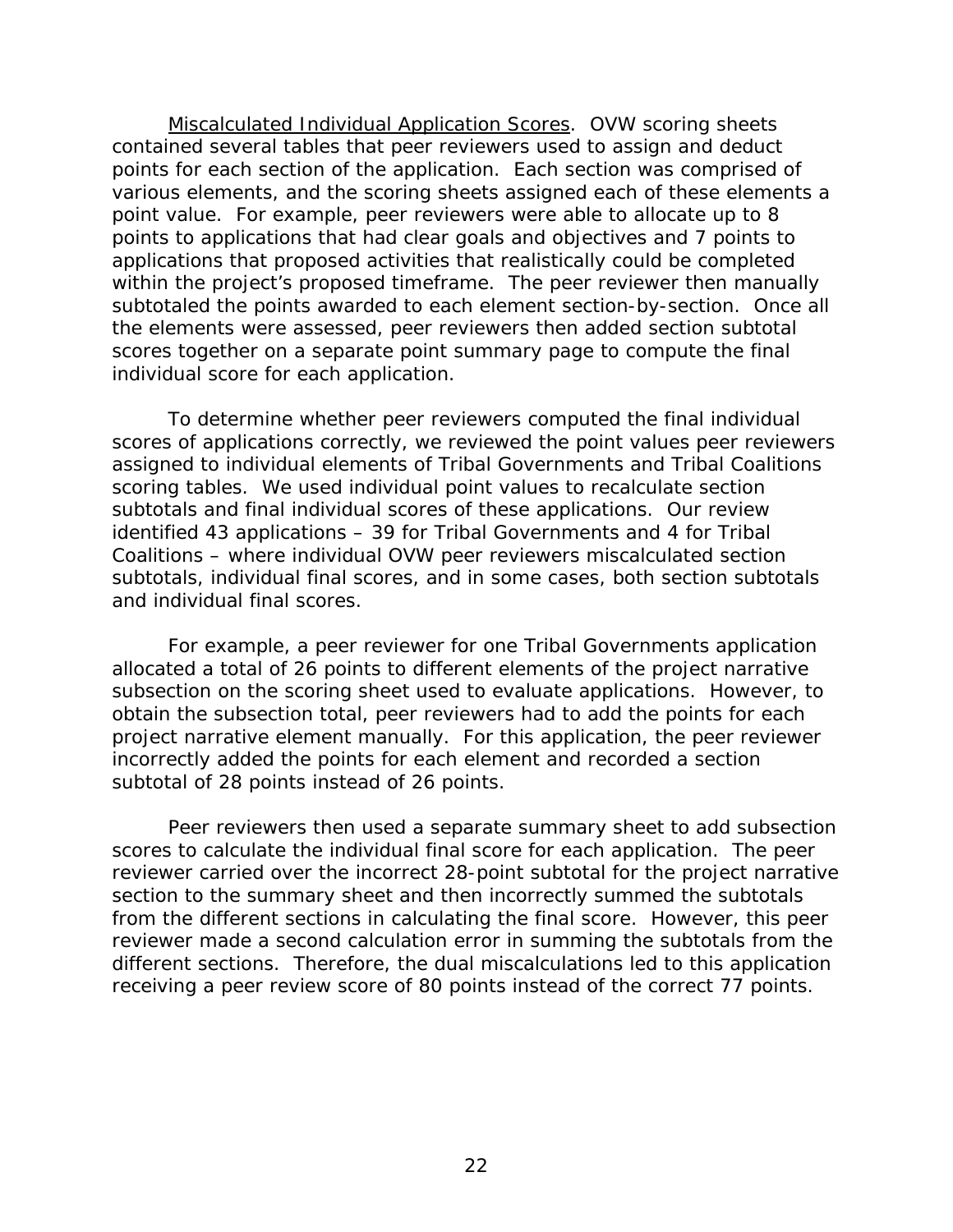Overall, our review of subtotal scores found that miscalculations resulted in individual applications both gaining and losing points, which ended up raising the final scores of some grant proposals and lowering the final scores of others. Because OVW staff considered peer review score rankings in ranking the list of applicants that should receive an award recommendation, miscalculated peer review scores could affect the award recommendations for the OVW Director's final approval.

To determine whether such point summation errors affected application rankings, we used the original point values to recalculate the correct score for each application. We then re-ranked the recalculated scores for both Tribal programs. Once we compared the corrected scores to the original OVW rankings, we identified instances where miscalculated scores changed the peer review rankings that OVW staff considered to make award recommendations. As shown in Exhibit 11, three applications received erroneously inflated peer review scores, which ranked them above two other applications that should have actually been ranked higher.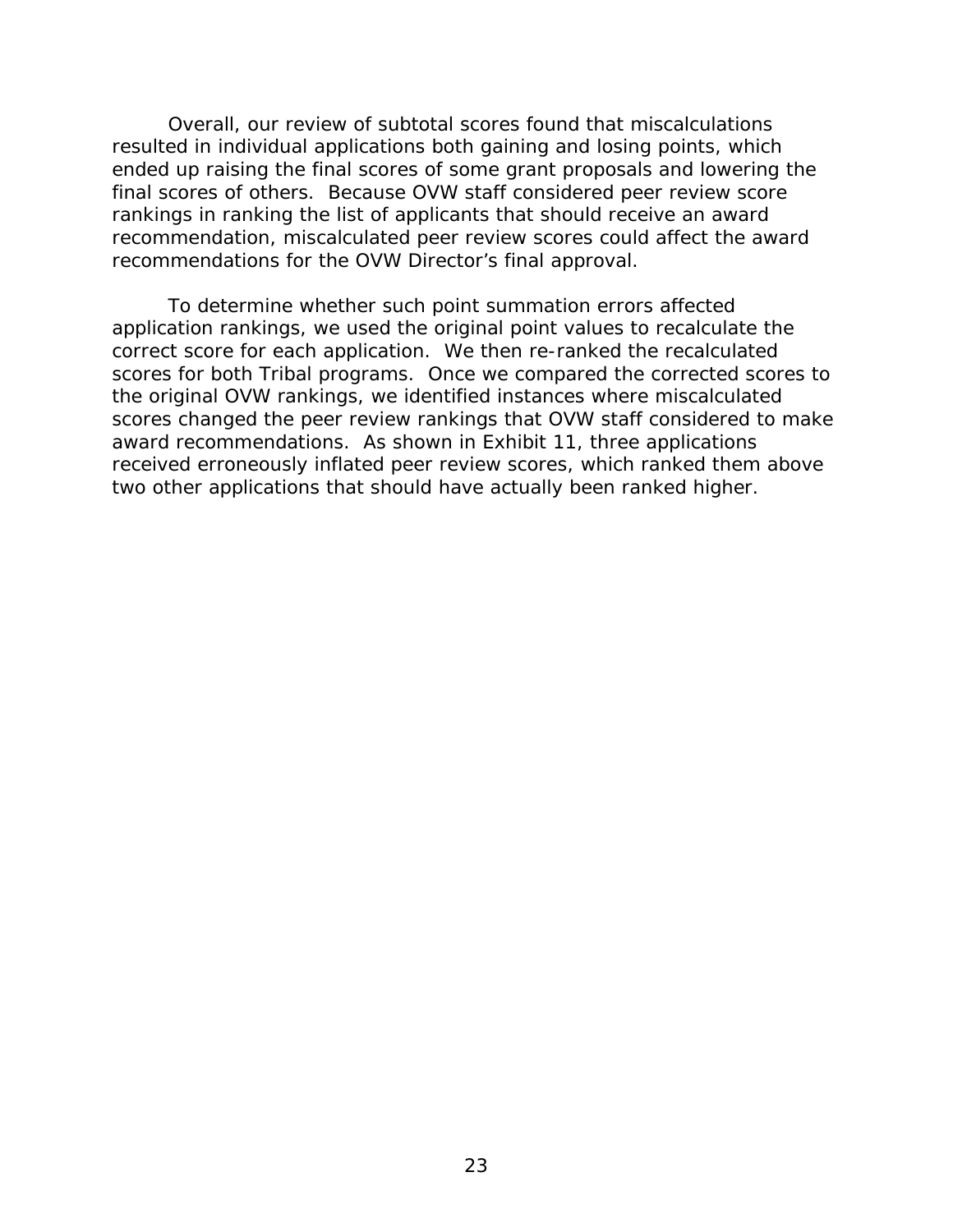#### **EXHIBIT 11: EFFECTS OF OVW PEER REVIEW SCORE MISCALCULATIONS ON TRIBAL GOVERNMENTS APPLICATION RANKINGS**

| <b>Applicant Name and State</b>                       | <b>OVW</b><br><b>Calculated</b><br><b>Score</b><br>(Out of<br>110) | <b>Recommended</b><br>for Award<br>(Yes/No) | <b>OIG</b><br>Re-<br><b>Calculated</b><br><b>Score</b><br>(Out of 110) | <b>OIG-Assessed Effect of Miscalculation</b>                                                                                                                                                                                                  |
|-------------------------------------------------------|--------------------------------------------------------------------|---------------------------------------------|------------------------------------------------------------------------|-----------------------------------------------------------------------------------------------------------------------------------------------------------------------------------------------------------------------------------------------|
| <b>Big Valley Band of Pomo</b><br>Indians, California | 79                                                                 | Yes                                         | 73                                                                     | Applicant's score miscalculated by six points,<br>which led it to receive a much higher ranking<br>than it might have otherwise received. This may<br>have been a deciding factor for the applicant to<br>receive an award.                   |
| Squaxin Island Tribe,<br>Washington                   | 79                                                                 | Yes                                         | 78                                                                     | Applicant's score miscalculated by 1 point, which<br>placed the applicant above 78 points, which was<br>the lowest score received by a recommended<br>application.                                                                            |
| Swinomish Indian Tribal<br>Community, Washington      | 78                                                                 | Yes                                         | 73                                                                     | Applicant's score miscalculated by five points.<br>The corrected score made it the lowest-scoring<br>application that received a recommendation for<br>funding.                                                                               |
| Coeur d'Alene Tribe, Idaho                            | 78                                                                 | <b>No</b>                                   | 78                                                                     | Although the OVW did not miscalculate this<br>applicant's score, if the OVW did not<br>miscalculate other applicant's scores above, this<br>applicant's score may have been ranked high<br>enough to receive a recommendation for<br>funding. |
| Kalispel Tribe of Indians,<br>Washington              | 77                                                                 | <b>No</b>                                   | 77.5                                                                   | Applicant's score was miscalculated by 0.5<br>points. If the OVW did not miscalculate this and<br>other applicant scores, this applicant's score<br>may have been ranked high enough to receive a<br>recommendation for funding.              |

Source: OIG analysis of OVW Tribal Governments peer review scoring sheets

Note: We assessed the effect of miscalculated scores by using the OVW-calculated score for applications that we could not recalculate because the OVW could not provide us copies of necessary supporting documents.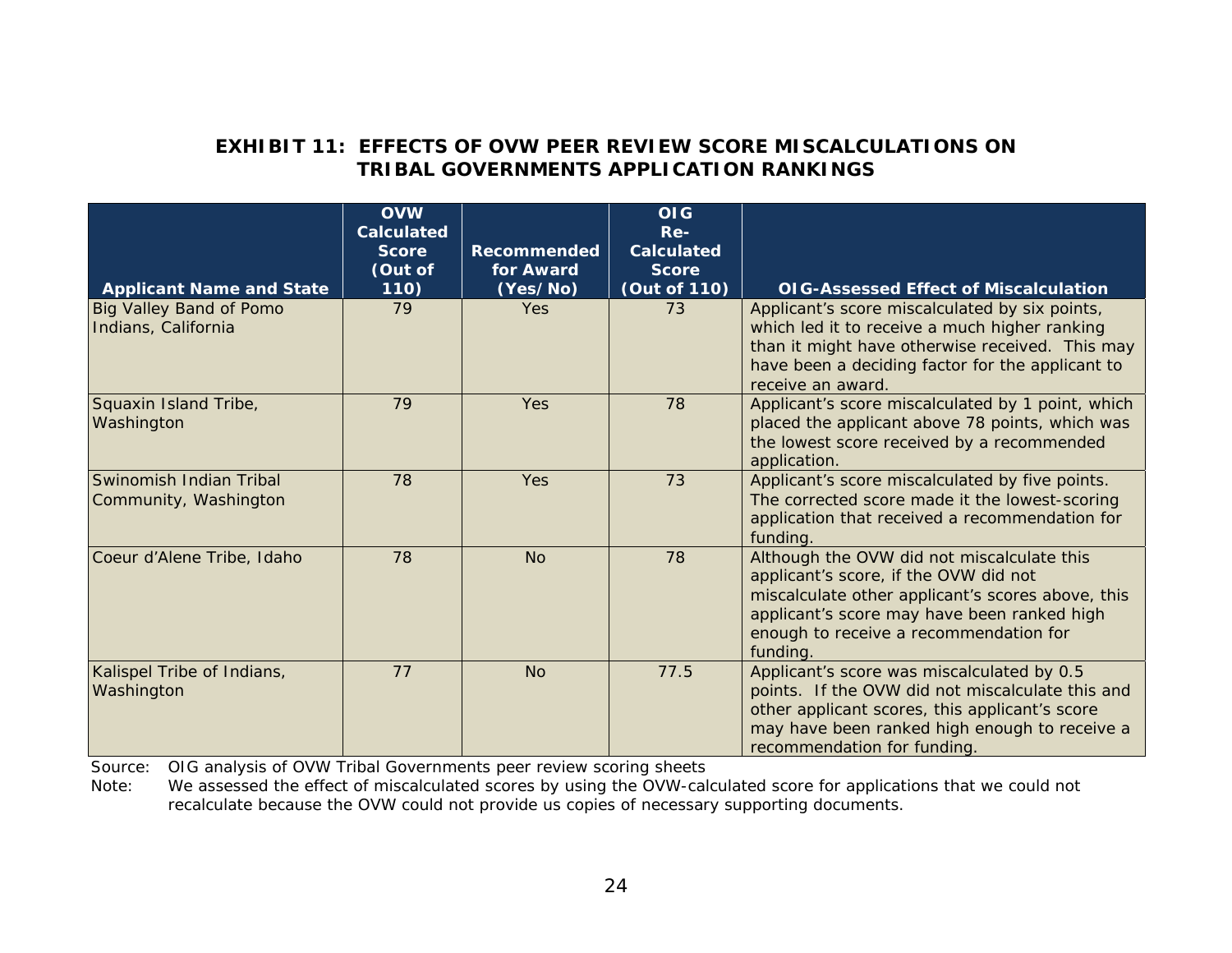applications that mistakenly received lower-rankings.<sup>19</sup> We found that OVW staff recommended that the three applications that incorrectly received higher peer review scores receive Tribal Governments awards, but did not recommend Recovery awards for

However, because peer review scores are just one factor that OVW staff considers in making award recommendations, we cannot say with certainty that these applications did not receive an award solely due to these score miscalculations. Yet, because these miscalculations changed the rankings of applications, these miscalculations may have caused the OVW to decide not to recommend a Tribal Governments Recovery Act award to the Coeur d'Alene Tribe and the Kalispel Tribe of Indians.

Our testing found that OVW staff also miscalculated the final peer review score for 4 out of 11 Tribal Coalitions applications. However, unlike the miscalculations that occurred for Tribal Governments, we found that the Tribal Coalitions miscalculations did not affect whether specific applicants received award recommendations since all Tribal Coalitions applicants that met basic minimum requirements and other program criteria ultimately received a Recovery Act award.

We discussed several examples of point summation errors with OVW officials who had administered the scoring process. Based on these discussions and the evidence provided by the scoring sheets, we believe that human error was the cause of incorrect score calculations. We believe it is critical that the OVW ensures that its application reviewers consistently compute scores it subsequently ranks to make award recommendations. Because miscalculations and other errors affect discretionary award decisions, we recommend that the OVW institute better internal controls that will check for scoring errors and verify the accuracy of future final peer review scores.

*Missing Peer Review Scoring Sheets.* In addition, the OVW was not able to locate all scoring documents pertaining to 10 out of 76 Tribal Governments applications it had forwarded to its employees for review. As a result, we were not able to validate OVW peer review score calculations for these 10 applications.

<sup>&</sup>lt;sup>19</sup> OVW officials told us that all Tribal Government applicants who applied for both Recovery Act and FY 2009 funding received at least a Recovery Act or an FY 2009 award. We confirmed that both the Coeur d'Alene Tribal Community and Kalispel Tribe of Indians received FY 2009 Tribal Government awards and these awards were for the same or similar activities proposed by their Recovery Act applications.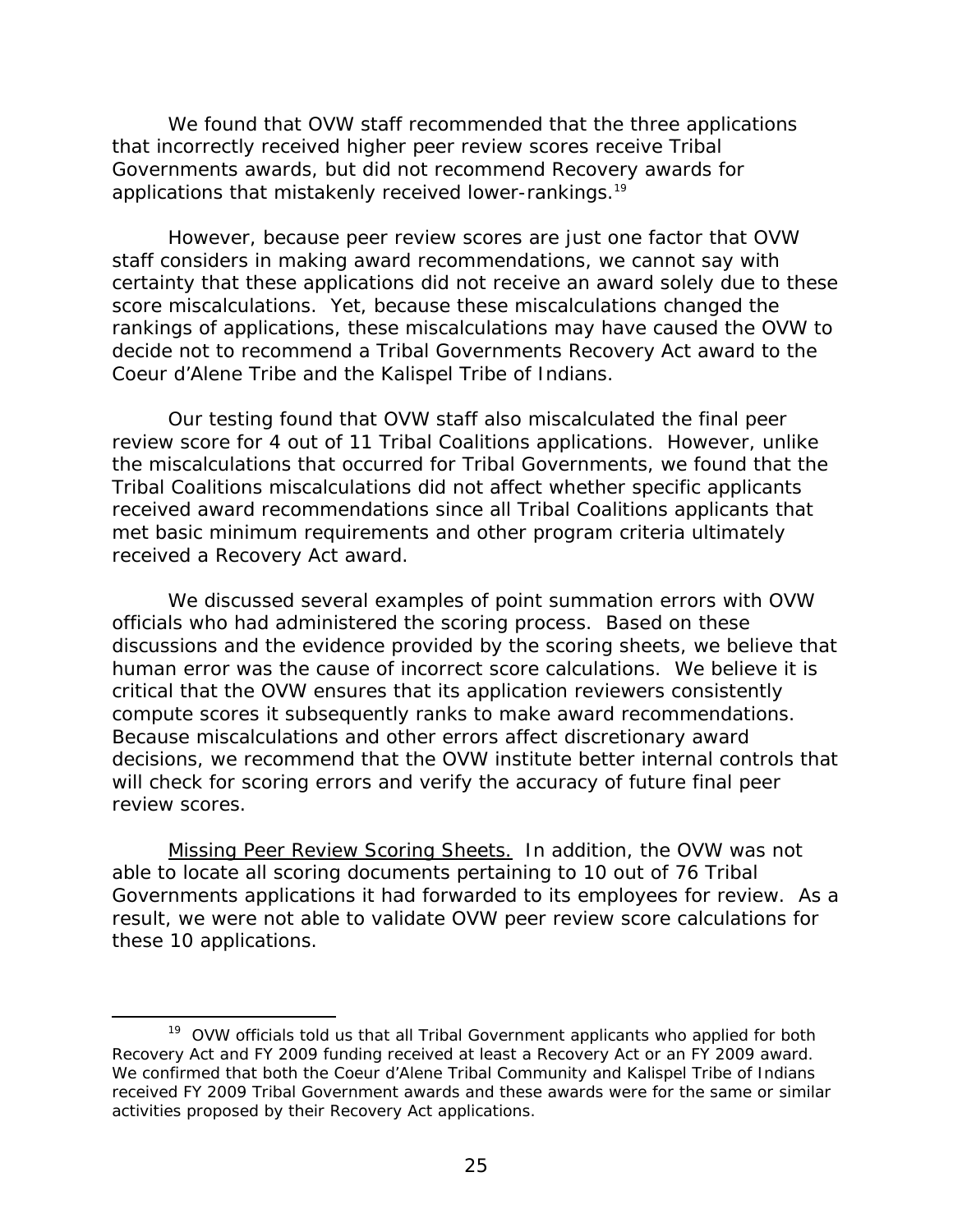According to OVW officials, the scoring sheets for these applications were lost sometime after award decisions were made. Without maintaining copies of complete award scoring sheets for all applications that it peer reviewed, the OVW cannot demonstrate that its discretionary award process treated every application consistently and objectively. Additionally, according to federal regulation, federal agencies must preserve all documents related to critical agency functions and decisions.20 Because peer review scores play an integral part in the OVW award decision-making process, we recommend that the OVW implement procedures to ensure that it maintains copies of all peer review scoring sheets used to evaluate and score discretionary grant applications.

#### Conducting Risk Assessments for Tribal Program Applicants

The OVW completed risk assessments for applicants that received high scores and used these assessments to eliminate several applicants from consideration for funding. The OVW found that some of these applicants had not submitted required Single Audit reports under OMB Circular A-133. At least two other applicants did not receive award consideration for other reasons.21

#### Preparing and Approving Award Recommendation Memoranda

On May 18, 2009, the acting OVW Director approved two award recommendation memoranda, one for each Recovery Act Tribal program, which detailed the procedures OVW employees used to select which entities should receive OVW awards. Along with each memorandum, the OVW also provided its Acting Director with a binder containing various award documents, including a list of the highest-scoring awards by state, reasons why the OVW excluded some applicants from consideration for funding, and a copy of the solicitation listing award elements and project requirements.

We reviewed both award memoranda and information included in the attached binders to ensure that the documents complied with applicable DOJ award-making guidelines. We found that the Tribal Coalitions award recommendation memorandum and attachments complied with internal DOJ guidelines that require justifications for selecting lower-scoring applicants for awards over higher-scoring applicants. However, the award recommendation memorandum prepared for Tribal Governments did not

1

<sup>20 44</sup> U.S.C. § 3101 (2008)

<sup>&</sup>lt;sup>21</sup> The OVW rejected one applicant because it was on the Office of Justice Programs' high-risk list and non-responsive in addressing grant audit issues. Another applicant was rejected because it was delinquent in paying back federal debts.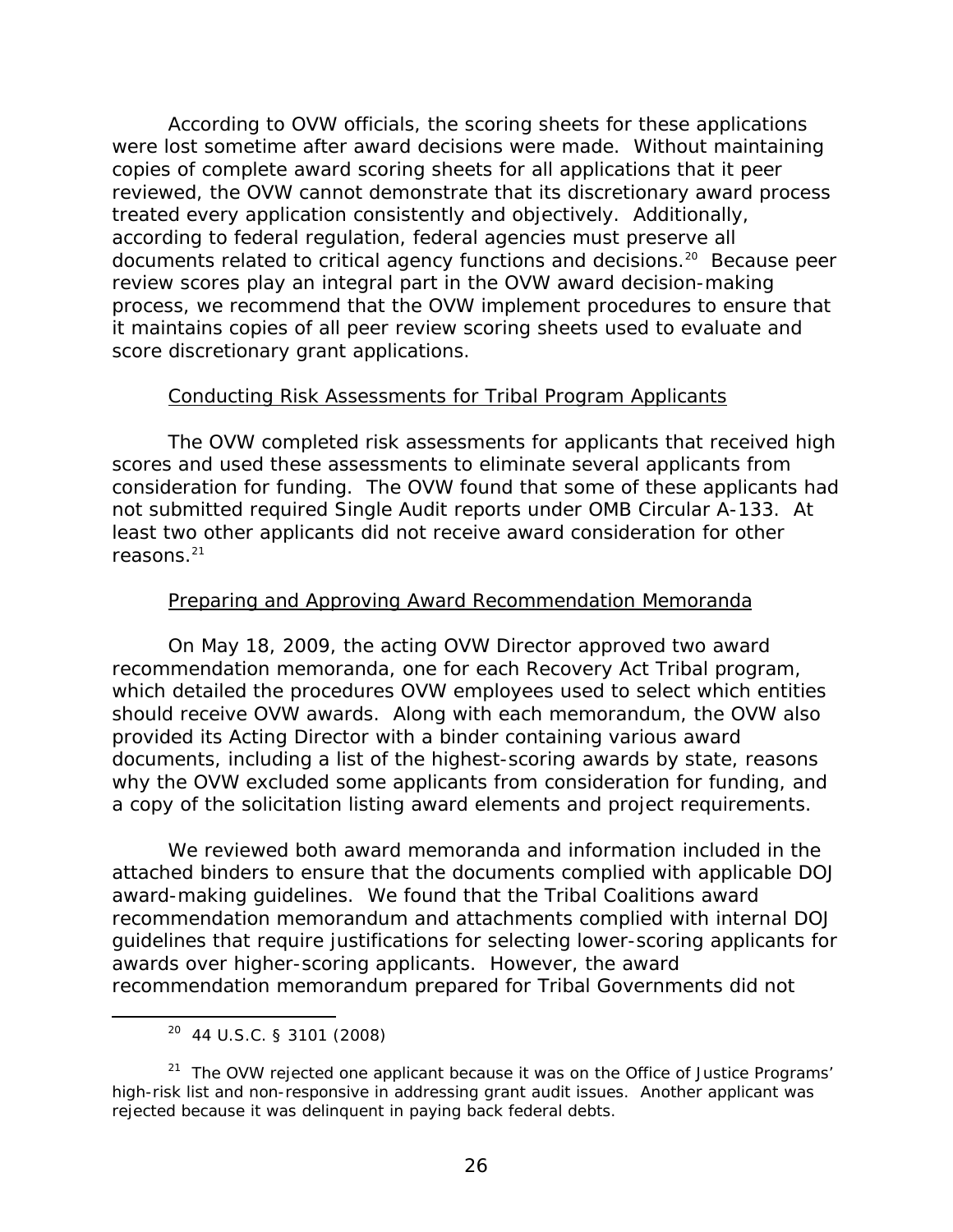<span id="page-42-0"></span>include justifications for why six applicants that received higher scores than other recommended applicants did not receive a recommendation for funding.

OVW officials told us they excluded five of the six high-scoring applicants from receiving award recommendations because of risk assessment results. The OVW officials said the one remaining applicant did not receive an award recommendation because it was located in the same state as two other higher-scoring recipients and the OVW strived to provide awards to tribes in different states and territories. Although the OVW offered justifiable reasons for not recommending these applicants for awards, DOJ policy requires that the OVW document these reasons in its award decision material. We therefore recommend that the OVW ensure that future award recommendation memoranda include written justifications stating why higher scoring applications were not selected for awards.

As of March 2010 the OVW finalized 45 Recovery Act Tribal programs awards totaling \$23,458,112. The OVW was also in the process of finalizing two additional awards worth \$738,662. The OVW has allocated \$24,260,390 to Tribal program grants, but has not yet awarded \$63,616 in Recovery Act funds to address violence against women on Tribal lands. OVW officials told us that they are developing a plan that will ensure that it uses the remaining monies to further the objectives of the Tribal programs and the purposes of the Recovery Act. We therefore recommend that the OVW continue developing this plan to use the \$63,616 in unawarded Recovery Act funds.

#### **Selecting Formula and Block Award Recipients**

The OVW's process for awarding Recovery Act formula and block grants is dictated by the legislation authorizing the program and by annual appropriations. Because the program authorizing legislation designates both the recipients and amounts of each formula or block award, the OVW generally has no discretionary authority over whether to make an award. Therefore, once the OVW received word of its Recovery Act appropriation, the OVW notified eligible grant formula and block recipients of their potential award.

However, the OVW required that eligible entities first submit an application for funds to receive an award. The following sections detail our review of the OVW's process used to select and finalize Recovery Act awards for its STOP and State Domestic Violence and Sexual Assault Coalitions programs.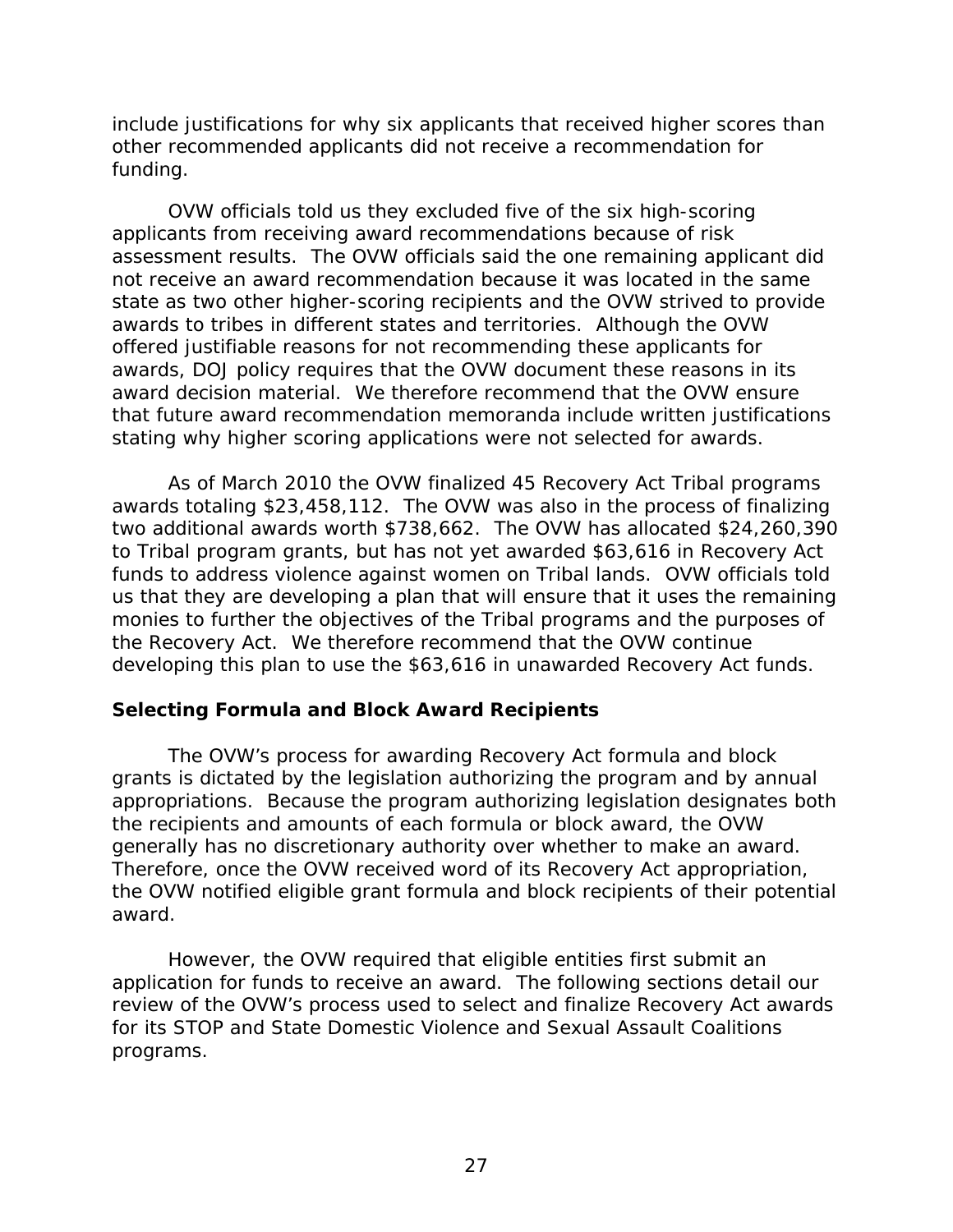#### <span id="page-43-0"></span>*STOP Program*

Over \$140 million in Recovery Act funds was allocated to OVW STOP grants for developing and improving state and local law enforcement and prosecution strategies for violent crimes against women. Only states and territories may be the prime recipients of STOP funds, but other entities within each state, such as local court systems, police departments, and nonprofit service groups, can be sub-recipients of STOP grants.

#### Formula Calculations and Award Announcements

Each state and territory is entitled to STOP funds based on the number of people within its jurisdiction in proportion to the overall population of the United States.<sup>22</sup> The OVW used the formula outlined in the STOP program's authorizing legislation to determine the amount of each state or territory's award.23 As shown by Exhibit 12, this formula provided that each state or territory receive a base award of \$600,000 and additional funds based on the ratio of each state or territory's population to the population of the United States.

#### **EXHIBIT 12: RECOVERY ACT STOP PROGRAM FORMULA**



<sup>23</sup> See 42 U.S.C. § 3796gg (2006)

 $22$  The STOP Program authorizing statute calculates the population of each state and territory by first subtracting the number of persons registered to American Indian tribes within each jurisdiction from the total population of that jurisdiction.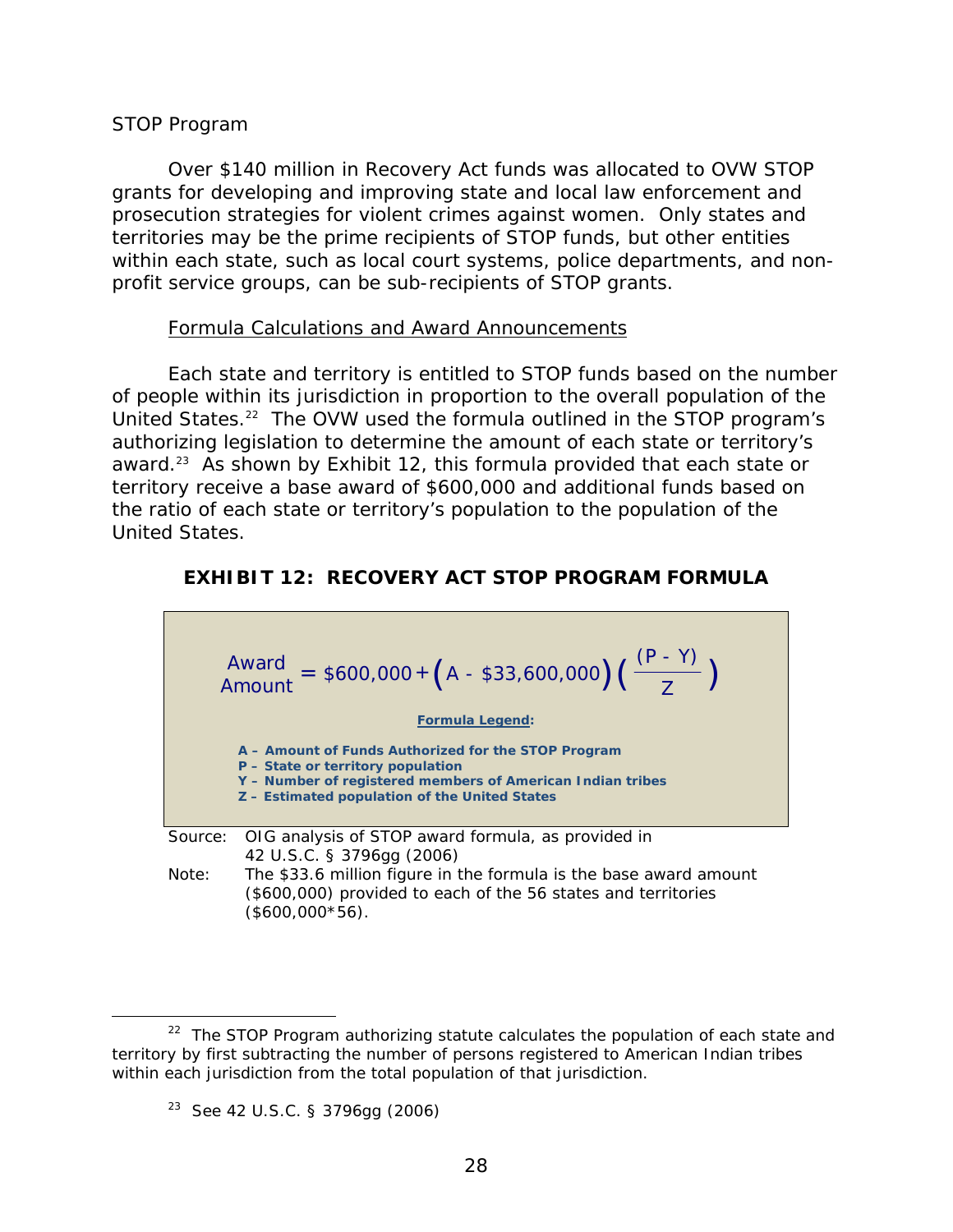each state and territory was eligible to receive. The OVW announced the amount of Recovery Act funds each state and territory was eligible to receive under the STOP program in March 2009. OVW officials told us they applied the STOP formula shown above with the most up-to-date U.S. Census Bureau data available to determine the amount

As shown by Exhibit 13, the amount the OVW allocated to each state or territory ranged from American Samoa's \$622,658 to California's \$13,298,809.

| <b>State or Territory</b>   | Amount<br>$($ \$) | <b>State or Territory</b> | <b>Amount</b><br>$($ \$) |
|-----------------------------|-------------------|---------------------------|--------------------------|
| Alabama                     | 2,220,871         | New Hampshire             | 1,058,641                |
| Alaska                      | 803,624           | <b>New Jersey</b>         | 3,624,711                |
| Arizona                     | 2,767,911         | <b>New Mexico</b>         | 1,228,450                |
| Arkansas                    | 1,589,942         | New York                  | 7,374,913                |
| California                  | 13,298,809        | <b>North Carolina</b>     | 3,784,210                |
| Colorado                    | 2,306,619         | North Dakota              | 812,159                  |
| Connecticut                 | 1,819,310         | Ohio                      | 4,604,597                |
| Delaware                    | 903,933           | Oklahoma                  | 1,773,156                |
| <b>District of Columbia</b> | 806,053           | Oregon                    | 1,906,545                |
| Florida                     | 6,976,652         | Pennsylvania              | 4,942,096                |
| Georgia                     | 3,973,732         | Rhode Island              | 965,065                  |
| Hawaii                      | 1,047,877         | South Carolina            | 2,159,535                |
| Idaho                       | 1,125,019         | South Dakota              | 857,968                  |
| <b>Illinois</b>             | 5,094,365         | <b>Tennessee</b>          | 2,765,332                |
| Indiana                     | 2,821,938         | Texas                     | 9,042,754                |
| Iowa                        | 1,645,347         | Utah                      | 1,544,099                |
| <b>Kansas</b>               | 1,569,660         | Vermont                   | 816,288                  |
| Kentucky                    | 2,088,443         | Virginia                  | 3,305,800                |
| Louisiana                   | 2,132,194         | Washington                | 2,852,125                |
| Maine                       | 1,057,447         | West Virginia             | 1,232,720                |
| Maryland                    | 2,562,236         | Wisconsin                 | 2,548,507                |
| <b>Massachusetts</b>        | 2,864,277         | Wyoming                   | 781,663                  |
| Michigan                    | 4,074,946         | <b>Puerto Rico</b>        | 1,978,993                |
| Minnesota                   | 2,403,272         | Virgin Islands            | 638,390                  |
| Mississippi                 | 1,622,147         | Guam                      | 661,510                  |
| <b>Missouri</b>             | 2,655,994         | <b>American Samoa</b>     | 622,658                  |
| Montana                     | 916,955           | N. Mariana Islands        | 630,273                  |
| Nebraska                    | 1,217,180         | <b>RECOVERY ACT STOP</b>  | \$140,376,000            |
| Nevada                      | 1,496,089         | <b>PROGRAM TOTAL</b>      |                          |

### **EXHIBIT 13: OVW RECOVERY ACT STOP PROGRAM AWARD ALLOCATIONS**

Source: OVW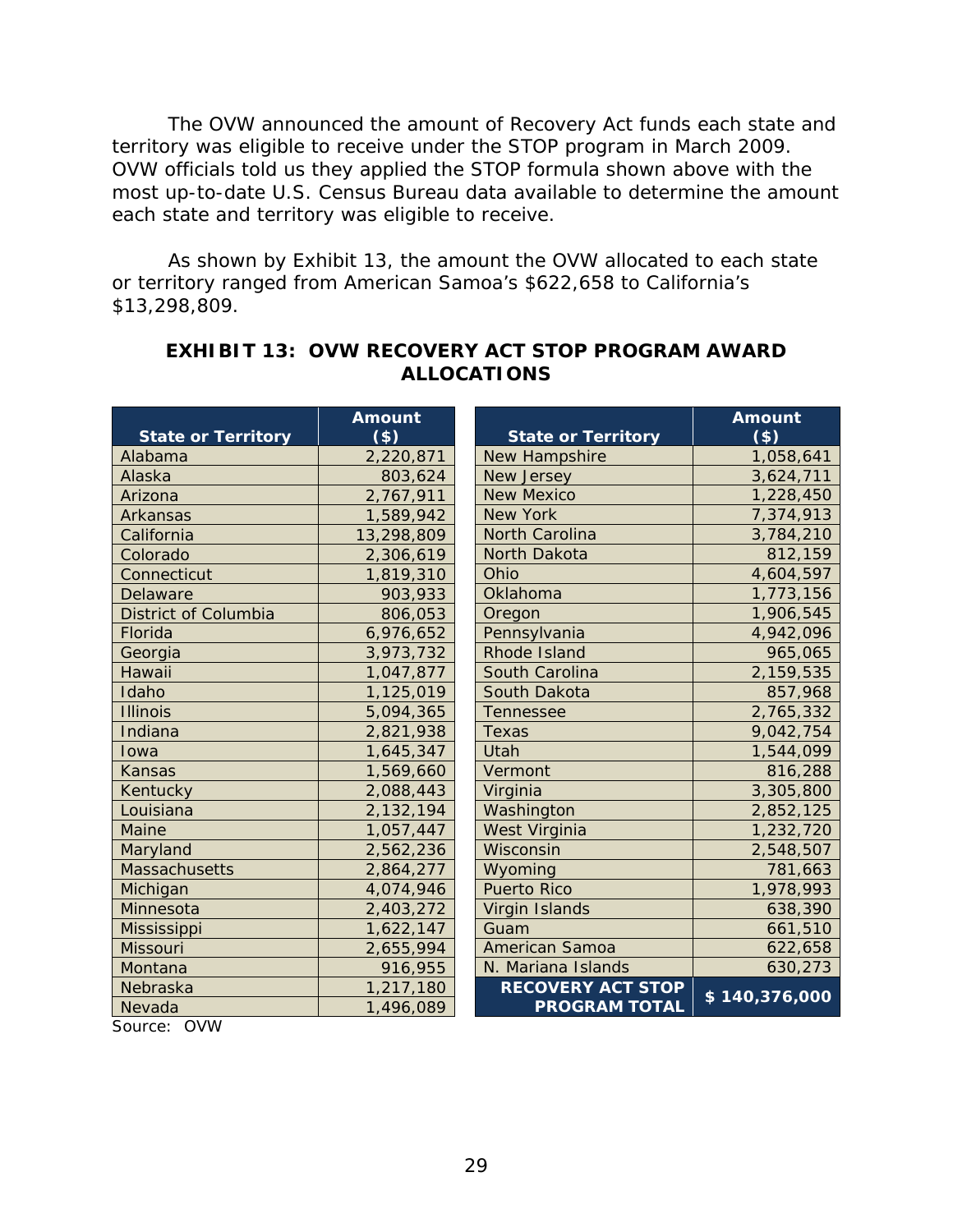To assess whether the OVW accurately applied the STOP formula and allocated the correct amount of Recovery Act funds to each state and territory, we independently calculated each state and territory's STOP award using the most recent population data available from the U.S. Census Bureau.<sup>24</sup> We compared the result of our calculations to OVW's calculations and found that the OVW accurately calculated Recovery Act STOP awards.

#### Collecting and Reviewing STOP Applications

Each state and territory had to submit an application before receiving a STOP program award allocation. Program guidelines require that STOP applications include a narrative describing how the state or territory will account for and use award funds; attestation letters from various government officials, such as prosecutors, law enforcement officers, and court personnel; and required certifications. Applications also detailed how many jobs the state or territory predicted its Recovery Act STOP award would preserve or create.

The OVW received 55 applications for its Recovery Act STOP program and made 55 awards totaling \$139,745,928. Every state and territory submitted an application for Recovery Act STOP program funds except the Commonwealth of the Northern Mariana Islands (Northern Mariana Islands). At our request, the OVW followed-up with representatives of the Northern Mariana Islands and found that they chose not to apply for Recovery Act STOP program awards because the Northern Mariana Islands received sufficient federal funding to support its ongoing violence against women programs.

Because the Northern Mariana Islands chose not to receive a Recovery Act STOP award, over \$630,000 in Recovery Act funds that the OVW reserved for this grant remain unawarded. OVW officials told us that they are working on a plan to ensure that it uses these funds to further STOP program and Recovery Act purposes.

 $24$  The most recent population data available from the U.S. Census Bureau during the allocation period were the 2008 estimates of each state or territory's population and the 2007 estimates of each state or territory's tribal population.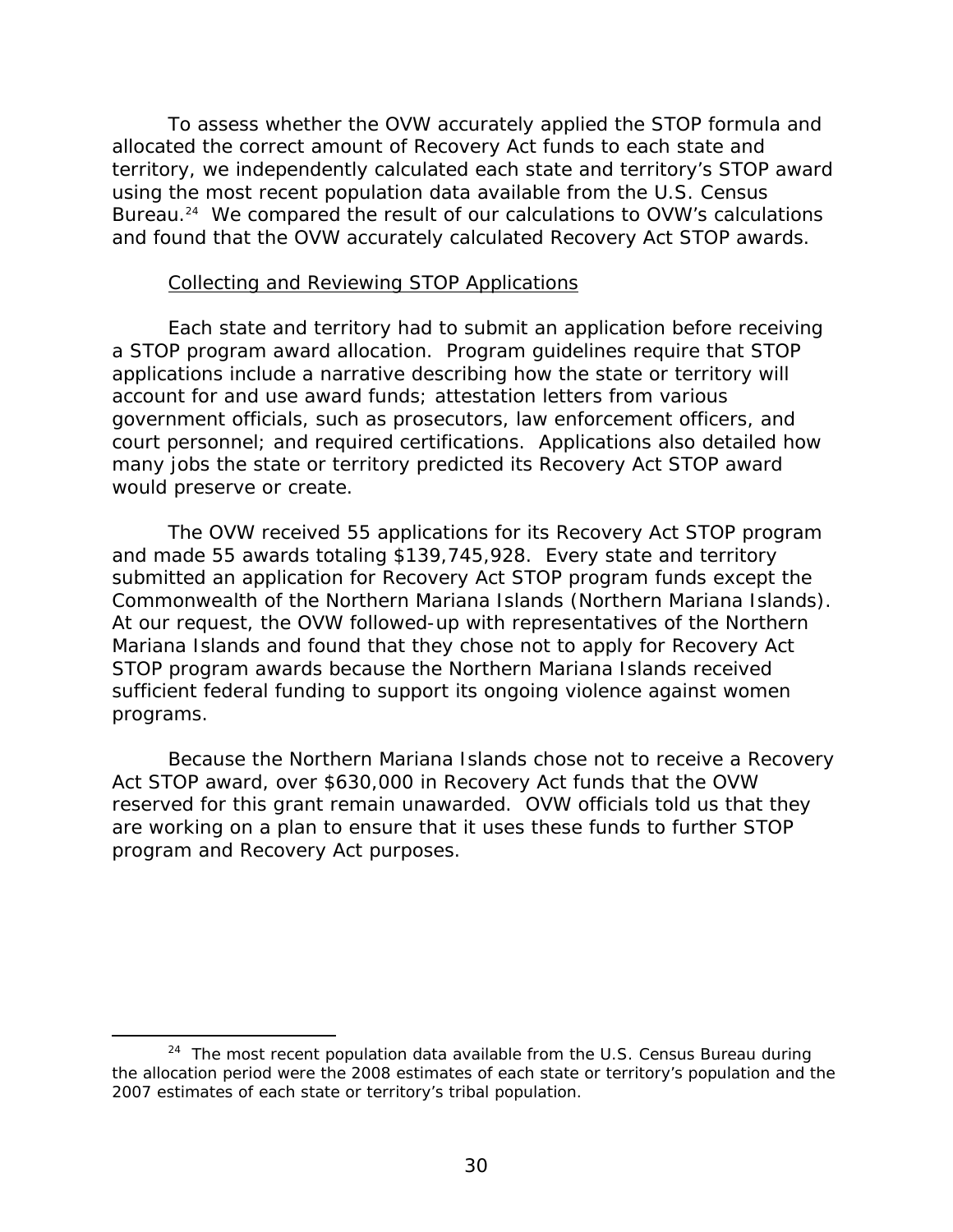#### <span id="page-46-0"></span>*State Domestic Violence and Sexual Assault Coalition Block Programs*

The Recovery Act provided \$8,750,000 to two OVW block programs aimed at funding state and territory-level coalitions that support and coordinate domestic violence and sexual assault services. Under these block programs, each state and territory that has designated organizations that serve as a domestic violence coalition and a sexual assault coalition should receive block awards. In some cases, the same organization may serve as both the domestic violence and sexual assault coalition for a state or territory. Under the Recovery Act, each designated domestic violence or sexual assault coalition was eligible to receive a block grant of \$78,125. In cases where an organization was dually designated as a state or territory's domestic violence and sexual assault coalition, that organization was eligible for a block grant of \$156,250.

The OVW announced the Recovery Act state coalition block grant funding opportunities on March 6, 2009, and required eligible applicants to submit completed applications for block grants by March 24, 2009. The OVW accepted hard copy and electronic applications from coalitions. The OVW received 88 applications for block grants and therefore made 88 awards to state and territory domestic violence and sexual assault coalitions. The OVW awarded a total of \$8,515,625 to coalitions under these programs.25

Because OVW allocated \$156,250 in block grants to each state and territory, if a state or territory did not have a designated coalition that was active, the Recovery Act funds allocated to that state or territory were not awarded. Exhibit 14 details the three instances where we found a state or territory did not have a designated or active domestic violence or sexual assault coalition.

 $25$  The OVW awarded \$2,578,125 to domestic violence coalitions, \$2,656,250 to sexual assault coalitions, and \$3,281,250 to organizations that served as both a domestic violence and the sexual assault coalition for a state or territory.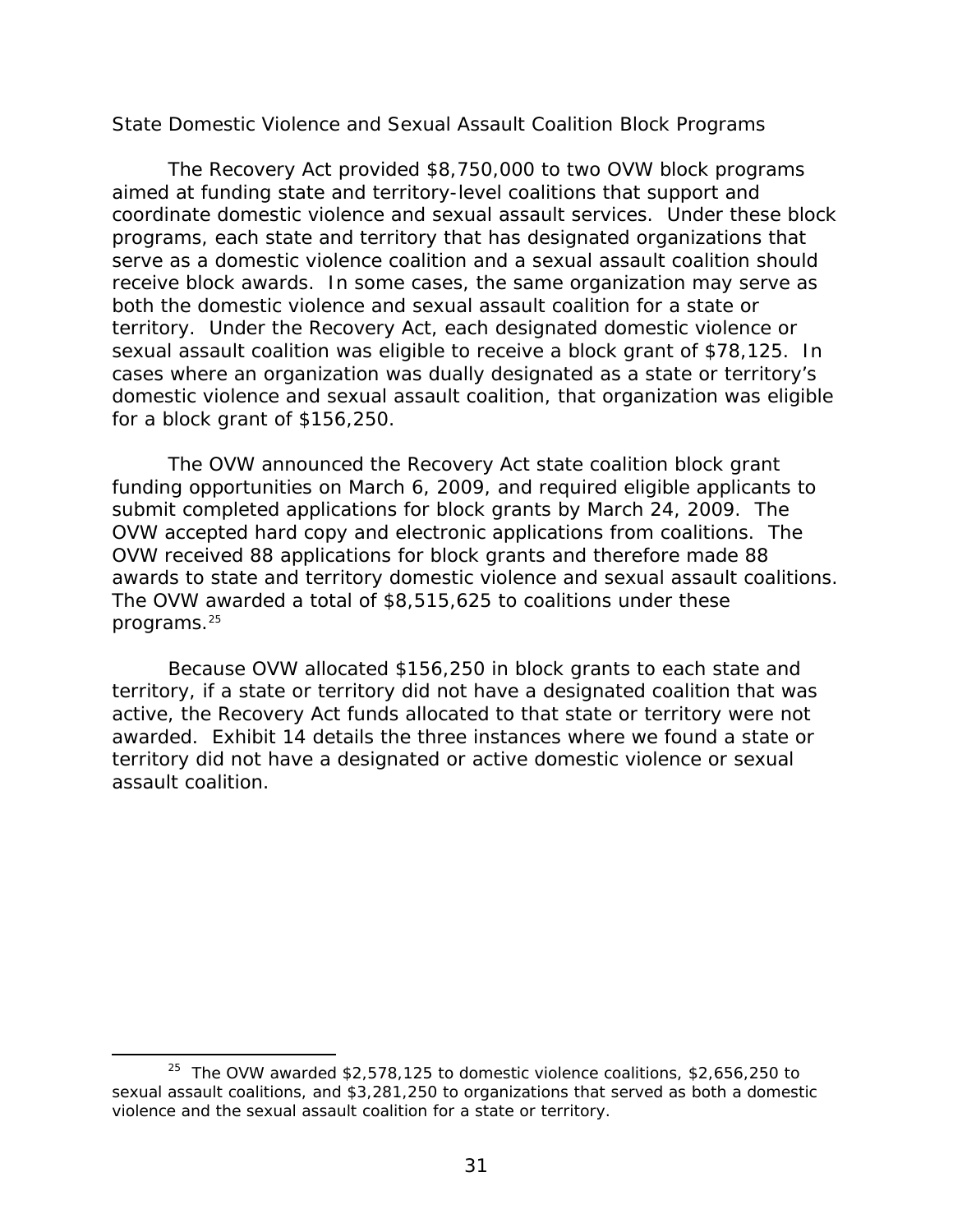|  | <b>EXHIBIT 14: UNAWARDED OVW STATE COALITION BLOCK GRANTS</b> |  |  |  |
|--|---------------------------------------------------------------|--|--|--|
|--|---------------------------------------------------------------|--|--|--|

|                            | <b>Reason Application Was Not</b> | <b>Amount of</b><br><b>Block Grant</b><br><b>Not Awarded</b> |
|----------------------------|-----------------------------------|--------------------------------------------------------------|
| <b>Coalition Name</b>      | <b>Submitted</b>                  | $($ \$)                                                      |
| <b>Ohio Sexual Assault</b> | The entity was defunct during     | 78,125                                                       |
| Coalition                  | application period.               |                                                              |
| American Samoa Domestic    | The territory did not have a      | 78,125                                                       |
| Violence Coalition         | designated domestic violence      |                                                              |
|                            | coalition.                        |                                                              |
| Northern Mariana Islands   | The territory did not have a      | 78,125                                                       |
| <b>Domestic Violence</b>   | designated domestic violence      |                                                              |
| Coalition                  | coalition.                        |                                                              |
|                            | <b>TOTAL</b>                      | \$234,375                                                    |

Source: OIG analysis of block grant recipients by state and territory

The state domestic violence and sexual assault coalition program's authorizing statute requires the OVW to allocate block awards to the coalitions for each state or territory, regardless of whether the state or territory designates or is able to maintain an eligible coalition. Consequently, the OVW reserved but was unable to award \$234,375 in Recovery Act funds to state or territory coalitions that were either defunct or otherwise unable to receive program funds. OVW officials told us that they are working on a plan to use these remaining funds for allowable programrelated purposes. We therefore recommend that the OVW continue developing a plan to use the \$234,375 in remaining Recovery Act funds.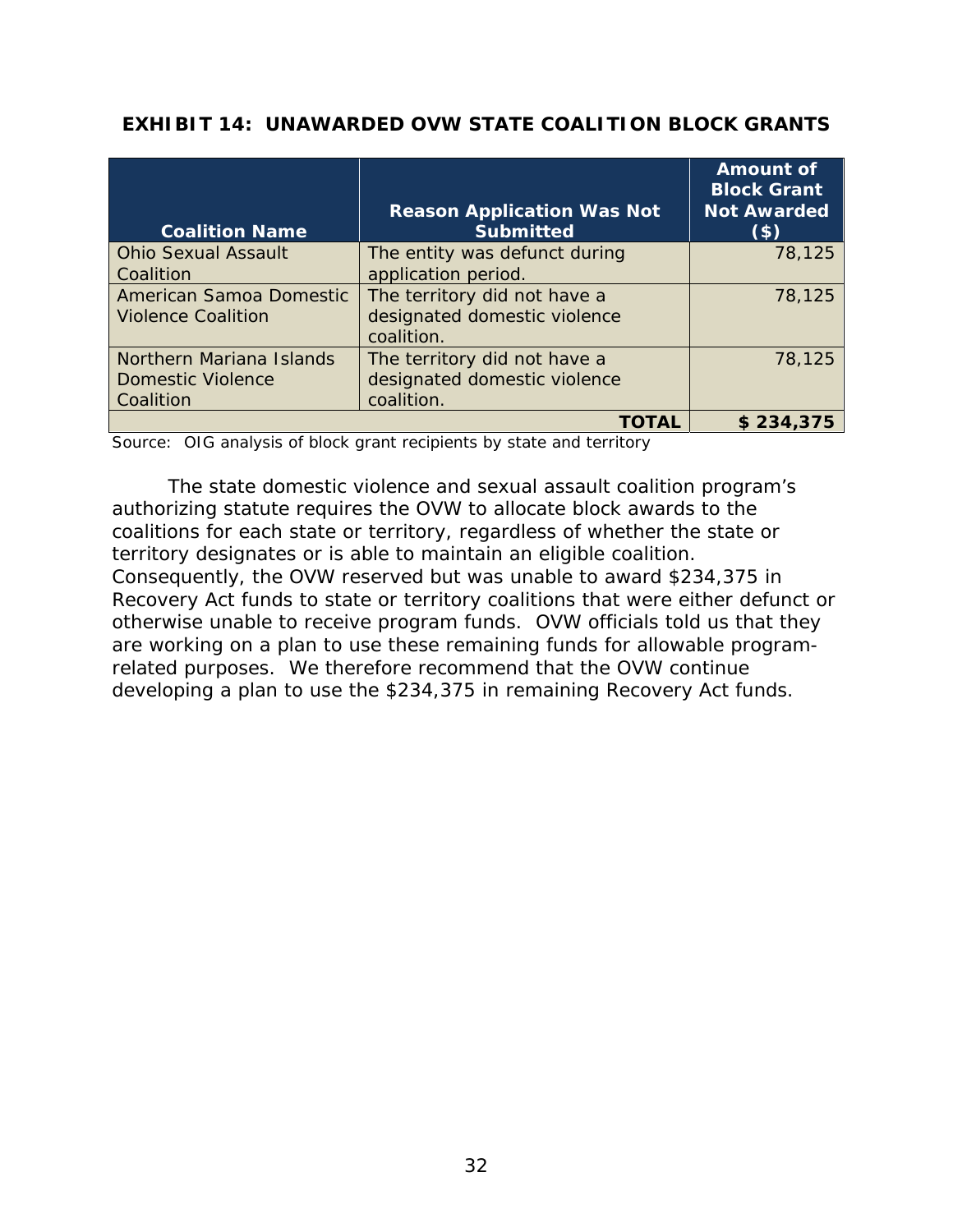#### <span id="page-48-0"></span>**Recommendations**

We recommend that the OVW:

- 1. Adjust its peer review process to require that peer reviewers carefully review assigned applications for potential conflicts of interest after they received their assignment of applications to review but before they actually begin evaluating and scoring proposals.
- 2. Institute better internal controls that will check for scoring errors and verify the accuracy of future final peer review scores.
- 3. Implement procedures to ensure that it maintains copies of all documents used to evaluate and score discretionary grant applications.
- 4. Ensure that future award recommendation memoranda include written justifications stating why higher scoring applications were not selected for awards.
- 5. Finalize plans to ensure that the \$1,276,747 in Recovery Act funds that remain unawarded across six OVW programs will be used for program-related purposes.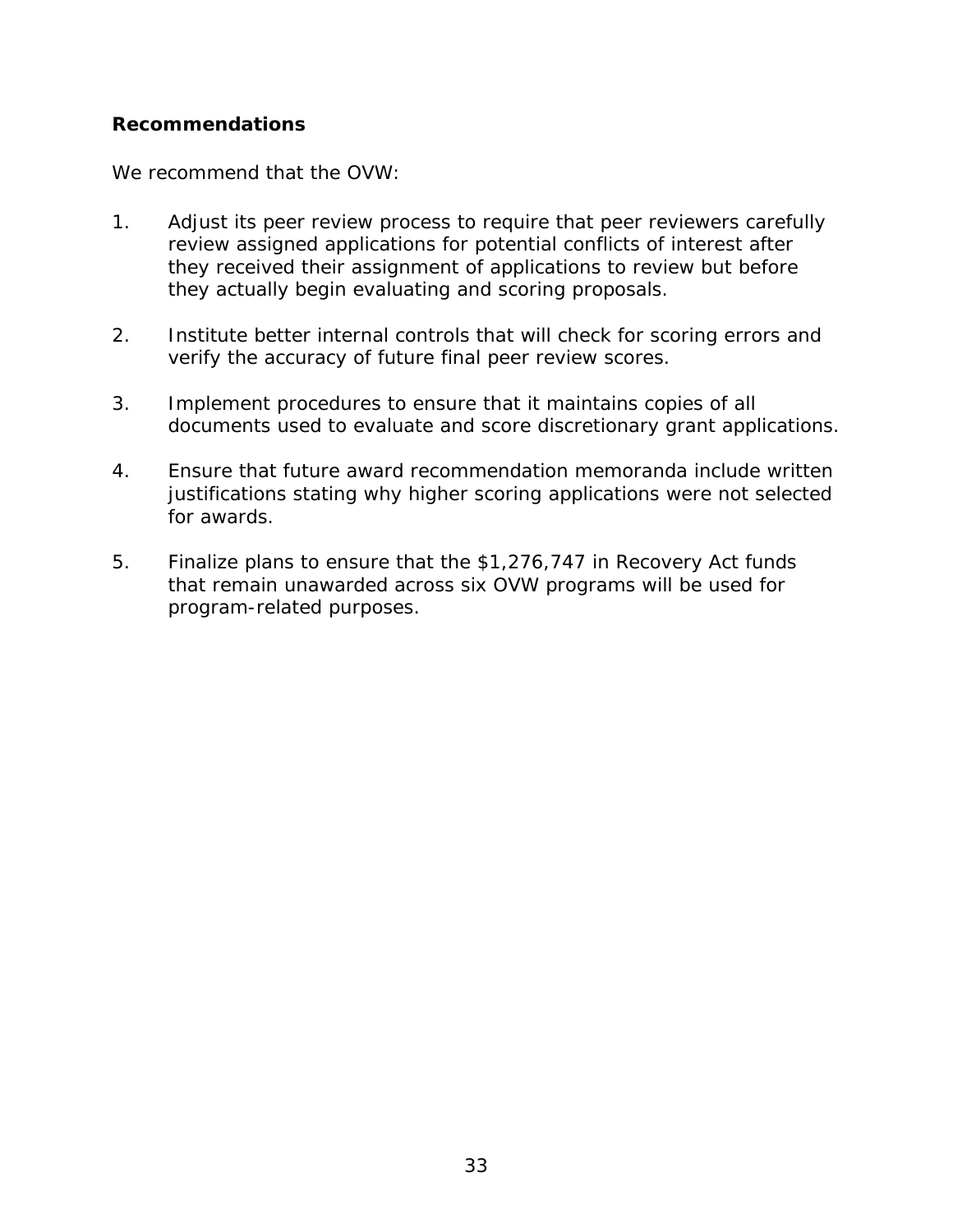# **STATEMENT ON COMPLIANCE WITH LAWS AND REGULATIONS**

<span id="page-49-0"></span>As required by the *Government Auditing Standards,* we tested, as appropriate given our audit scope and objectives, selected records, procedures, and practices, to obtain reasonable assurance that the management of the Office on Violence Against Women (OVW) complied with federal laws and regulations, for which noncompliance, in our judgment, could have a material effect on the results of our audit. OVW managers are responsible for ensuring compliance with federal laws, regulations, and applicable Department of Justice guidelines relevant to its grant selection procedures. In planning our audit, we identified the following laws, regulations, and requirements that concerned the operations of the OVW and that were significant within the context of the audit objectives:

- American Recovery and Reinvestment Act of 2009, Pub. L. No. 111-5,  $§ 1512(c)$ ;
- Violence Against Women Act of 1994, as amended, 42 U.S.C. § 3796gg et seq. and § 13975 et seq.;
- Preserving documents regarding functional areas, 44 U.S.C. § 3101.

Our audit included examining, on a test basis, OVW's compliance with the aforementioned laws, regulations, and requirements that could have a material effect on its operations, through interviewing auditee personnel, assessing internal control procedures, and examining copies of actual procedural practices and award decision documents. As noted in the Findings and Recommendations section of this report, we found that the OVW did not fully comply with the Department of Justice policy regarding the proper documentation of discretionary award recommendations and decisions for its Recovery Act Tribal Governments program.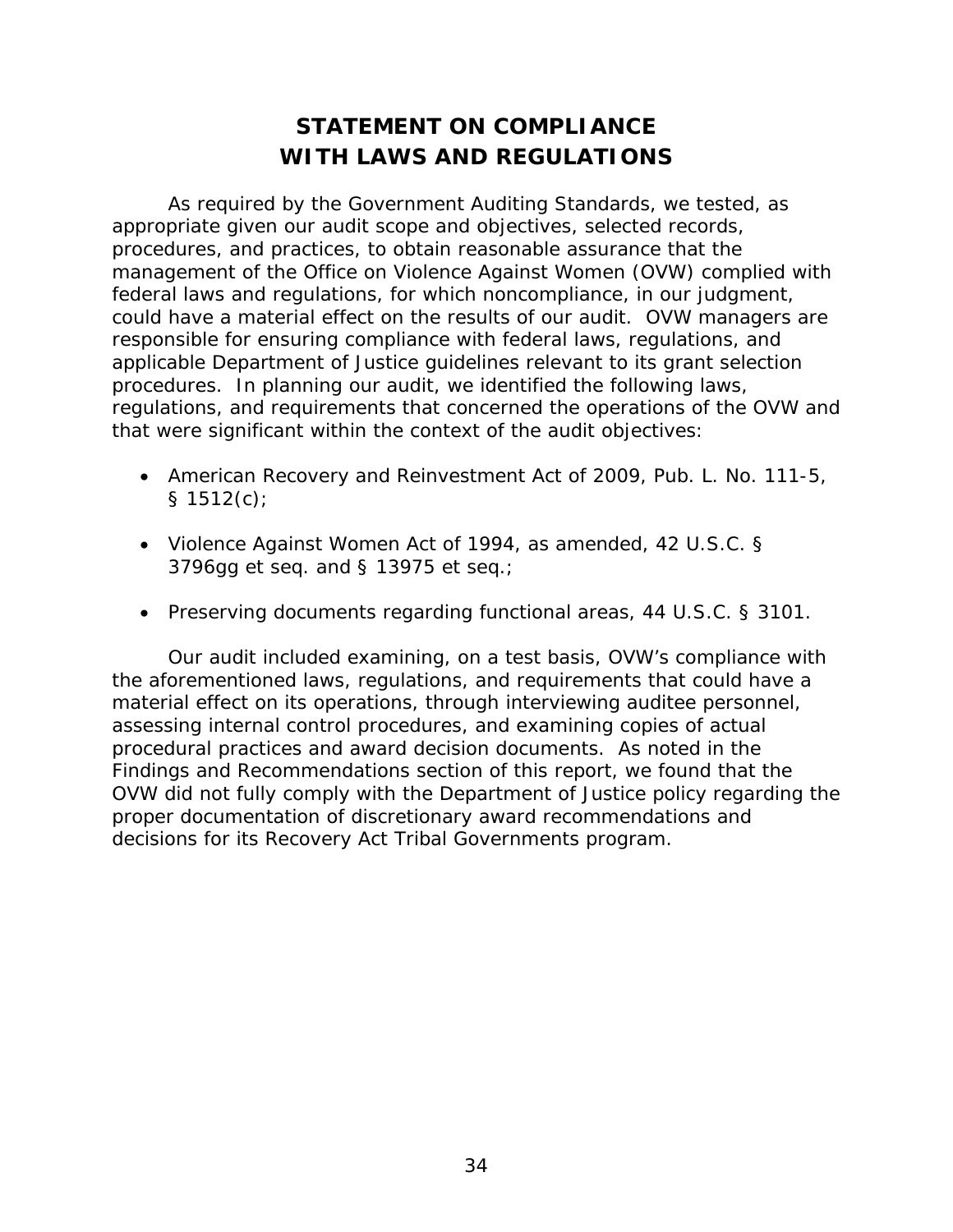### **STATEMENT ON INTERNAL CONTROLS**

<span id="page-50-0"></span>As required by the *Government Auditing Standards,* we tested, as appropriate, internal controls significant within the context of our audit objectives. A deficiency in an internal control exists when the design or operation of a control does not allow management or employees, in the normal course of performing their assigned functions, to timely prevent or detect: (1) impairments to the effectiveness and efficiency of operations, (2) misstatements in financial or performance information, or (3) violations of laws and regulations. Our evaluation of internal controls employed by the Office on Violence Against Women (OVW) was *not* made to provide assurance on its internal control structure as a whole (emphasis added). OVW management is responsible for the establishment and maintenance of internal controls.

As noted in the Findings and Recommendations section of this report, we identified deficiencies with regard to OVW internal controls involving scoring individual peer review scores for applications. These deficiencies were significant within the context of the audit objectives and based upon the audit work performed that we believe adversely affect the ability of the OVW to guarantee that its grant selection process objectively and fairly assesses applicants for award programs. The Findings and Recommendations section of this report contains the specific details regarding these internal control deficiencies and our recommendations for corrective action.

Because we are not expressing an opinion on the internal control structure employed by the OVW as a whole, this statement is intended solely for the information and use of the auditee. This restriction is not intended to limit the distribution of this report, which is a matter of public record.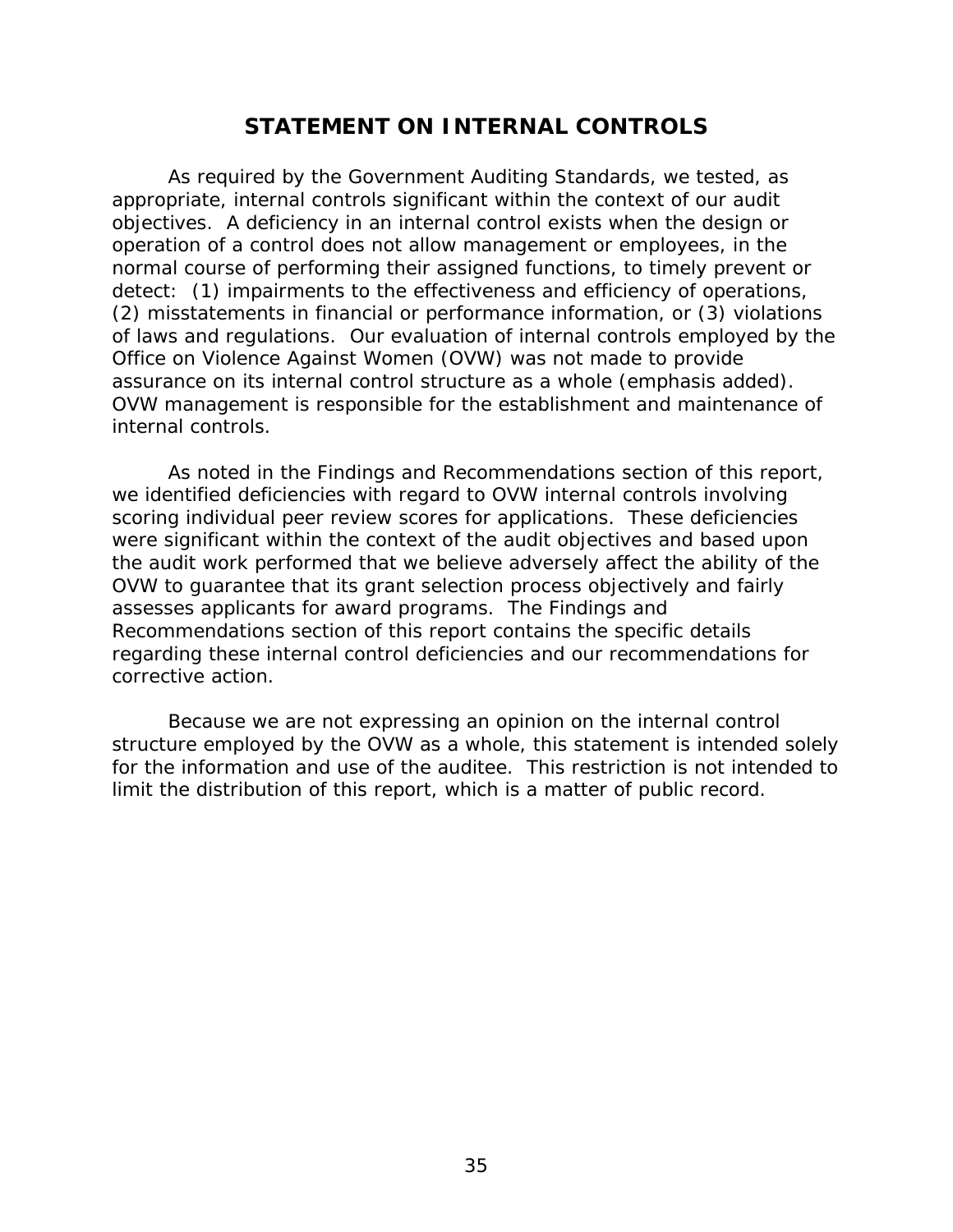### **ACRONYMS**

- <span id="page-51-0"></span>BPA Blanket Purchase Agreement
- DOJ Department of Justice
- GMS Grants Management System
- OIG Department of Justice Office of the Inspector General
- OMB Office of Management and Budget
- OVW Office on Violence Against Women
- STOP Services, Training, Officers, and Prosecutors
- VAWA Violence Against Women Act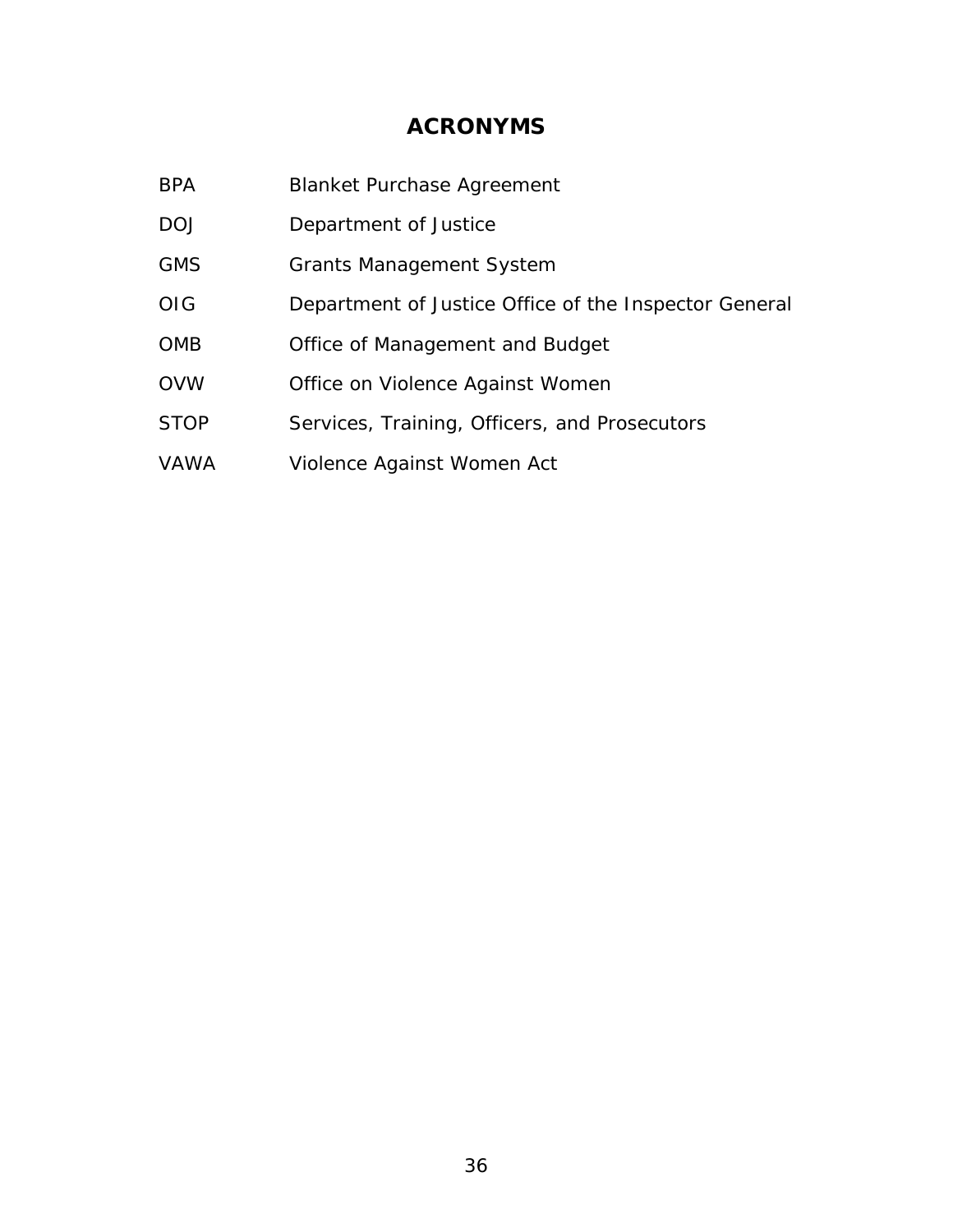### **OBJECTIVE, SCOPE, AND METHODOLOGY**

#### <span id="page-52-0"></span>**Objective**

 $\overline{a}$ 

The Department of Justice Office of the Inspector General (OIG) conducted this audit to review how the Office on Violence Against Women (OVW) administered, assessed, and awarded Recovery Act grants for violence against women prevention and prosecution programs. The purpose of our review was to assess whether the grant selection procedures used by the OVW treated grant applications fairly and objectively. The audit was performed as part of the ongoing OIG Recovery Act oversight initiative being performed to ensure that DOJ components and award recipients use and account for Recovery Act funds properly. 26

#### **Scope and Methodology**

We conducted this performance audit in accordance with generally accepted government auditing standards. Those standards require that we plan and perform the audit to obtain sufficient, appropriate evidence to provide a reasonable basis for our findings and conclusions based on our audit objective. We believe that the evidence obtained provides a reasonable basis for our conclusions based on our audit objective.

Because we performed this audit at the same time the OVW administered its Recovery Act programs and made award decisions, we occasionally provided OVW personnel with technical advice and non-audit services under generally accepted government auditing standards 3.26 and 3.27. The following lists the instances where the OIG provided this information.

- On March 13, 2009, we offered the OVW advice on handling proposals for both FY 2009 and Recovery Act Transitional Housing Assistance Program awards;
- On June 3, 2009, we provided the OVW a management advisory memorandum asking that it consider coordinating aspects of its Transitional Housing Assistance program with other federal housing grant programs;

<sup>26</sup> U.S. Department of Justice Office of the Inspector General, *Recovery Act Oversight Plan – Updated* (October 2009).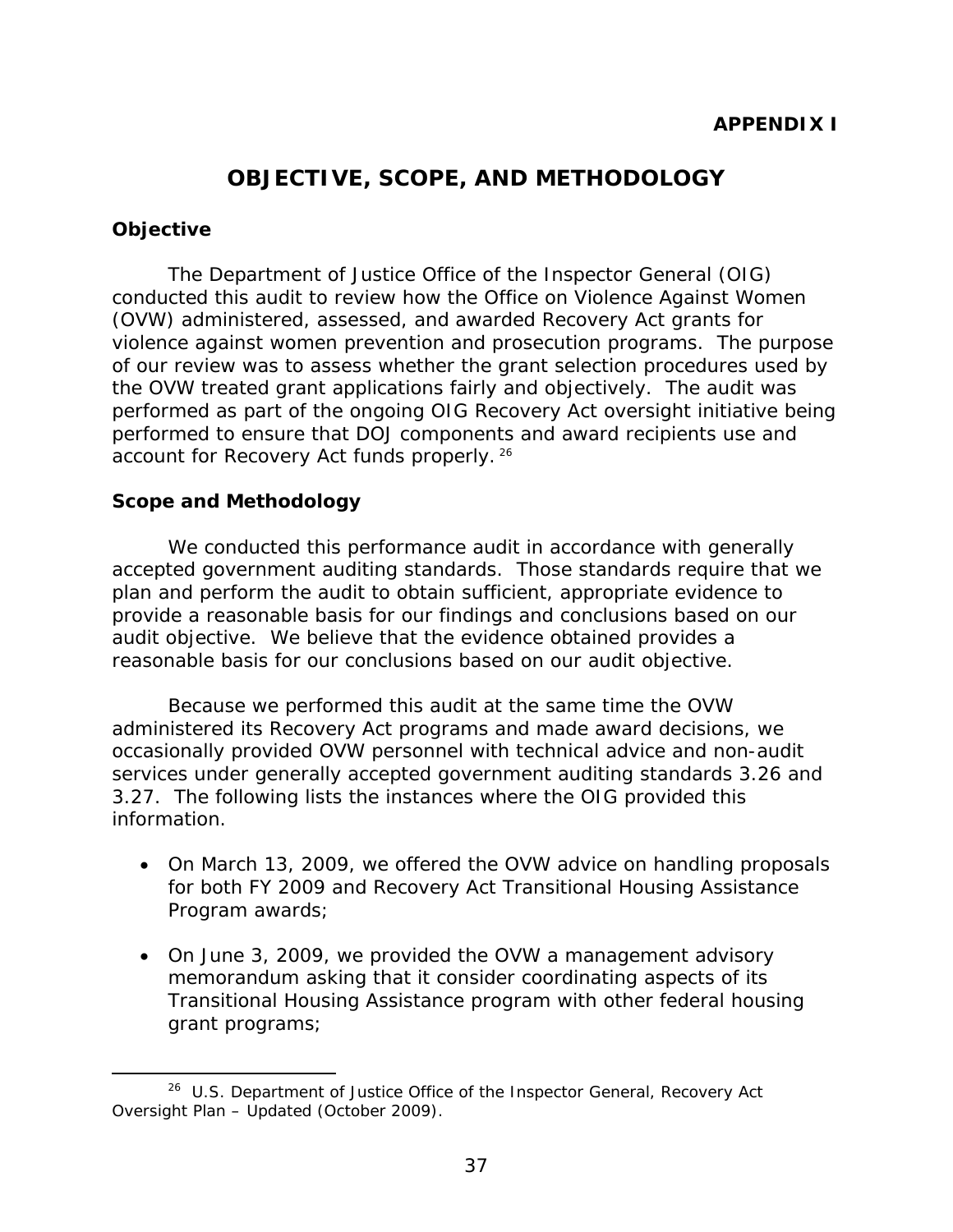- On August 27, 2009, we offered the OVW our insights regarding best practices for grant monitoring plans based on our knowledge of grant performance issues and prior grant audit reports;
- On October 21, 2009, we participated in an OVW employee quarterly report data assurance training session and asked questions regarding how OVW would check for specific Recovery Act reporting requirements;
- On October 28, 2009, we provided the OVW with a management advisory memorandum that asked it to confirm that the Commonwealth of the Northern Mariana Islands was not requesting a formula award; and
- On January 25, 2010, we provided the OVW with a list of Recovery Act award recipients that we determined had not reported quarterly activity to FederalReporting.gov to assist it in its efforts to ensure that all recipients post quarterly reports.

The technical advice we offered the OVW did not involve performing management functions or making management decisions. We further did not: (1) include in our audit an assessment of any technical advice we provided the OVW, or (2) provide the OVW with technical advice that we believe was significant or material to the subject matter of this audit. Because the technical advice we provided was purely advisory and not intended to be used as the primary basis for any OVW management decision, the technical advice does not impair our independence under generally accepted government auditing standard 3.22.

Our audit generally encompassed OVW Recovery Act activities that began in February 2009. To accomplish our audit objective, we conducted fieldwork and interviewed OVW employees and contractors in Washington, D.C. and Rockville, Maryland. Our review included discussions with those charged with overseeing OVW award procedures, including the acting OVW Director and OVW Deputy and Associate Directors. Since our review focused on the process the OVW used to solicit, assess, and award grants, we did not evaluate or seek to evaluate the individual merits of the programs or projects that ultimately received OVW Recovery Act awards. Instead, through interviews and analysis of official award making documents, we did attempt to acquire an understanding of the rationale for OVW awards decisions.

We obtained what we believe to be necessary and sufficient documentation to achieve our audit objective. Throughout the audit, we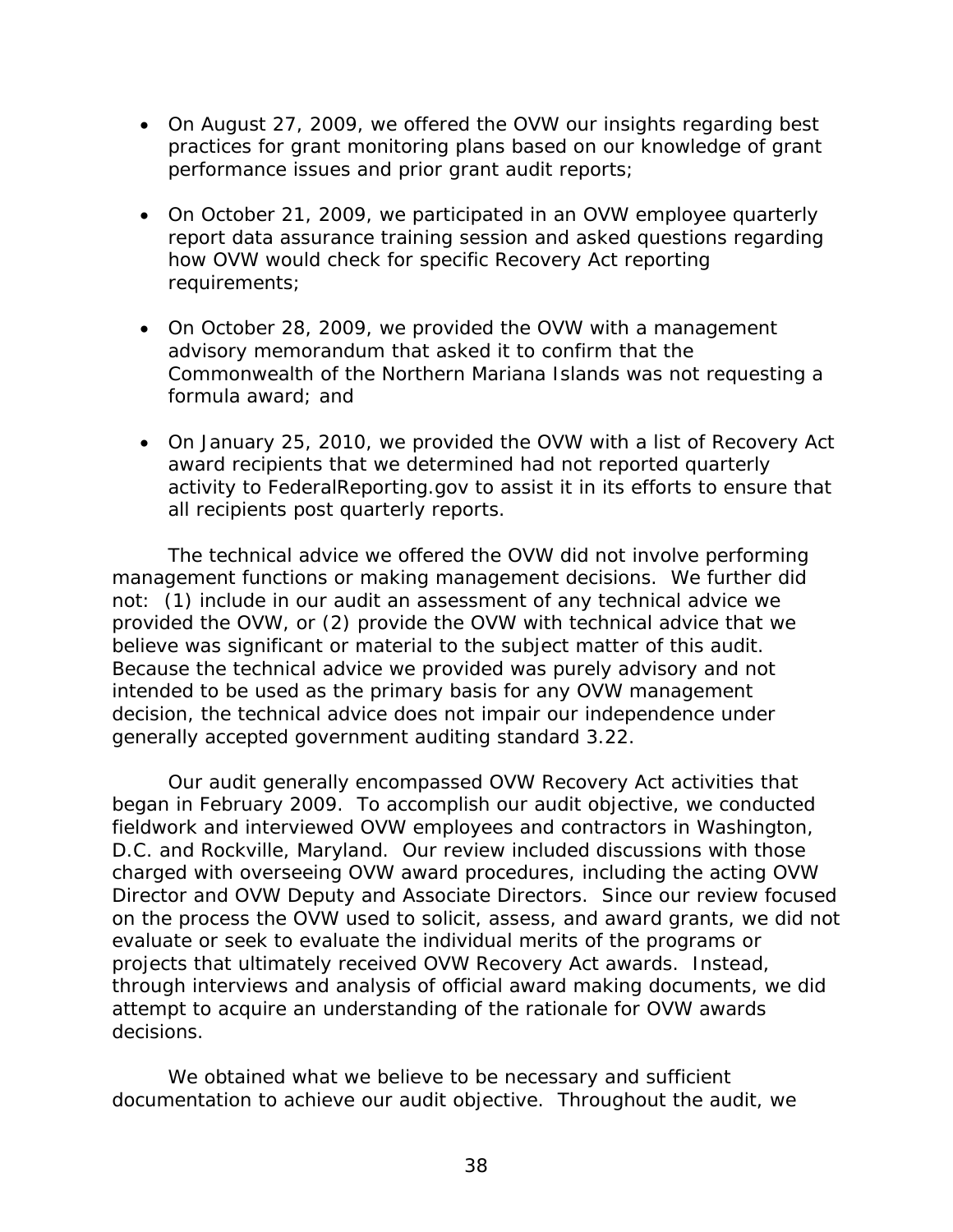relied on computer-generated data to obtain necessary information about grant proposals and awards from the Office of Justice Programs' Grants Management System (GMS) used by the OVW to track grant awards. For example, we used GMS data to compile the total final award amounts by Recovery Act program. Although we did not assess the reliability of the Grants Management System data, we do not believe the reliability of such data adversely affects our findings or recommendations. We also relied on electronically derived information from Recovery.gov and FederalReporting.gov websites to conduct our analysis of Recovery Act quarterly reporting.

To compute the peer review score of each discretionary application, OVW staff tallied scores awarded by peer reviewers for each application element. To test the accuracy of peer review score calculations, we selected a judgmental sample of scoring sheets and evaluated the internal controls OVW used to calculate final peer review scores. The judgmental sample included testing a number of applications we believe necessary to support our conclusions regarding the accuracy of peer review scores tabulations. Our judgmental sample revealed a significant number of incorrect scores for Tribal Governments and Tribal Coalitions applications. As a result, we expanded our testing of scoring sheets and tested all score calculations for these two programs.

We identified relevant internal policies and manuals pertaining to OVW's grant-making process, including the OVW 2009 Peer Review Guidelines and 2009 Grant Monitoring Manual. We also reviewed peer review scoring sheets, grant applications, award files, risk assessment forms, and applicable OVW directives and correspondence.

In addition, we reviewed task orders issued by the OVW under its OVW blanket purchase agreement with Lockheed Martin Aspen Systems Corporation (Lockheed Martin). The task order requested that Lockheed Martin coordinate, conduct, and provide other logistical support for OVW's peer review performed for its Recovery Act Transitional Housing Assistance program. We reviewed and analyzed this task order to assess how OVW conducted and oversaw the external peer review process.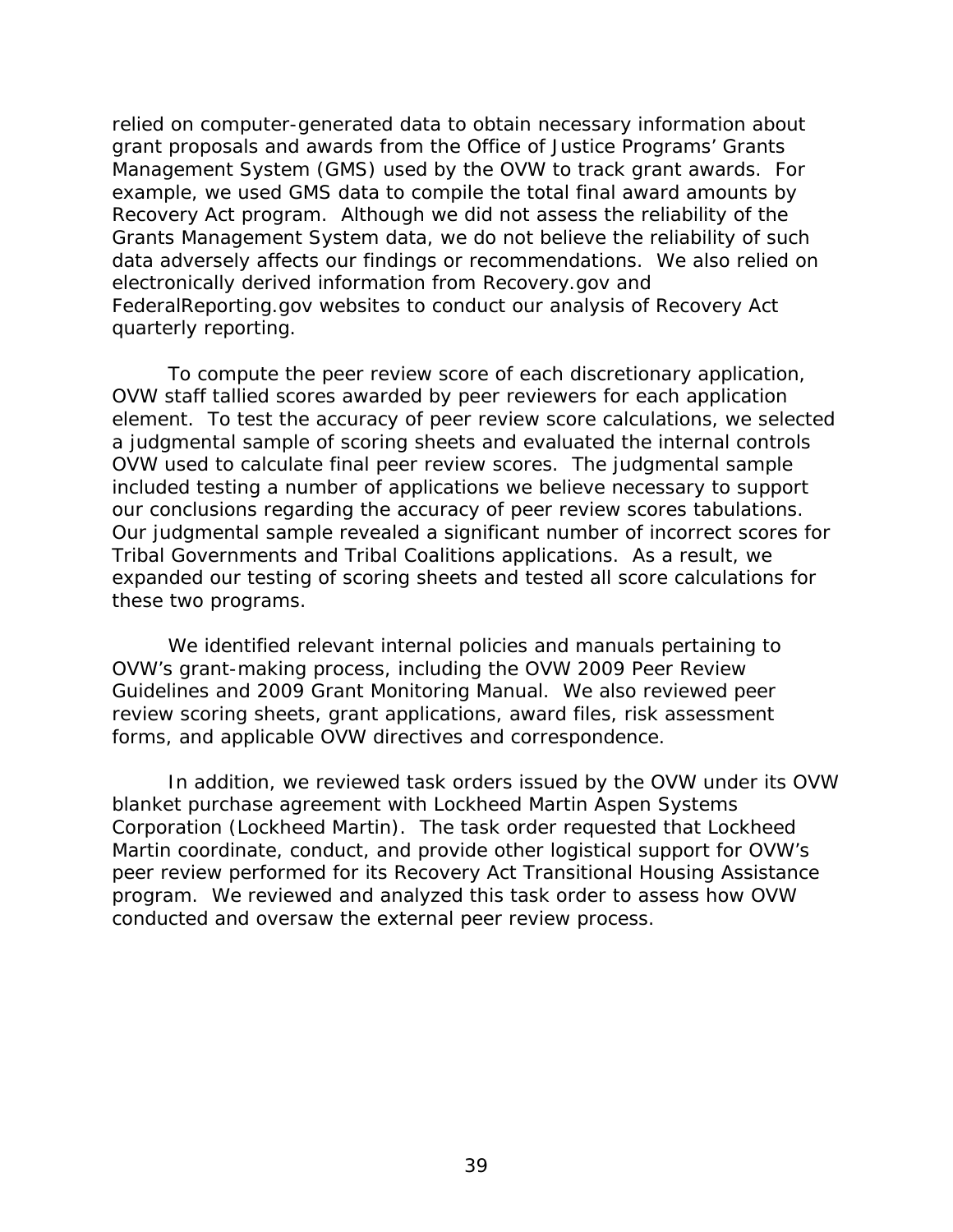# **SCHEDULE OF DOLLAR-RELATED FINDINGS**

| <b>Dollar-Related Finding</b>                                                                  | <u>Amount (\$)</u> | Page<br><b>Number</b> |
|------------------------------------------------------------------------------------------------|--------------------|-----------------------|
| Funds To Be Put To A Better Use: 27                                                            |                    |                       |
| Allocated but unawarded Transitional<br>Housing program funds                                  | 348,684            | 19                    |
| Allocated but unawarded Tribal<br>Governments and Tribal Coalitions<br>programs funds          | 63,616             | 27                    |
| Allocated but unawarded STOP program<br>funds                                                  | 630,072            | 30                    |
| Allocated but unawarded domestic violence<br>and sexual assault coalition block grant<br>funds | 234,375            | 32                    |
| <b>TOTAL DOLLAR-RELATED FINDINGS:</b>                                                          | <u>1,276,747</u>   |                       |

 <sup>27</sup>*Funds to be put to a better use* are monies that could be used more efficiently if management took actions to implement and complete audit recommendations.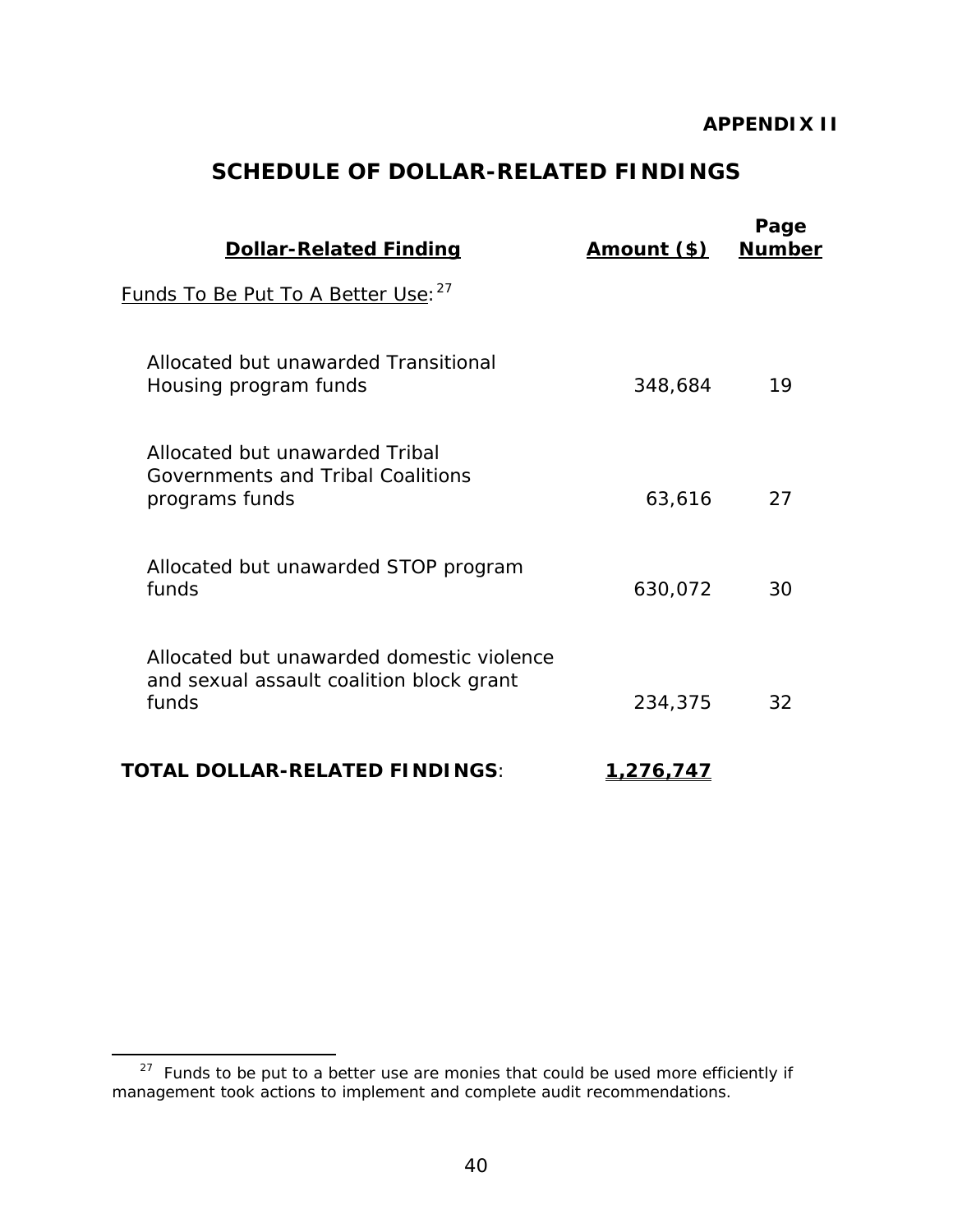#### **APPENDIX III**

# **ASSOCIATE ATTORNEY GENERAL AWARD DOCUMENTATION POLICY**

|                                      | U.S. Department of Justice                                                                                                                                                                                                                                                                                                                                                              |
|--------------------------------------|-----------------------------------------------------------------------------------------------------------------------------------------------------------------------------------------------------------------------------------------------------------------------------------------------------------------------------------------------------------------------------------------|
|                                      | Office of the Associate Attorney General                                                                                                                                                                                                                                                                                                                                                |
|                                      |                                                                                                                                                                                                                                                                                                                                                                                         |
| The Associate Attorney General       | Washington, D.C. 20530                                                                                                                                                                                                                                                                                                                                                                  |
|                                      | May 28, 2008                                                                                                                                                                                                                                                                                                                                                                            |
| MEMORANDUM TO:                       | Mr. Jeffrey L. Sedgwick<br>Acting Assistant Attorney General, Office of Justice Programs                                                                                                                                                                                                                                                                                                |
|                                      | Ms. Cynthia Dyer<br>Director, Office on Violence Against Women                                                                                                                                                                                                                                                                                                                          |
|                                      | Mr. Carl R. Peed<br>Director, COPS Office                                                                                                                                                                                                                                                                                                                                               |
| FROM:                                | Mr. Kevin J. O'Connor $\sqrt{3}$<br><b>Associate Attorney General</b>                                                                                                                                                                                                                                                                                                                   |
| SUBJECT:                             | Documentation of Discretionary Award Recommendations and<br>Decisions                                                                                                                                                                                                                                                                                                                   |
| or misrepresentations in the future. | It is critical that, in the process of determining which organizations will receive grant<br>dollars, those decisions be clearly documented for the record so as to avoid any misconceptions                                                                                                                                                                                            |
|                                      | As a result, beginning in fiscal year 2008, all discretionary funding recommendations and<br>decisions should be documented as described below. These requirements represent a minimum<br>standard; components may choose to add others as they establish or refine their grant policies. It<br>is an internal component decision as to how to implement the requirements of this memo. |
|                                      | All final approved award recommendation memoranda for grant programs undergoing<br>external or internal peer reviews must include the following:                                                                                                                                                                                                                                        |
| in the solicitation.                 | A list of applications received to include the lowest scoring application to be<br>funded and every application scoring higher, regardless of whether it was funded.<br>This list may be divided into categories and subcategories if they were published                                                                                                                               |
|                                      | A brief explanation as to why an application on the above list was not funded.                                                                                                                                                                                                                                                                                                          |
|                                      | All discretionary recommendations made absent a peer review process must be<br>documented and clearly explain the choices made, the reasons for the choices, and the policy                                                                                                                                                                                                             |
|                                      |                                                                                                                                                                                                                                                                                                                                                                                         |
|                                      |                                                                                                                                                                                                                                                                                                                                                                                         |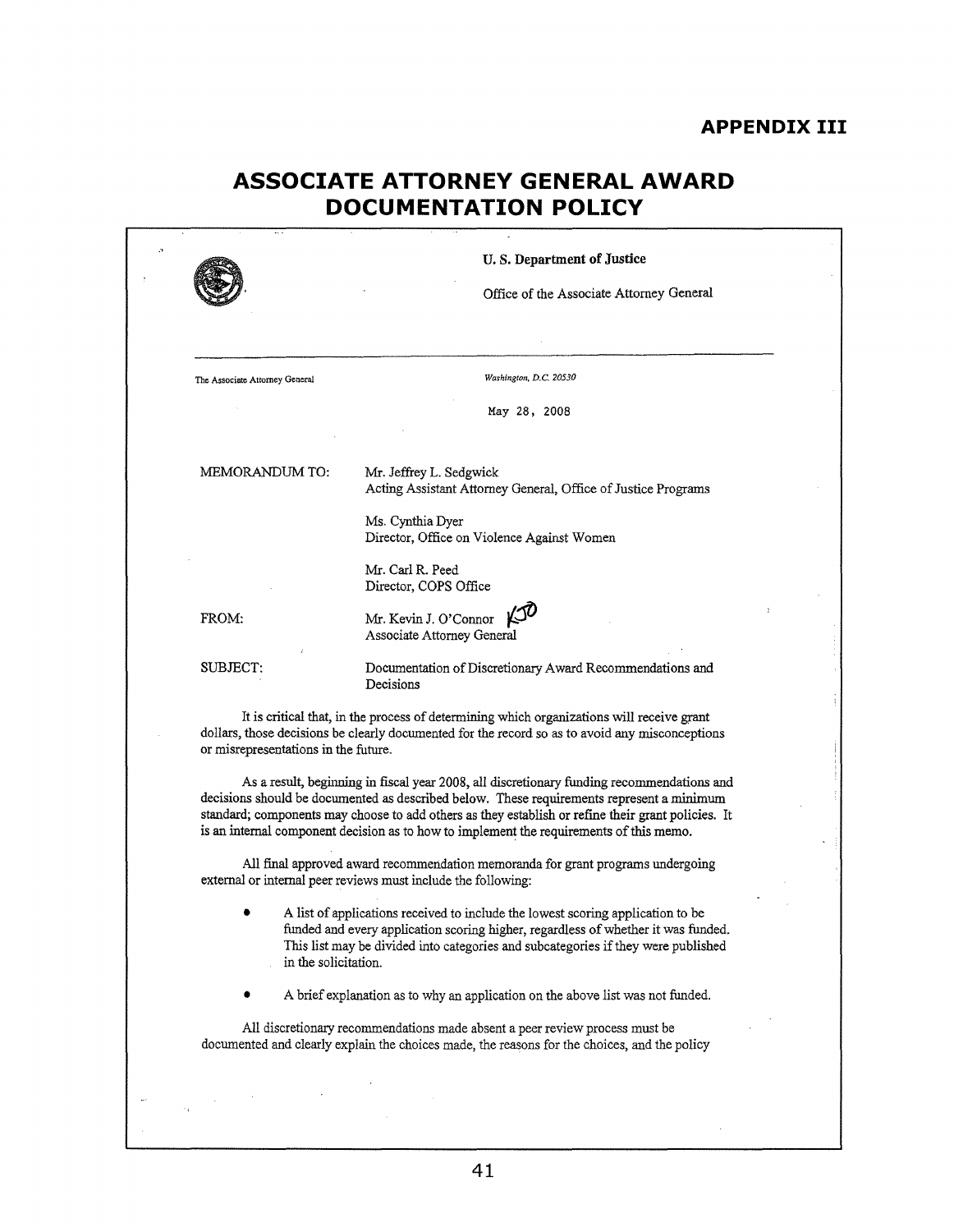considerations on which the decisions were based. An otherwise uninfonned reader should be able to understand the process used and the final decisions made.

All final award decisions must be documented as required by this memorandum, including any changes made as a result of discussions between those recommending grants and the decision maker. Such changes in the fmal approved award decision memorandum must reflect who made the decision to vary from a recommendation memo and his or her reasons for it.

cc: Director, Bureau of Justice Assistance Administrator, Office of Juvenile Justice and Delinquency Prevention Director, Office for Victims of Crime Director, Bureau of Justice Statistics Director, National Institute of Justice Director, SMART Office Director, Community Capacity Development Office

....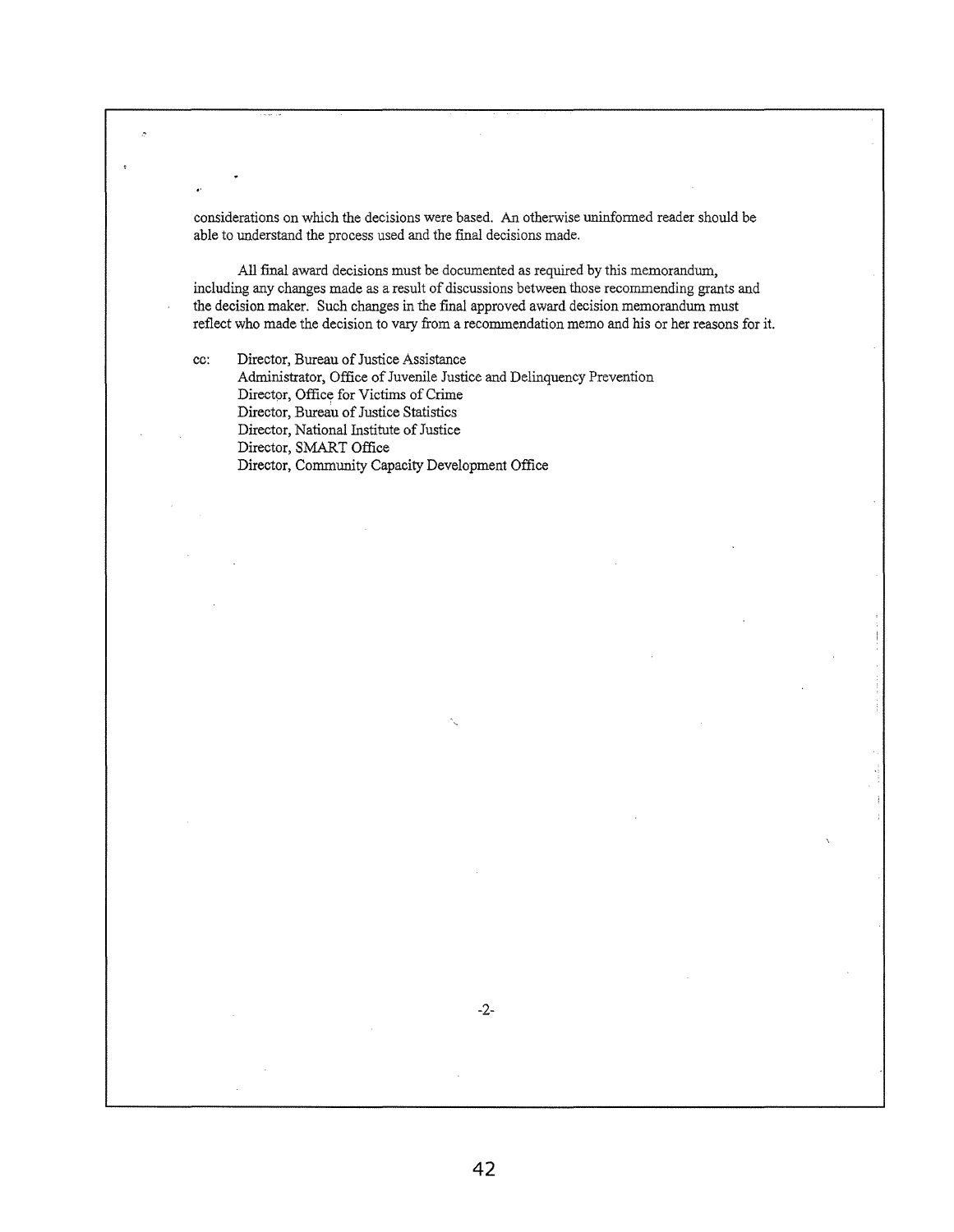### **APPENDIX IV**

# **OVW RESPONSE TO THE DRAFT REPORT**

|       |                                                                                                          | <b>U.S. Department of Justice</b><br>Office on Violence Against Women                                                                                                                                                                                                                                     |
|-------|----------------------------------------------------------------------------------------------------------|-----------------------------------------------------------------------------------------------------------------------------------------------------------------------------------------------------------------------------------------------------------------------------------------------------------|
|       |                                                                                                          |                                                                                                                                                                                                                                                                                                           |
|       |                                                                                                          | Washington, D.C. 20530                                                                                                                                                                                                                                                                                    |
|       | June 23, 2010                                                                                            |                                                                                                                                                                                                                                                                                                           |
|       | <b>MEMORANDUM TO:</b>                                                                                    | David M. Shereen<br>Regional Audit Manager<br>Denver Regional Audit Office                                                                                                                                                                                                                                |
| FROM: |                                                                                                          | Susan B. Carbon<br>Director<br>Office on Violence Against Women                                                                                                                                                                                                                                           |
|       | <b>SUBJECT:</b><br>The Office on Violence Against Women's Recovery Act Grant<br><b>Selection Process</b> |                                                                                                                                                                                                                                                                                                           |
|       |                                                                                                          | This memorandum is in response to your correspondence dated June 11, 2010 transmitting the<br>above draft audit report for the Office on Violence Against Women (OVW). We consider the<br>subject report resolved and request written acceptance of this action from your office.                         |
|       |                                                                                                          | The report contains five recommendations. The OVW agrees with the recommendations and is<br>committed to working to address each item and bring them to a close as quickly as possible.<br>The following is an analysis of the audit recommendations:                                                     |
|       |                                                                                                          | 1) This recommendation can be closed when OVW provides evidence that policies and<br>procedures have been updated to ensure that peer reviewers carefully review assigned<br>applications for potential conflicts of interest and considers any conflicts when<br>evaluating and scoring grant proposals. |
|       | final peer review scores.                                                                                | 2) This recommendation can be closed when OVW provides evidence that internal<br>controls have been updated to review scoring errors and verify the accuracy of future                                                                                                                                    |
|       |                                                                                                          |                                                                                                                                                                                                                                                                                                           |
|       |                                                                                                          | 3) This recommendation can be closed when OVW provides evidence that procedures<br>have been implemented to ensure that OVW maintains adequate copies of<br>documentation used to evaluate and score discretionary grant applications.                                                                    |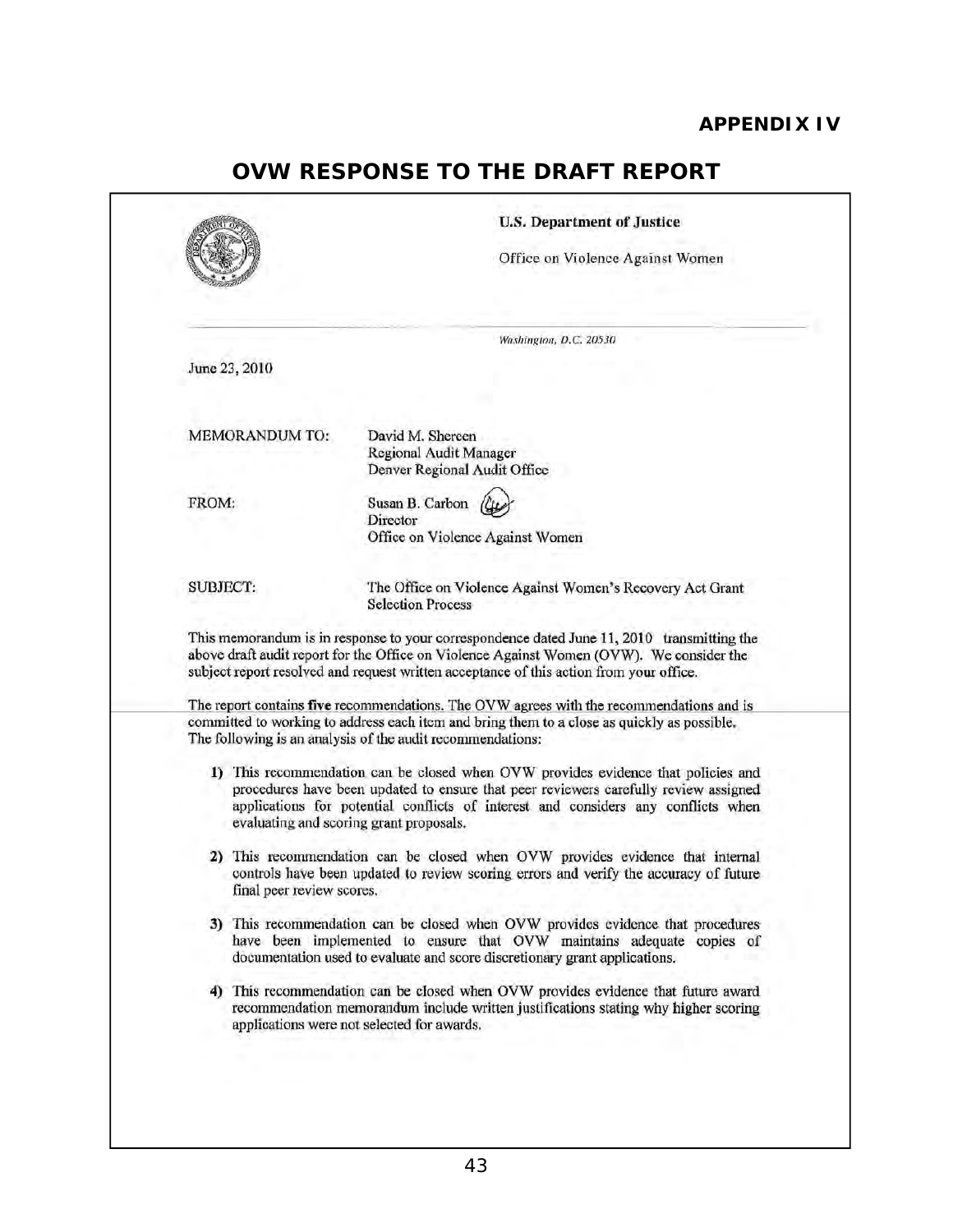5) This recommendation can be closed when OVW provides evidence that plans have been finalized to ensure that the \$1,276,747 in Recovery Act funds, that remain unawarded for six OVW programs, will be used for program-related purposes only. OVW will forward a report showing funds are obligated.

We appreciate the opportunity to review and comment on the draft report. We will continue to work on addressing the recommendations. If you have any questions or require additional information, please contact Rodney Samuels of my staff at (202) 514-9820.

cc: Richard P. Theis<br>Assistant Director Audit Liaison Group

> Kotora Padgett Accounting Officer<br>Office on Violence Against Women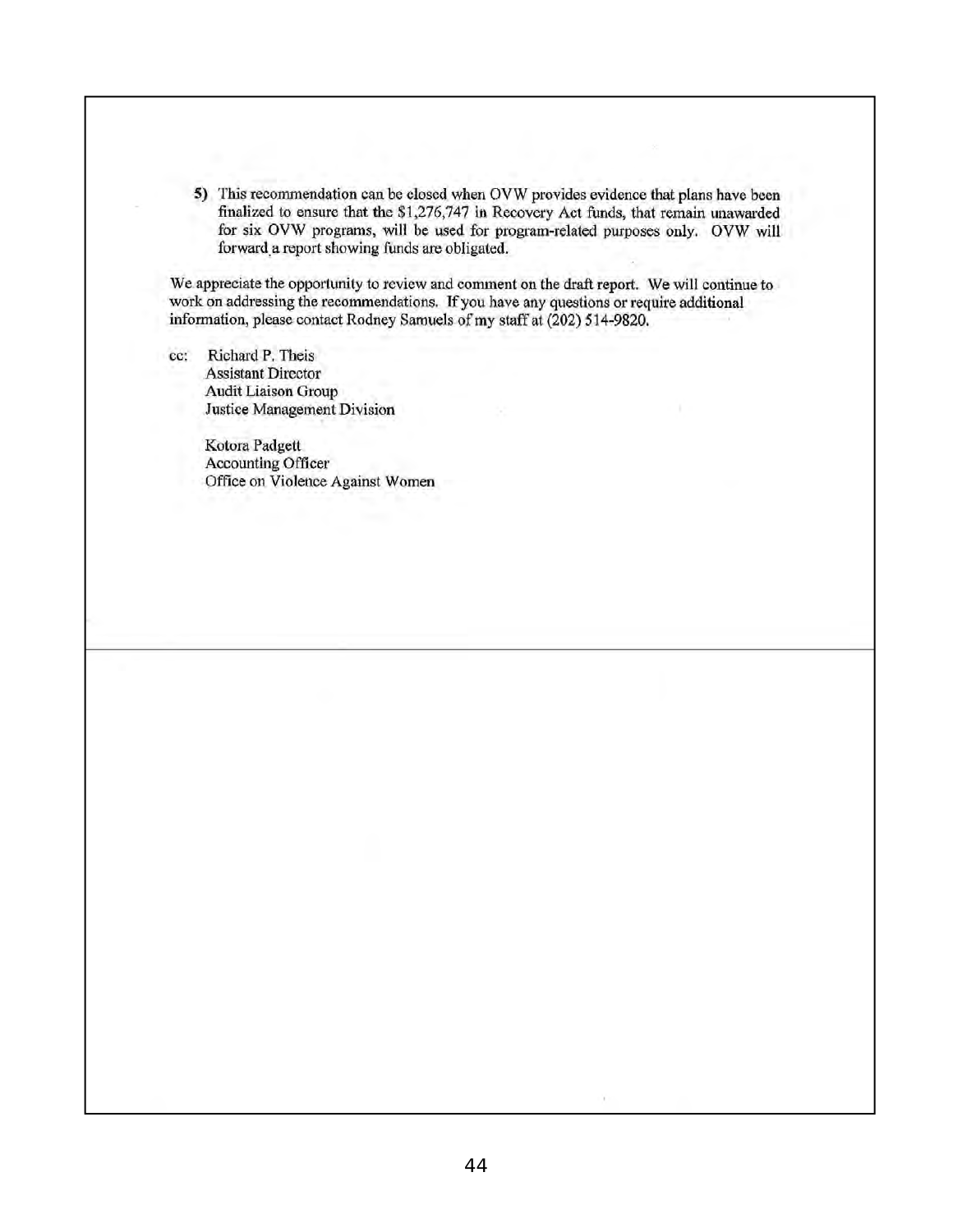# **OFFICE OF THE INSPECTOR GENERAL ANALYSIS AND SUMMARY OF ACTIONS NECESSARY TO CLOSE THE REPORT**

The OIG provided a draft of this audit report to the OVW. The OVW's response is incorporated in Appendix IV of this final report. The following provides the summary of actions necessary to close each of the recommendations in the report.

- 1. **Resolved.** The OVW concurred with our recommendation to adjust its peer review process to require that peer reviewers review assigned applications for potential conflicts of interest after they receive their application assignments but before they actually begin evaluating and scoring proposals. This recommendation can be closed when the OVW provides us with evidence that it has adjusted its peer review process to require that peer reviewers review assigned applications for potential conflicts of interest after they receive their application assignments but before they actually begin evaluating and scoring proposals.
- 2. **Resolved.** The OVW concurred with our recommendation to implement better internal controls that will check for scoring errors and verify the accuracy of future final peer review scores. This recommendation can be closed when the OVW provides us with evidence that the internal controls have been updated to identify and correct peer review scoring tabulation errors.
- 3. **Resolved.** The OVW concurred with our recommendation to implement procedures to ensure that it maintains copies of all documents used to evaluate and score discretionary grant applications. This recommendation can be closed when the OVW provides evidence that the procedures used to archive relevant grant-making documents have been updated to ensure the documents are maintained properly.